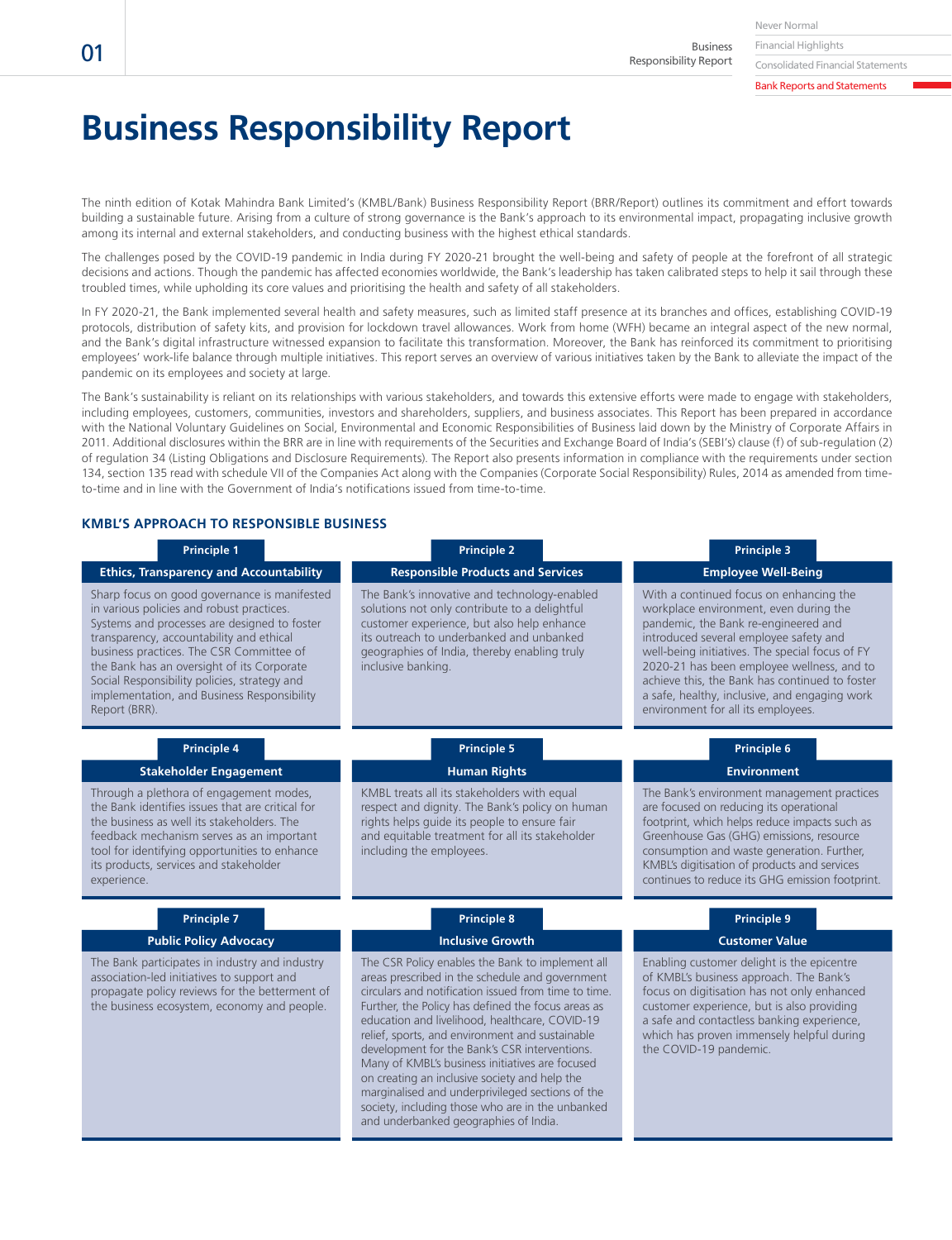# **PERFORMANCE WITH RESPECT TO THE PRINCIPLES**

#### **Principles 1: Ethics, Transparency and Accountability**

The Bank's policy framework and governance mechanism inculcate the highest standards of ethics, transparency and trust. This ethos is the foundation of the Bank's endeavour to create shared value.

The Bank's Code of Conduct (CoC) has been designed to serve as a guiding light for employees to exhibit these high standards. The CoC is actively communicated to all concerned and forms an important part of the employee onboarding process.

KMBL has put in place a robust governance framework to ensure that its operations are conducted in a transparent, responsible and accountable manner. Further, the Bank's Whistle Blower Policy provides a platform that enables stakeholders to raise their voices against any actual or potential unethical practices. This platform is managed by an independent party.

Additionally, the Bank has implemented a host of other policies that can be accessed on the employee portal to drive a consistent approach to ethical business practices by all internal stakeholders. The Bank's policies are listed in the table below.

| Sr.<br><b>No</b> | <b>Business Responsibility</b><br><b>Principles</b> | <b>Relevant Policies</b>                                                                                                                                                                                                                                                                                                                                                                                                                                                                                                                                         |
|------------------|-----------------------------------------------------|------------------------------------------------------------------------------------------------------------------------------------------------------------------------------------------------------------------------------------------------------------------------------------------------------------------------------------------------------------------------------------------------------------------------------------------------------------------------------------------------------------------------------------------------------------------|
| 1                | Ethics, Transparency and<br>Accountability          | Code of Conduct (Directors and Employees), Corporate Policy Manual on Ethical Conduct, Vigilance Policy, Avoidance<br>of Conflict of Interest and Protection of Confidential and Proprietary Information, Whistle Blower Policy, Code for<br>Banking Practice, Compliance Policy, Internal Audit Charter and Policy, Fraud Risk Management Policy, Operational<br>Risk Management Policy, Policy on Stress Testing Framework, Enterprise wide Risk Management Framework, Protected<br>Disclosure Policy, Disclosures Policy and Related Party Transaction Policy |
| 2                | Product Life Cycle<br>Sustainability                | Fair Practice for Credit Card Operations, Fair Practices for Lenders, Home Finance Policy, Educational Loan Policy,<br>Intellectual Property Rights Policy and Environmental, Social and Governance (ESG) Management Systems Plan                                                                                                                                                                                                                                                                                                                                |
| 3                | Employee Well-Being                                 | Recruitment Policy, Benefits Policy, Attendance and Leave Policy, Training Policy, Policy on Sexual Harassment of<br>Women, Human-Rights and Anti-Discrimination Policy, Equal Employment Opportunity Policy, Employee Service Award<br>Policy, Health, Safety and Welfare at Work-Place Policy, Code of Conduct (Directors and Employees) and Eureka Policy                                                                                                                                                                                                     |
| $\overline{4}$   | Stakeholder Engagement                              | Business Responsibility Policy, Corporate Responsibility Policy and Corporate Communication, Public Relations and<br>Reputation Management in Media, Online Media & Social Media Policy                                                                                                                                                                                                                                                                                                                                                                          |
| 5                | Human Rights                                        | Human-Rights and Anti-Discrimination Policy                                                                                                                                                                                                                                                                                                                                                                                                                                                                                                                      |
| 6                | Environment                                         | Environment Policy, Health, Safety and Welfare at Work-Place Policy                                                                                                                                                                                                                                                                                                                                                                                                                                                                                              |
| 7                | Policy Advocacy                                     | Public-Policy Advocacy Policy                                                                                                                                                                                                                                                                                                                                                                                                                                                                                                                                    |
| 8                | Inclusive Growth                                    | Corporate Social Responsibility Policy                                                                                                                                                                                                                                                                                                                                                                                                                                                                                                                           |
| 9                | Customer Value                                      | Policy on Collection of Dues and Repossession of Securities, Fair Practice for Credit Card Operations, Fair Practices for<br>Lenders, Information Security and Cyber Security Policy, Fair Practice Code Policy, Corporate Communications Policy,<br>Third Party Distribution Policy, Protected Disclosures Policy, Disclosures Policy, Grievance Redressal Policy, Expense<br>Approval Authority Policy and Customer Compensation Policy                                                                                                                        |

# **The Board CSR Committee of the Bank (CSR Committee)**

The CSR Committee comprises following Directors:

- Mr. Prakash Apte<sup>1</sup>
- Mr. C. Jayaram
- Mr. Dipak Gupta

The CSR Committee makes recommendations to the Board on CSR policy, design, path, projects, project expenditure and related matters for its approval. Further, the CSR Committee is responsible for updating the Board on the progress of the CSR projects.

The Bank's CSR approach is charted out in the Board-approved CSR Policy. It defines the Bank's CSR vision, mission, and governance and focus areas to fulfil its inclusive agenda across many geographies in India. The Policy reflects the Bank's contribution towards the economic, environmental, and social growth of the nation, and the organisation's commitment towards the United Nations (UN) Sustainable Development Goals (SDGs).

It is the constant endeavour of the Bank to enhance its CSR footprint by adopting a purpose-driven approach focussed on sustainable and scalable programmes in identified geographies. The CSR programmes are aligned with the SDGs and the national development priorities.

The Bank's CSR Policy is available on its website: https://www.kotak.com/en/about-us/corporate-responsibility.html

Prof. Mahendra Dev, Independent Director on the Board of the Bank and a member of the CSR Committee, retired from the Board on 14<sup>th</sup> March, 2021 on completion of his *term as permitted under Banking Regulation Act. Mr. Prakash Apte, Chairman of the Bank's Board and an Independent Director replaced Prof. Mahendra Dev on the CSR Committee with effect from 15th March, 2021.*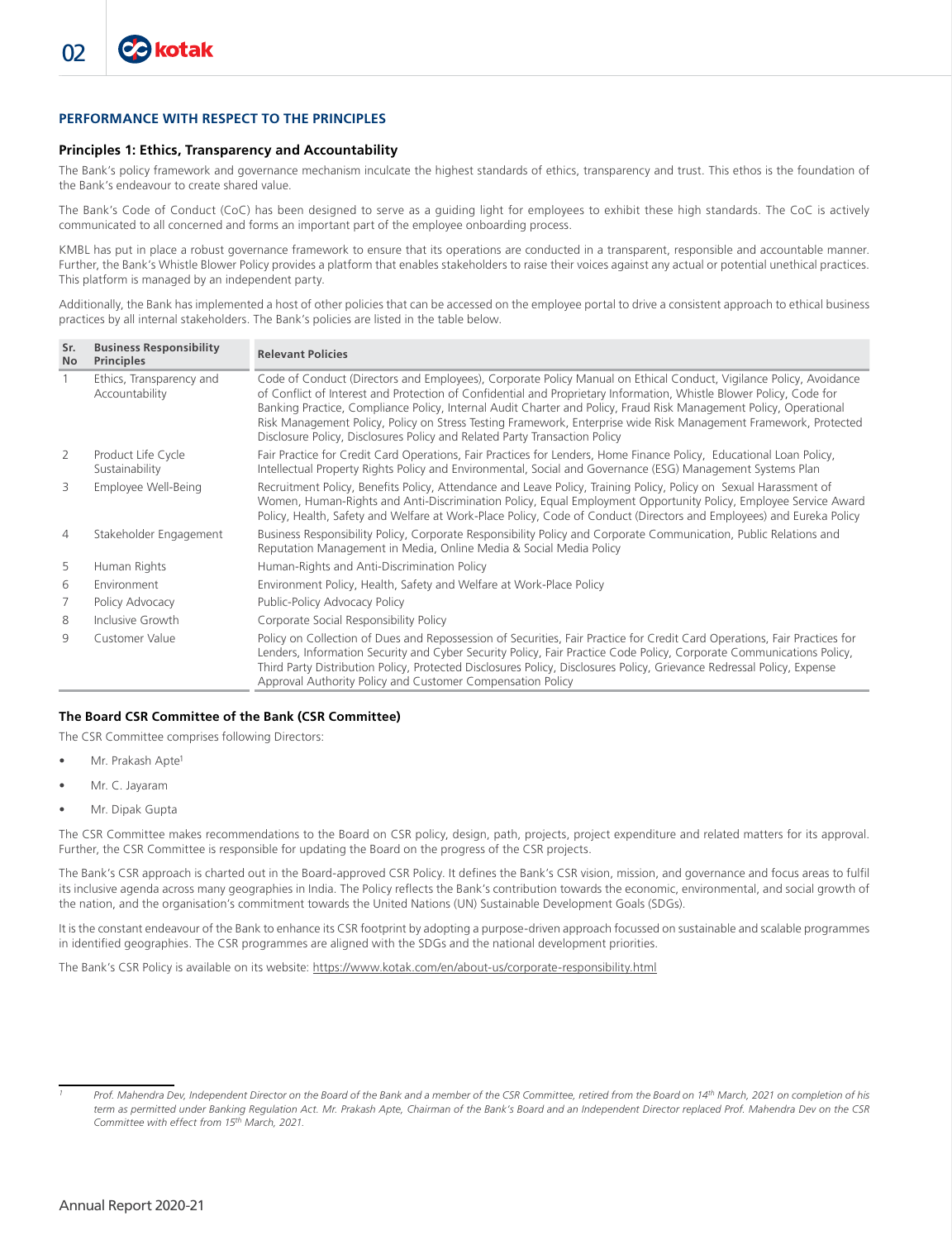Financial Highlights Business Responsibility Report

Consolidated Financial Statements Bank Reports and Statements

# **Principle 2: Responsible Products and Services**

KMBL introduced various innovative financial solutions to promote last-mile financial access in unbanked and underbanked geographies. The Bank leverages technology to create bespoke responsible and sustainable solutions to further its financial inclusion agenda. In FY 2020-21, the Bank adopted agility in its operations moving to digital channels to limit the impact of the COVID-19 pandemic and the ensuing lockdown. The select products and services offered in FY 2020-21 include:

#### **Support to the Government's COVID-19 Relief Initiatives**

The government launched new financing initiatives in the backdrop of the COVID-19 lockdowns:

- **Central Government's Agriculture Infrastructure Fund:** The Agriculture Infrastructure Fund is a medium-to long-term debt financing facility to support farmers, primary agriculture credit societies, farmer producer organisations (FPOs) and agri-entrepreneurs. It seeks to build community farming assets and post-harvest agricultural infrastructure through interest subvention and credit guarantees. KMBL was among the first private banks to be empanelled as a lender under the scheme and disburse loans for development of agri-infrastructure.
- **Electronic National Agriculture Marketplace (e-NAM):** e-NAM is an initiative of the government to digitise payments for farmers and other agricultural value chain participants. KMBL was among six new banks shortlisted for the initiative and the first to set up the digital platform that enables transfer of funds to farmers, FPOs and agricultural operators quickly and seamlessly.
- Emergency Credit Line Guarantee Scheme (ECLGS): During the COVID-19 pandemic, KMBL disbursed around ₹ 11,300<sup>2</sup> crore to customers under the Government of India's (GoI's) scheme to support eligible micro, small and medium enterprises (MSMEs), individual borrowers (in cases where the original loan was invested in personal businesses) and entities in identified stressed sectors under ECLGS 2,3 and 4. Credit transmission under the scheme was conducted in record time with minimal physical contact due to the Bank's effective digitisation of the entire documentation and disbursal process.
- **Scheme for Migrants:** The Bank has undertaken initiatives to support the urban poor and migrants. Under this scheme, KMBL supported over 1,000 street vendors through loans.

#### **Leveraging Technology**

KMBL leverages state-of-the-art technologies to make its products more accessible and environmentally sustainable.

- **'Digifarm':** The Bank launched 'Digifarm', an online application-based platform for digitising the Know Your Customer (KYC) process for farmers to help them access corporate-linked farmer finance. The platform is now an empanelled online payment partner of e-NAM.
- **Opening Bank Accounts Through Video KYC:** KMBL launched an end-to-end digital process for customer bank account-opening through a zerocontact video KYC-based solution.
- **Robotic Process Automation (RPA):** The introduction of RPA technology for automation in business processes has enhanced customer experience by reducing the turnaround time.
- **Digital Documentation and Agri-disbursement Kiosks:** This facilitated an end-to-end documentation and customer verification and disbursal process for agri customers. The facility helped reduce the turnaround time and minimised physical interaction between customers and the Bank staff.
- **Digital loans:** Introduced digital personal and home loans for quick and paperless disbursement of funds.
- **E-Sign:** Paperless authentication using e-Sign enabled contactless and quick processing of transactions.

#### **Financial knowledge-sharing initiatives**

- **Leading Ladies:** This exclusive knowledge-based programme was organised for KMBL's women customers. It provides an in-depth learning experience on fundamentals of financial planning, concepts of macroeconomics, markets, asset classes and investments and succession planning by industry experts.
- **NexGen Connect:** This annual programme is curated for millennial clients with the aim to increase their understanding of financial markets, asset classes, investments and banking. Industry experts guided participants in making informed investment decisions for family wealth and portfolio management.

#### **Financial Inclusion**

Some of the highlights of KMBL's financial inclusion initiatives undertaken during FY 2020-21 include:

- **Aadhaar Seva Kendras:** Over 160 branches established Aadhaar Seva Kendras during the reporting period, thus enhancing the ease of enrolment and updation of Aadhaar details.
- **Aadhaar-enabled Payment System (AePS):** A conscious step towards a cashless economy, AePS enables online interoperable financial transactions at Point of Sale (PoS) through the Business Correspondent (BC) network. During the year, AePS transaction volumes amounted to over ₹ 23 crore with more than one lakh beneficiaries.
- **Pradhan Mantri Jeevan Jyoti Bima Yojana (PMJJBY) and Pradhan Mantri Suraksha Bima Yojana (PMSBY)**: Through two Jan Suraksha schemes launched by the Ministry of Finance, KMBL extended social security to over four lakh subscribers, 11% of which are rural customers. KMBL collaborated with the Life Insurance Corporation of India and ICICI Lombard General Insurance Co. Ltd. to offer these products. The Bank settled 32 insurance claims under PMSBY amounting to over ₹ 64 lakh in FY 2020-21.

*<sup>2</sup> As on 31st March 2021.*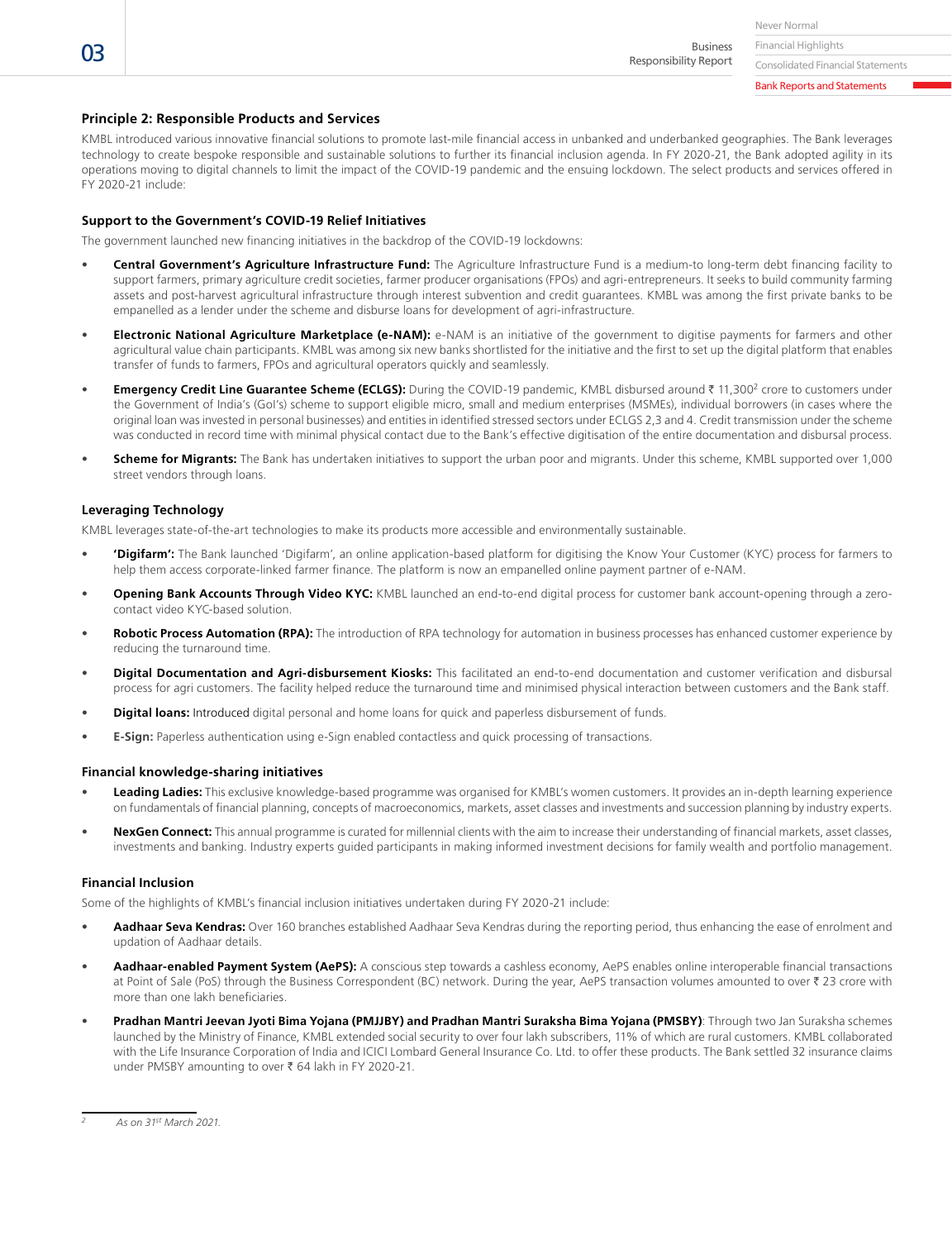- **Atal Pension Yojana (APY):** Through this government-initiated pension scheme, KMBL aims to provide income security to workers in the unorganised sector. The overall subscriber count stands at 13,000 with the incremental subscriber count by 2,371 in FY 2020-21.
- **Pradhan Mantri Jan-Dhan Yojana (PMJDY):** With a total balance of over ₹ 28 crore, KMBL registered nearly 1.6 lakh accounts under the PMJDY scheme as on 31st March, 2021.
- **Mahatma Gandhi National Rural Employment Guarantee Act (MGNREGA):** The Bank actively participated in the distribution of MGNREGA wages to beneficiaries across three districts in the state of Chhattisgarh with the assistance of BC partners and 63 customer service agents. The Bank disbursed NREGA wages through 36,213 transactions amounting to more than ₹56 lakh during FY 2020-21.
- **Basic Savings Bank Deposit Account (BSBDA)/Small Savings Account**: KMBL continues to take banking services to the unbanked and underbanked sections of society through its BC network. With over 318 Customer Service Points (CSPs), the Bank offers various banking services in rural regions catering to over 8 lakh accounts.
- **BVV Sangha Kotak Mahindra Bank Rural Self-Employment Training Institute (BVVS KMBL RSETI):** This institute is located in the Bagalkot district of Karnataka. It focuses on training and upskilling of youth belonging to the Below Poverty Line (BPL) section of society. Consistently rated 'AA' by the National Centre for Excellence of RSETIs (NACER), a nodal agency under the Ministry of Rural Development, Government of India, it conducts courses to address the issue of unemployment by encouraging entrepreneurship in rural areas. In FY 2020-21, the operations of BVVS KMBL RSETI were impacted by the COVID-19 pandemic and the subsequent lockdown. Despite the challenges, 1,177 candidates benefitted from 38 free courses during the year.

| No. of days of<br>training conducted | No. of<br>training<br>programmes<br>arranged<br>during FY<br>2020-21 | No. of<br>vouths<br>trained<br>during FY<br>2020-21 | No. of<br>trainees<br>settled<br>during FY<br>2020-21 | Female<br>trainees<br>out of total<br>trainees<br>settled in FY<br>2020-21 | No. of<br>training<br>programmes<br>arranged<br>since<br>inception | No. of<br>vouths<br>trained<br>since<br>inception | No. of<br>trainees<br>settled<br>since<br>inception |
|--------------------------------------|----------------------------------------------------------------------|-----------------------------------------------------|-------------------------------------------------------|----------------------------------------------------------------------------|--------------------------------------------------------------------|---------------------------------------------------|-----------------------------------------------------|
| 6 days and above                     | 20                                                                   | 550                                                 | 289                                                   | 148                                                                        | 880                                                                | 30,795                                            | 22,614                                              |
| 3 days                               | 18                                                                   | 627                                                 | 502                                                   | 502                                                                        | 244                                                                | 7.181                                             | 5,458                                               |
| <b>Total</b>                         | 38                                                                   | 1.177                                               | 791                                                   | 650                                                                        | 1.124                                                              | 37,976                                            | 28,072                                              |

#### **Priority Sector Lending**

04

**Cakotak** 

During FY 2020-21, the Bank achieved an average priority sector lending of ₹ 95,155.68 crore, which constituted 43.95% of the Bank's adjusted net bank credit (ANBC), and is higher than the RBI requirement of 40%. Of this average priority sector lending, average advances to weaker sections amounted to ₹ 26,991.28 crore, average lending to small and marginal farmers stood at ₹ 19,855.04 crore, average advances made to agriculture was ₹ 37,568.15 crore and average lending to micro enterprises amounted to ₹ 18,319.96 crore. Micro-loans (ranging ₹ 50,000) were extended to 7.5 lakh women. These priority sector lending averages were inclusive of the priority sector lending certificates purchased and sold by the Bank.

#### **Business Continuity Plan**

KMBL has established a robust and resilient Business Continuity Management System (BCMS) framework. It helps proactively identify and mitigate risks that can cause disruption, thereby minimising the impact and ensuring continuity of its key products and services at an acceptable level. The Bank regularly reviews and improves the BCMS to prepare its systems for any future disruptions.

#### **Business Continuity (BC) Objectives**

Keeping in mind the Bank's vision and core values, the objectives of the Business Continuity Management programme are:

- Design a system for resilience, resumption and recovery of its business operations and provide continuity of critical operations for timely delivery of key products and services.
- Manage any incident effectively and efficiently to minimise impact on the assets and resources, including human resources (people), information (data and supporting assets) and infrastructure.
- Safeguard the reputation of the Bank by providing continuity and consistency in critical products and services to meet the expectations of the stakeholders at predefined levels.
- Comply with all relevant and applicable legal, regulatory, statutory and contractual obligations.
- Manage risks proactively by periodically identifying them and applying the appropriate controls.
- Increase resilience of the organisation by building incident management and business continuity capabilities based on industry best practices (ISO:22301:2012) and other relevant legal and regulatory guidelines.
- Embed BCMS culture in the Bank's business processes across all levels of users and promote BCMS awareness amongst employees and vendors by means of effective communication, education and training.
- Periodically test, exercise and maintain the Business Continuity Plan (BCP) to ensure its effectiveness during emergency situations and confirm that all employees are aware of and respond to its execution.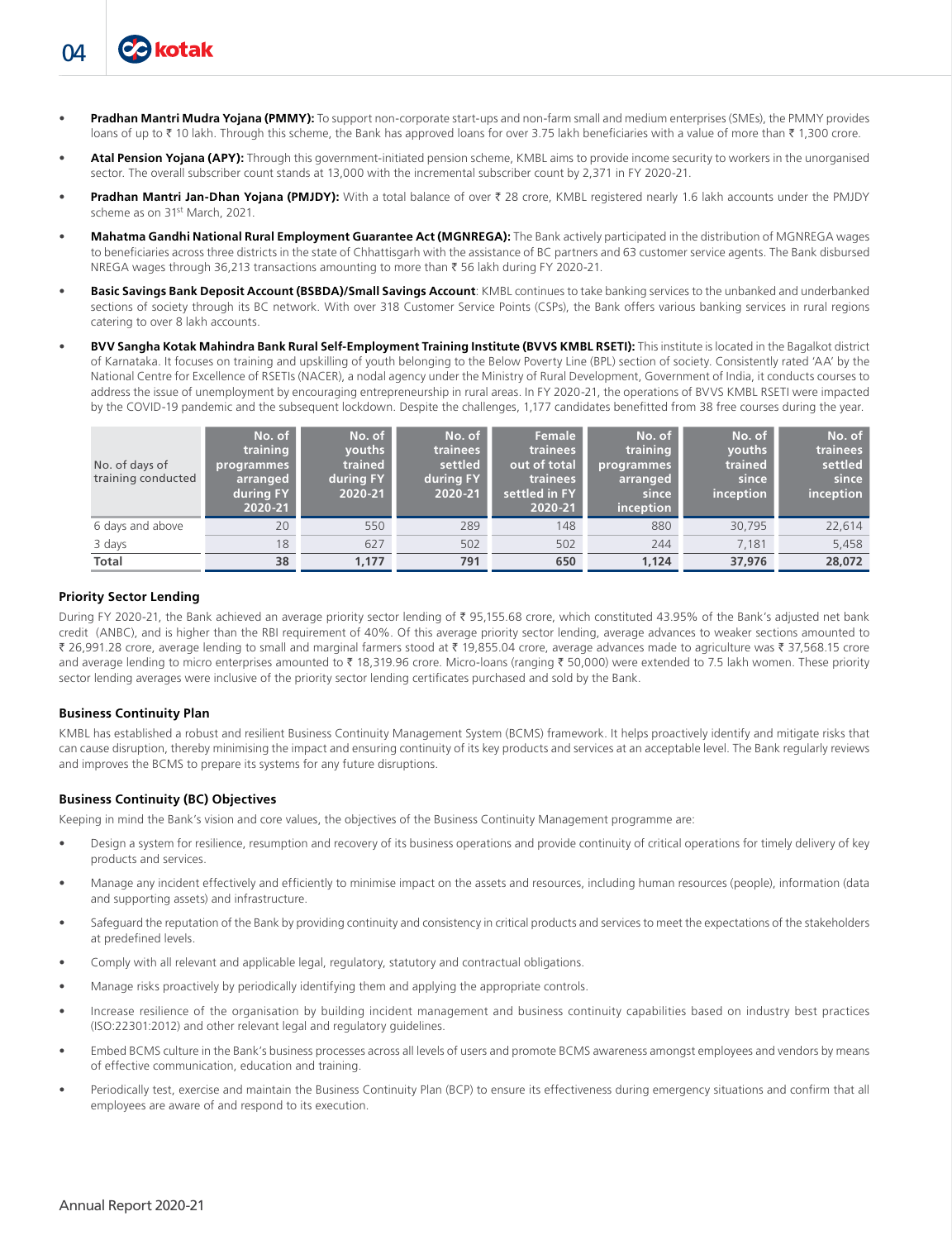Business Responsibility Report

Consolidated Financial Statements

Bank Reports and Statements

# **Principle 3: Employee Well-Being**

KMBL is firm in its belief that employees are the organisation's strength. In the new normal, the Bank focused on their professional development and personal care. Proactive measures were taken to create an environment of trust and well-being for its personnel.

In FY 2020-21, KMBL's business continuity plan and employee well-being were put to the test. The Bank took measures to ensure safety of its people, such as ensuring minimal staff presence at branches and offices, and introducing safety protocols, kits, and lockdown travel allowances. WFH has become an integral aspect of the new normal, and the Bank has significantly scaled up its digital infrastructure, including ramping up cyber security to make WFH a safe and delightful employee experience. Every employee working from home has been provided adequate resources and support to facilitate remote connectivity.

These efforts attract and retain talent across management grades from all over the country. For decades, KMBL has witnessed one of the highest stickiness among top and senior leadership, which is a testament to the career progression and individual development practices of the Bank. At entry-level positions, which largely constitute millennials, attrition is at par with the industry standard.

# **Great Place to Work®**

Continuous efforts are taken by the Bank to provide its employees with infinite opportunities. Due to the Bank's undeterred efforts and exceptional employee initiatives, KMBL is now certified as a **'Great Place to Work**®**'** by the GPTW Institute.

With the onset of COVID-19 pandemic, there was an increased focus on employee health and wellness, work-life balance and overall employee engagement during the year. To keep up with changing times and the extraordinary circumstances that the pandemic created, KMBL amended its existing policies and introduced new human resource (HR) policies**.** The key employee-engagement initiatives were introduced and re-engineered.

#### **Talent Development**

KMBL invests in the holistic development of its employees throughout their tenure. The Bank ensures that its employees are provided with right opportunities and trainings to stay relevant with changing times. During the pandemic, talent management initiatives have been conducted through digital platforms.

With an aim to maintain its competitive edge in the talent landscape, KMBL implemented the following measures during FY 2020-21:

#### **Employee Recruitment**

- The Bank adopted the Oracle Recruiting Cloud (ORC). This single platform enables a paperless recruitment process.
- The internal job posting programme, Kotak Fast Track, was re-introduced to provide new growth opportunities, minimise attrition and reduce cost of hiring.

**Employee onboarding**: The Bank has moved to a virtual platform for employee onboarding. The virtual inductions provide new recruits with a seamless orientation to the Bank's culture and values.

**Talent Management**: The Bank's talent management framework has been revamped and a rigorous talent review process has been implemented, especially for senior management. These initiatives include:

- A flagship course, K-MAP, was launched for all people managers to coach them on effective team management and development and culture building.
- 'Kotak DigiQ: Propelling Transformation and Disruption through Digital' was designed to adopt digital tools in day-to-day business operations. The programme was anchored by the senior global business faculty from leading B-schools, such as Cornell, University of Wisconsin and IIM-Ahmedabad among others. The entire senior leadership team of Consumer Banking participated in DigiQ.
- The 'K-League' Harvard programme was launched for the Kotak Leadership Team (KLT) in FY 2020-21. It is a focussed learning series spread over 6-8 months, which leverages expertise, thought leadership and research content from the Harvard ecosystem. Over 60 leaders from Kotak Mahindra Group companies (KMBL included) are part of this.
- The second phase of Kotak Young Leader Committee (KYLC) was initiated, where young managers are selected and given an opportunity to work as independent entrepreneurs on various projects and shadow the Kotak Leadership Team (KLT) and Group Management Council (GMC).
- 'New Age Manager' program was successfully introduced in the months following the lockdown to address the challenges of virtual team and stakeholder management and developing a growth mindset.

#### **Employee Engagement Initiatives**

KMBL promotes and nurtures two-way communication with employees through various channels. This has helped the Bank understand their expectations and develop practices that support employee needs. To boost employee morale during these unprecedented times, the Bank took various initiatives in FY 2020-21. Select initiatives have been mentioned below:

- On 21st November 2020, the Bank held a virtual celebration to commemorate 35 years since Kotak Mahindra Group's foundation. Over 25,000 Kotakites participated in the virtual celebrations along with their families. During the event, the Bank launched the annual Kotak Infinity Awards, conducted a talent contest *'Kona Kona Kalakaar'* and featured music performances by Indian celebrities.
- The Kotak 21-Day Challenge was introduced to encourage managers to initiate fun engagement sessions within teams ahead of the 35<sup>th</sup> Kotak Foundation Day.
- The Bank launched 'My Kotak My Say', a bi-annual employee engagement survey by the Great Place to Work® Institute. Survey results showed that 73% of employees believe KMBL is a great place to work.
- Channel-K, a fortnightly digital channel for and by employees, became a successful platform to communicate important news and events, engage, and showcase employee talent.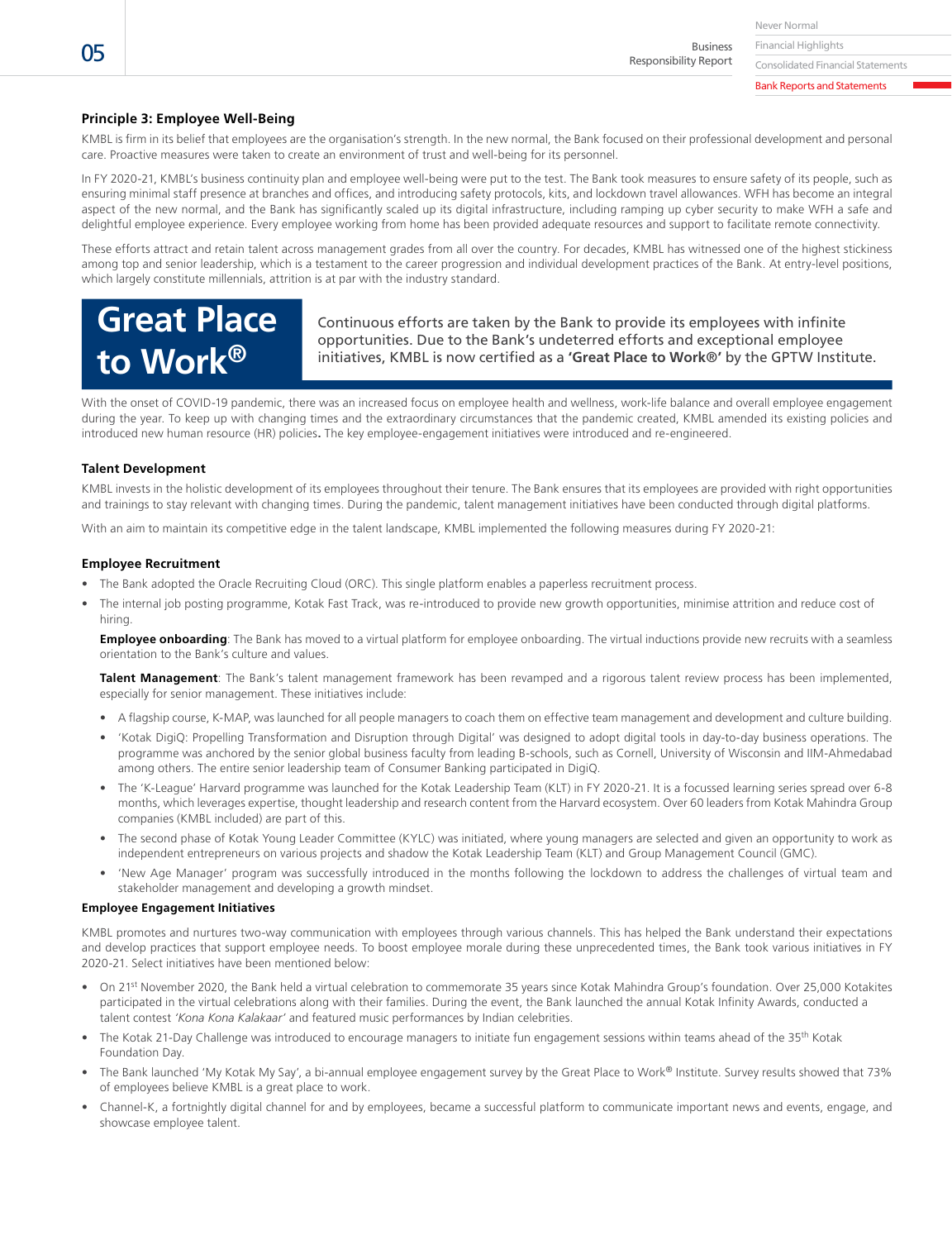#### **Diversity and Inclusion**

**Ca kotak** 

KMBL strongly believes that diversity at the workplace is a key ingredient of building a high-performing organisation. Diversity enables the flow of new ideas and innovation, and helps create a healthy work environment. Policies of the Bank ensure that its people practices and systems are designed to be inclusive, irrespective of gender, religion, ethnicity, nationality, age, disability, HIV status, family status or sexual orientation. The Bank strives to create an equitable work environment for all employees, and encourages differently abled people to work in various roles and functions.

# **Strengthening Diversity and Inclusion**

KMBL also has a Diversity and Inclusion (D&I) Council, led by Ms. Shanti Ekambaram, Group President – Consumer Banking and Member of the Group Management Council. This council aims to drive changes in the culture, policies, processes and systems to build an inclusion focused work environment.

## **Placement of People with Disabilities (PwD) at the Bank**

The HR and CSR team driven initiative was started in FY 2020-21 with the intent of providing employment to PwDs. KMBL has CSR partnership with Not for profit organisations (NPO/NGO) – Youth 4 Jobs Foundation and The Ganga Foundation – the two NGOs work to provide education, vocation training, employment and rehabilitation of PwDs. Both the organisations will assist the Bank to strengthen this inclusion journey by providing support to onboard youth with disabilities at the Bank. The NGOs have hands-on experience of working with PwDs and providing required resources as per the requirement of the company. The initiative was flagged-off in FY 2020-21 with sensitisation workshop conducted by the NGO for the Bank HR. This project is initially designed for "work from home" roles in the Customer Contact Centre for the PwDs and the pilot batch is planned for launch in FY 2021-22.

To empower women employees of the Bank, specific business roles designated for them have been identified. Additionally, KMBL has introduced special talent acquisition initiatives such as exclusive recruitment drives for women candidates, including replacement of positions with women candidates and hiring women for remote working roles. The Bank is one of the best amongst the competition on gender diversity in the banking sector, with women employees accounting for nearly a quarter of its workforce.

A new brand called Kotak Wonder Women (KWW) was launched in FY 2019-20, to empower and recognise KMBL's women employees. During FY 2020-21, Regional Rewards and Recognition (R&R) events were organised where KWW were felicitated under four different categories. The Bank has also designed a KWW coaching intervention, which is a journey spread over 6-8 months for senior women leaders across KMBL. Other KWW initiatives include the launch of a digital learning platform with specially curated content based on nine themes focussing on the challenges faced by women in corporate life and 'Eve Talk' to discuss topics such as managing work-life balance, transition to leadership roles and other work-related issues.

KMBL has implemented processes and mechanisms to ensure that issues such as sexual harassment at the workplace, if any, are effectively addressed. The Bank has an internal committee, in compliance with the requirements of the Sexual Harassment of Women at Workplace Act, 2013.

# **Well balanced**

The Bank also offers equal opportunities to all individuals irrespective of their age. KMBL's workforce has a balanced age mix. The current average age of the Bank's employees is 32 years while at the senior level 65% of the employees are in 40's.

#### **Health and Safety**

KMBL is committed to providing a safe, healthy and conducive work environment for its employees. The COVID-19 pandemic further strengthened employee health and safety initiatives.

The Bank championed health and wellness drives with the initiative, #HumFitKotakHit. KMBL launched a monthly fitness allowance with effect from 1st December 2020. Doctors, counsellors, psychiatrists, nutritionists as well as physical fitness programmes were made available online to employees to help them combat physical and mental stress and fatigue.

KMBL also introduced a special leave of up to 15 days for employees diagnosed with COVID-19. Apart from the usual cover under term life insurance, personal accident policy and medi-claim policy, the employee share of the latter's premium has been waived. Additionally, the Bank reimbursed COVID-19 test expenses for employees and their families.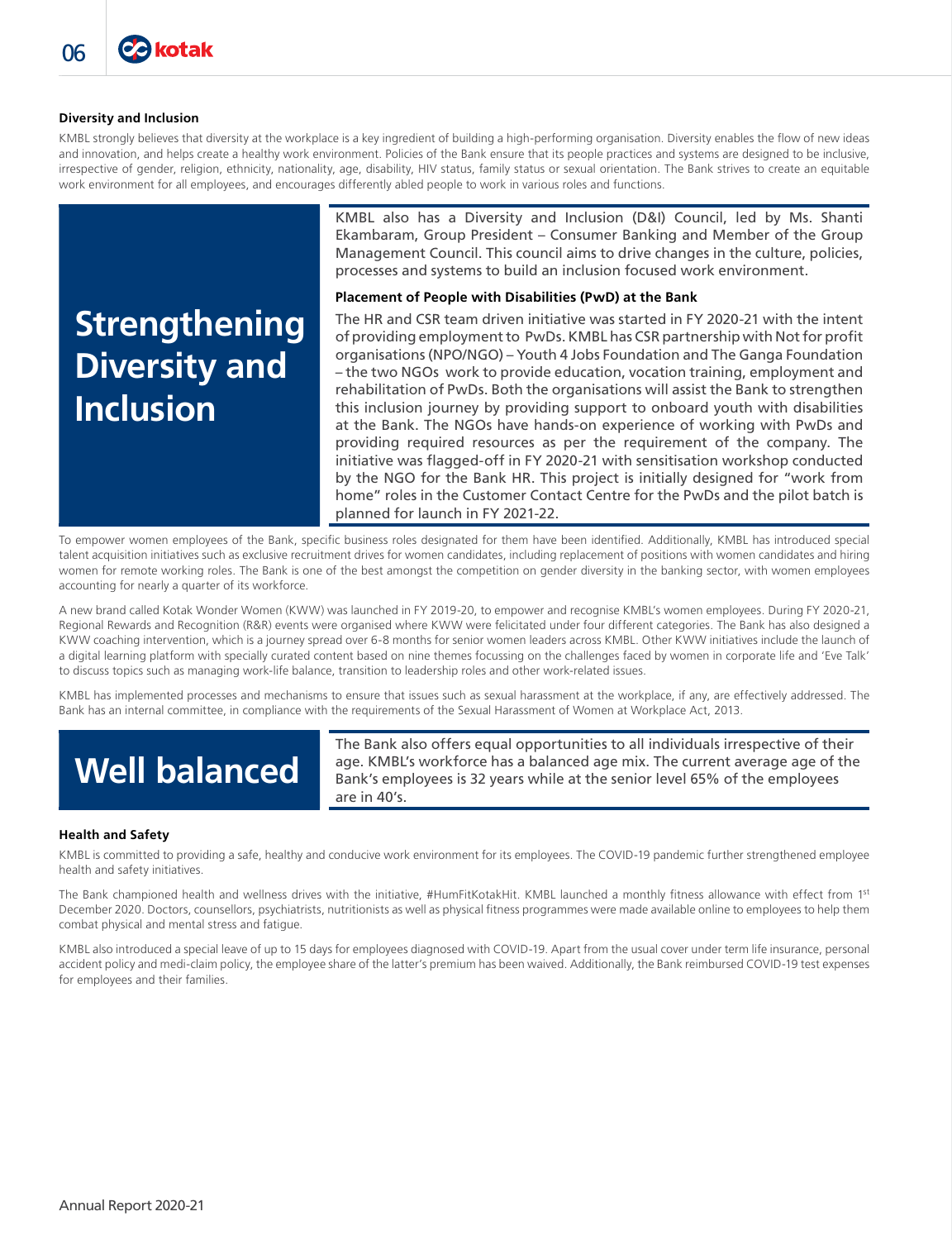Financial Highlights Business Responsibility Report

Consolidated Financial Statements Bank Reports and Statements

# **Pandemic Benevolent Policy**

The Bank has announced Kotak Pandemic Benevolent Policy to secure the future of families of those colleagues who lost their lives from 1<sup>st</sup> April, 2020 and subsequently up to 31<sup>st</sup> March, 2022. Under this, family members/ nominee of those employees who lost their lives (irrespective of cause of death), will receive full monthly fixed salary for two years, beginning June 2021. The family members/nominee of deceased employees, eligible for annual bonus, received the annual year-end bonus for FY 2020-21. Further, Kotak's medi-claim insurance will continue to cover the enrolled spouse and minor children of the deceased employee for FY 2021-22.

KMBL extended complete logistical support to employees across all locations to provide a smooth work from home experience. Across several businesses and functions, employees could continue to work from home voluntarily, even after lockdown restrictions were eased in FY 2020-21. The Bank made efforts to reach out to its branch banking employees through the Employee Outreach Program, to check on them and their families during the lockdown phase and provide assistance of any kind.

Another initiative, '828', was introduced ensuring that no work-related emails or messages are exchanged between employees between 8 PM and 8 AM. A remote working policy has been introduced offering hybrid working opportunities to Bank employees and remote working allowance for KMBL employees working remotely, to cover wifi and other work-related furnishing expenses.

# **Principle 4: Stakeholder Engagement**

KMBL believes healthy stakeholder relationships are key to long-term value creation. The Bank engages with key stakeholder groups to understand their perspectives and cater to their needs. These ongoing engagements help the Bank identify and monitor key economic, environmental and social trends that can be incorporated into its overall business strategy. Each stakeholder group is identified after due diligence and inputs from industry experts. Key stakeholder groups include employees, customers and clients, investors and shareholders, government and various regulatory bodies, suppliers and business associates, communities and NGOs, and the media. Due to the COVID-19 pandemic and the lockdown, the Bank had to leverage digital channels to ensure seamless communication with all stakeholders during FY 2020-21.

| Key<br><b>Stakeholders</b>                    | <b>Media for Engagement</b>                                                                                                                                                                                                                                                                                                                                     | <b>Frequency of Engagement</b>                                                                                                                                                                                                                           | <b>Topics of Discussion</b>                                                                                                                                                                                                              | <b>Relationship Managers</b>                                                                                        |
|-----------------------------------------------|-----------------------------------------------------------------------------------------------------------------------------------------------------------------------------------------------------------------------------------------------------------------------------------------------------------------------------------------------------------------|----------------------------------------------------------------------------------------------------------------------------------------------------------------------------------------------------------------------------------------------------------|------------------------------------------------------------------------------------------------------------------------------------------------------------------------------------------------------------------------------------------|---------------------------------------------------------------------------------------------------------------------|
| Investors and<br>Shareholders                 | Emails, Letters, Calls, Meetings/<br>Conferences, Investor<br>Grievance Cell, Media, Bank's Website.<br>Post the declaration of quarterly results, a<br>conference call is held wherein the senior<br>leadership team participates and the call<br>is open to investors and analysts. The<br>transcript of the call is made available on<br>the Bank's website. | Annually, quarterly and on<br>a need basis, i.e. during<br>events that take place<br>concerning shareholders<br>e.g. Extraordinary General<br>Meeting (EGM). All<br>communications sent to stock<br>exchanges are also sent to<br>shareholders via email | Financial results, key<br>developments, shareholder<br>returns and dividends, issues<br>related to shares' issuances.<br>transfer and dividend pay-outs.                                                                                 | Investor Relations Team.<br>Secretarial Team                                                                        |
| Customers and<br>Clients                      | One-on-one interactions,<br>customer satisfaction surveys, customer<br>grievance cell, customer meets, customer<br>helplines and toll-free numbers, media, the<br>Bank's website                                                                                                                                                                                | On-going and need-based<br>(a few select branches have<br>regular feedback meetings)                                                                                                                                                                     | Customer experience and service<br>quality, investment returns,<br>product features and benefits,<br>technology interface for banking<br>experience                                                                                      | Relationship Managers,<br>Branch Staff, Customer<br>Service Team, Quality<br>Team, Customer<br>Experience Team      |
| Employees                                     | Induction programme,<br>emails, town halls, skip-level meetings,<br>leadership meetings, employee<br>engagement initiatives, rewards and<br>recognition programmes, employee<br>grievance cell, employee portal, HR<br>helpdesk, employee satisfaction surveys,<br>employee volunteering initiatives                                                            | On-going and need- based                                                                                                                                                                                                                                 | Bank's policies and procedures,<br>employee welfare issues,<br>performance appraisal and<br>rewards, training and career<br>development, workplace health,<br>safety and security, community<br>development and employee<br>volunteering | Human Resources<br>Team, Corporate Social<br>Responsibility Team                                                    |
| Government<br>and Regulatory<br><b>Bodies</b> | Bank's regulatory filings, compliance<br>statements.<br>meetings, letters, emails                                                                                                                                                                                                                                                                               | As per regulatory<br>requirements and need-based                                                                                                                                                                                                         | License request and renewal,<br>compliance with regulatory<br>requirements, participation in<br>government financial sector plans<br>and programmes                                                                                      | Cross-functional teams                                                                                              |
| Suppliers<br>and Business<br>Associates       | Meetings, emails, letters,<br>supplier and business<br>associates' performance<br>reviews                                                                                                                                                                                                                                                                       | On-going and need-based                                                                                                                                                                                                                                  | Product/Service/Technology<br>quality and support, contract<br>commercial and technical terms<br>and conditions, minimum wage<br>payments, supplier and business<br>associates' statutory compliances                                    | Respective departments<br>dealing with suppliers<br>and business associates.<br>Commercial and<br>Procurements Team |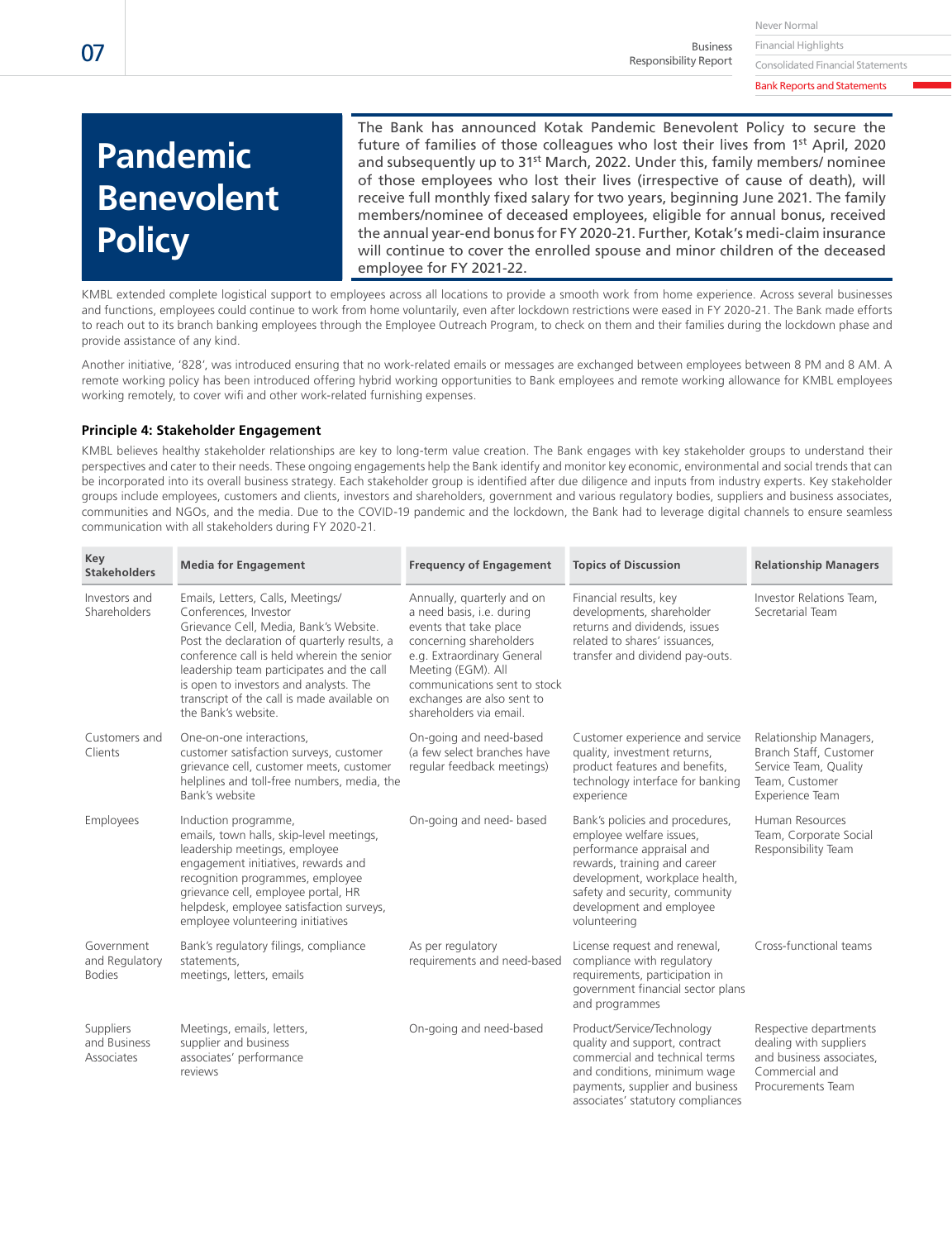| Key<br><b>Stakeholders</b> | <b>Media for Engagement</b>                                                                                                                                                 | <b>Frequency of Engagement</b> | <b>Topics of Discussion</b>                                                                                                                                 | <b>Relationship Managers</b>                              |
|----------------------------|-----------------------------------------------------------------------------------------------------------------------------------------------------------------------------|--------------------------------|-------------------------------------------------------------------------------------------------------------------------------------------------------------|-----------------------------------------------------------|
| Communities<br>and NGOs    | Community development initiatives<br>including need-based local interventions<br>identified by KMBL employees, proposals<br>and requests for new initiatives and<br>funding | Need-based                     | Community needs including<br>relief and rehabilitation aid<br>requirements, financial,<br>infrastructure, human and<br>organisational support               | Corporate Social<br>Responsibility Team<br>KMBL employees |
| Media                      | Advertising, media interactions, interviews On-going and need-based<br>and responses, meetings, emails                                                                      |                                | Marketing and advertising<br>agenda, information disclosure<br>through media, viewpoints on<br>industry, and other Bank-related<br>opportunities and issues | Marketing Team,<br>Corporate Communication<br>Team        |

# **Principle 5: Human Rights**

KMBL adheres to policies laid out in its Fair Practice Code and ensures that all its products and service offerings are made available to customers without discrimination. The Bank is committed to upholding the dignity of all its stakeholders and safeguards their rights. KMBL highly values its employees and their contribution to the organisation, and takes steps to create a healthy work environment for all employees. The Bank extends sound primary and secondary benefits as well as learning and development opportunities to its employees to promote their holistic growth.

The Bank ensures that no child labour is employed and the security personnel are trained in a manner to make sure that no child workers enter in any of the Bank's premises. Compliance with all human rights-related terms and conditions provided in supplier contracts are reviewed and monitored periodically.

# **Principle 6: Environment**

As one of the country's leading financial institutions, KMBL is cognisant of its role in promoting environmental sustainability. The Bank has adopted a twopronged approach towards this end. Through its lending and investment decisions, KMBL supports the adoption of environmentally sustainable technologies and processes. The Bank also takes steps to reduce its captive carbon footprint. Being in the banking space, KMBL's operations have a limited direct material impact on the environment. Nonetheless, it continues to strengthen internal environment sustainability initiatives such as improving the energy efficiency of its office infrastructure, reducing water and paper consumption and minimising its GHG footprint. It has also adopted initiatives to manage its waste, including e-waste and food waste.



*Note: Environmental impact estimates were made using the Environmental Paper Network Paper Calculator Version 4.0.* 

#### **Energy Management**

The Bank has been actively working to reduce GHG emissions and improve energy efficiency over the past few years. KMBL procures renewable energy to meet part of its energy needs. For instance, KMBL's data centers have been optimised for power use through implementation of 'cold aisle' containment across high-density and low-density data centres. Also the Precision Air conditioners (PAC) were replaced with hybrid AC as it works on dual options (chilled water and gas). This has been installed to have better redundancy. The refrigerant used in the new PAC is R407C. This initiative has helped KMBL significantly reduce power consumption over the past few years.

Additionally, KMBL has nine LEED certified offices across six cities and 4,130 square meters of carbon neutral floors installed at its Adamas, Kalina office. Each of the LEED certified offices meet the requirements of the green building rating system certification established by the U.S. Green Building Council and have best-in-class resource efficient installations. These installations not only help monitor and control energy consumption but also help manage waste disposal processes and water consumption. KMBL is in the process of getting more of its large offices LEED certified.

Besides, the Bank has undertaken many initiatives to implement carbon-neutral solutions and manage hazardous e-waste. The key initiatives undertaken to drive energy efficiency across some of its office locations during FY 2020-21 include:

- Procurement of renewable energy (wind energy / solar energy) in large offices
- Installation of sensor-based lighting in branch offices to reduce electricity consumption
- Installation of digital platform for monitoring generators
- Reduction of GHG emissions by optimising AC refrigerants emission for AC units
- UPS battery refurbishment to reduce carbon footprint in branch offices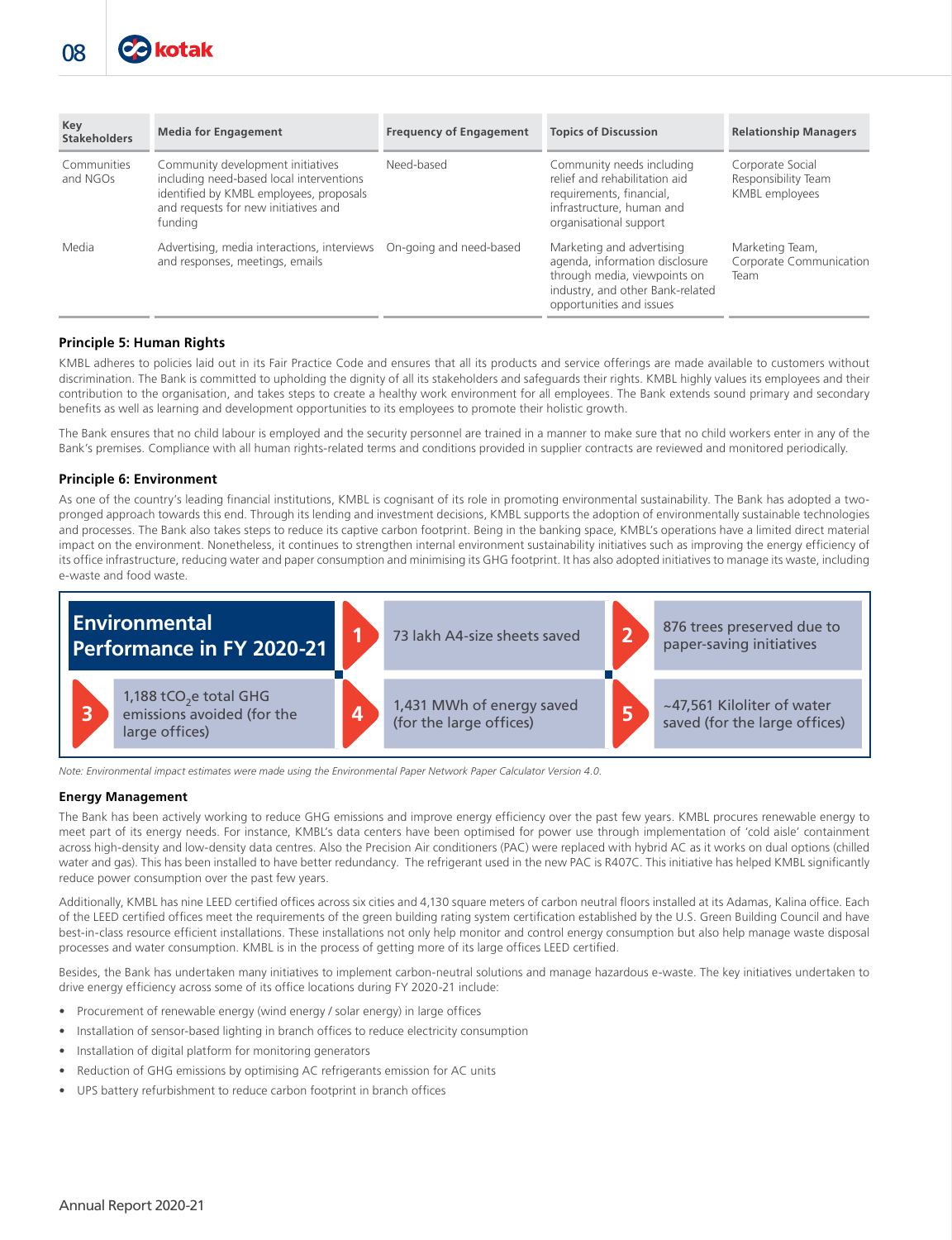Never Normal Financial Highlights

Business Responsibility Report

Consolidated Financial Statements Bank Reports and Statements

> 5,047 4,748

22,805

22,540 22,032

21,738

- Digital LED signage to lower carbon emissions and improve energy optimisation
- Initiatives to improve discipline to switch off power when not in use

Due to the lockdown imposed across the country in lieu of the COVID-19 pandemic, the Bank's corporate offices were partially shut for a fairly long period in FY 2020-21. Keeping the safety and wellbeing of employees in mind, the employees were encouraged to work remotely from home. Consequently, a steep drop in energy consumption and emissions was observed in the KMBL offices.

To comprehensively account for its carbon footprint, KMBL started monitoring emissions resulting from refrigerant usage across all its large offices during FY 2020-21. Additional Scope 1 GHG emissions owing to refrigerant usage amounted to 1,150 MT CO<sub>2</sub>e during FY 2020-21.

#### Reducing energy consumption During FY 2020-21, KMBL 's large offices saved 1,431 MWh energy through its focused energy conservation initiatives across all offices. This does not include reduction in energy consumption due to shut offices during the lockdown.

FY 17

FY 18 FY 19

FY 20

# **Electricity Consumption [in Mega Watt-hour (MWh]**

#### **Total Scope 1 and Scope 2 Emissions**

[in Metric tons of carbon dioxide equivalent (MT  $CO<sub>2</sub>e$ )]



6 Large Offices (with historic data since 2017)

6 Large Offices (with historic data since 2017)

FY 21 **19,088** 4,809

#### **Notes:**

- *Emissions have been reported for Scope 1 and Scope 2 GHG across KMBL's large offices*
- *Over a period, KMBL has enhanced coverage of reporting total energy consumption beyond 6 large offices to all 14 large offices. The significant increase in electricity consumption and emission data in FY 2018-19 as compared to FY 2017-18 is largely due to increase in coverage. The emission data includes Scope 1 and Scope 2 data for 6 large offices and only Scope 2 data for the eight additional large offices.*
- *The Scope 2 calculation for FY 2020-21 has been made using the revised emission factor for electricity [Emission Factor 0.83 as per Central Electricity Authority (CEA) (CO2 Baseline Database for the Indian Power Sector, version 14, Dec 2020.)].*
- *The relative reduction in energy consumption for 'additional' offices is less (versus 6 large offices) in FY 2020-21 despite the COVID-19 lockdown, because some offices had started their operations in the middle of the preceding year, FY 2019-20. Also, some offices expanded their floor space during FY 2020-21.*
- *Electricity consumption from an additional meter has been added for one of the 6 large offices during FY 2020-21. The increase in the boundary of reporting of this large office has, thus, led to an increase in the relative electricity consumption for one office.*

#### **Water Management**

While water is one of the most essential resources for life on earth, 7% of the Indian population or 9.1 crore people, are leading their life without basic water supply<sup>3</sup>. The availability of clean water is of key importance not only for human consumption, but also extremely important for sanitation, agriculture, domestic and industrial use. Lack of access to clean water can stunt industrial growth, and it is important to take steps to minimise water wastage and recycle water, wherever possible.

Water is not a direct input for KMBL's business operations. However, it is required for employee and customer consumption, cleaning operations and toilet use. The Bank has installed recycling facilities at offices to reduce freshwater consumption. Since offices remained partially shut because of the COVID-19 pandemic, overall water consumption in offices was low during FY 2020-21.

Additional Offices (without historic data)

Additional Offices (without historic data)

*<sup>3</sup> Source: World Health Organization, United Nations Children's Fund, 2019*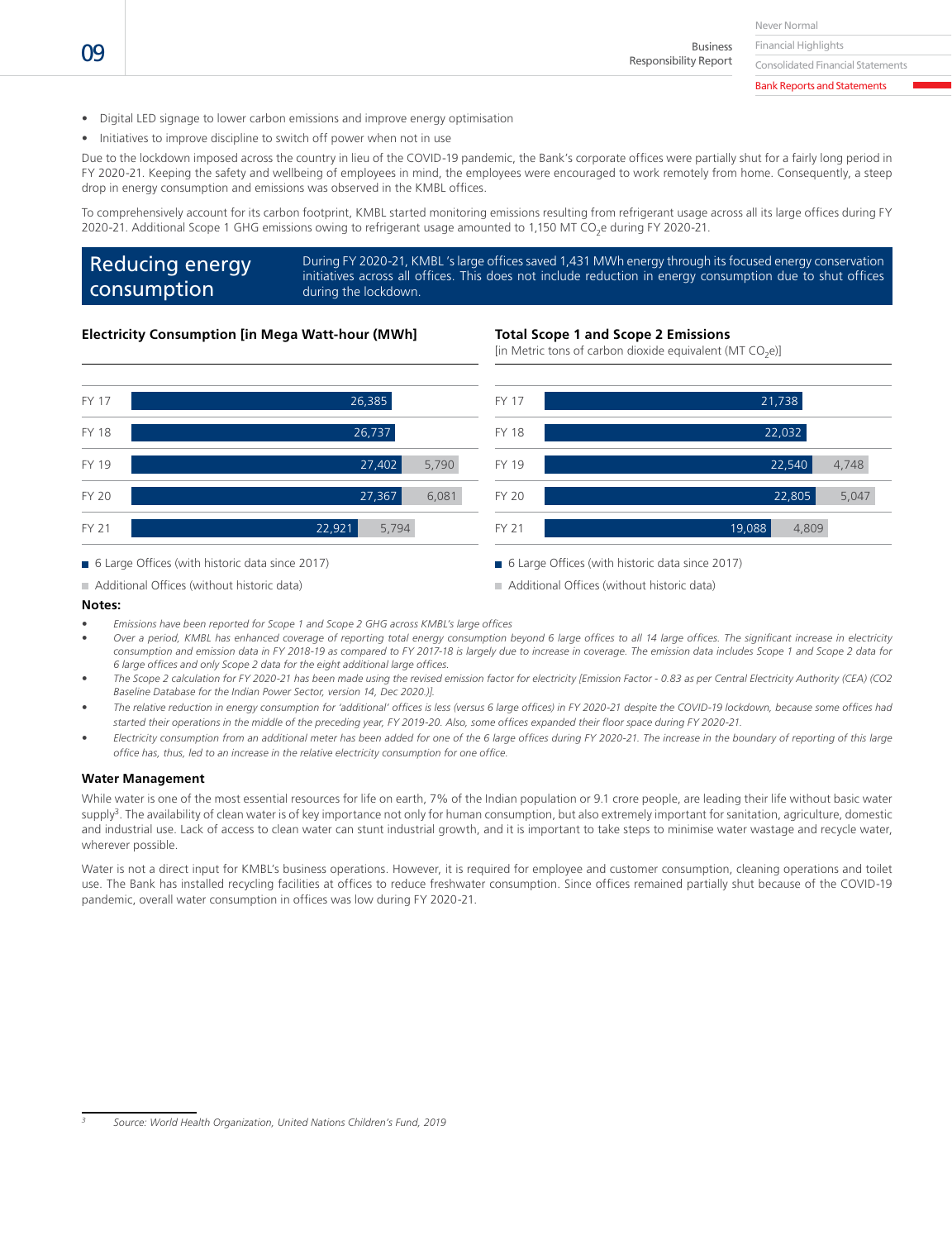# Water recycling during FY 2020-21, 24,640 Kilolitre of water was recycled.

#### **Note:**

- *Over time, KMBL has enhanced the coverage of reporting water consumption. Data till FY 2018-19 only considers consumption for 6 large offices and doesn't include ground water or bottled water consumption in these offices and, hence, isn't comparable. In FY 2019-20 and FY 2020-21, KMBL has reported consumption of drinking water, ground water, tanker water, municipality water across 14 large offices (6 large offices and 8 additional offices).*
- *The increasing trend in overall consumption is largely due to increase in coverage and additional sources being included. Historic data is, thus, not comparable.*
- *The relative reduction in water consumption for 'additional' offices is less (versus 6 large offices) in FY 2020-21, despite the COVID-19 lockdown because some of the offices were not fully operational during the preceding year, FY 2019-20. Some offices expanded their floor space during FY 2020-21. Further, data for FY 2019-20 has been rebased for additional offices to make it comparable with data for FY 2020-21.*

#### **Waste Management**

#### **Hazardous Waste**

The banking sector generates large amounts of e-waste which, if not handled well, can be very hazardous for the environment. KMBL takes assertive steps to manage and minimise the impact of its e-waste. The Bank has a robust buy-back policy for its hardware with its Original Equipment Manufacturers (OEMs). Hard disks with sensitive information are disposed through authorised e-waste agencies only. This provides a proper mechanism for responsible disposal of e-waste, while ensuring data security.

While KMBL generates very minuscule amount of other types of hazardous waste, there is a formal mechanism in place for disposal of the same, through authorised waste management agencies<sup>4</sup>. The initiative of replacing single-use plastic bottles with glass dispensers was continued from the previous years. Water jars and tumblers made of glass have been deployed in all the meeting rooms which helps save the usage of around 4.5 lakh PET bottles each year.



6 Large Offices (with historic data since 2017)

Additional Offices (without historic data)

# **Used Oil Disposal (Kilolitre)**

**Water Consumption (Kilolitre)**



#### **Food Waste**

Hunger is a crisis that has almost a billion people under its grip across the world. 690 million people still go to bed on an empty stomach each night<sup>5</sup>. Acute food insecurity affected 135 million people in 55 countries in 2019. The dire situation has been exacerbated due to the COVID-19 pandemic and subsequent lockdowns across the globe. One of the most effective ways to achieve the Sustainable Development Goal – 2 (SDG - 2) 'Zero Hunger' is to reduce food waste. This also helps manage resources, emission of gases and unnecessary use of water that is used in producing food.

There is a robust mechanism put in place at KMBL to efficiently monitor food waste at all large offices. The Bank uses a 'nudge approach' to prompt employees to reduce food waste by displaying the quantity of food wasted in the canteen every day. Employees also receive emails mentioning the total quantity of food wasted by offices in a month. There are posters hung in the canteen area to sensitise employees on issues related to hunger and food scarcity. These efforts have continued in the new normal, despite skeletal staff working from office with prior approvals. The Bank also installed Organic Waste Convertors (OWCs) at its Goregaon and BKC premises in Mumbai for efficient and responsible management of food waste (at office canteens) in FY 2020-21.

#### **Paper-Saving**

KMBL is working to reduce material consumption across its large office locations. In the banking sector, paper is the most used material. Over time, the Bank has focused on transitioning to digital applications across business verticals. This has helped improve efficiency in business operations and ensured environmental protection through bringing about reduction in paper consumption. The Bank also encourages its customers to choose e-statements for their periodic account statements. This reduces paper waste, ensures data security, and provides customers with the ability to store and retrieve statements electronically, at their convenience. To illustrate, one business vertical alone saved ~35,000 papers during FY 2020-21 under their 'go green' initiative, as a substantial number of customers opted for e-statements.

The Bank has reduced paper consumption across large facilities and branch offices by implementing systems, such as lock printing and secured printing software. In FY 2020-21, these initiatives have led to a total paper-saving of ~73 lakh sheets, which resulted in a total cost-saving of  $\bar{\tau}$  85 lakh for paper and printing.

**Reducing paper wastage** 8,103 kg of recycled paper was used during FY 2020-21.

*<sup>4</sup> The used oil disposal data presented in the above graph represents generation due to scheduled and breakdown maintenance activities*

*<sup>5</sup> Source: United Nations World Food Programme*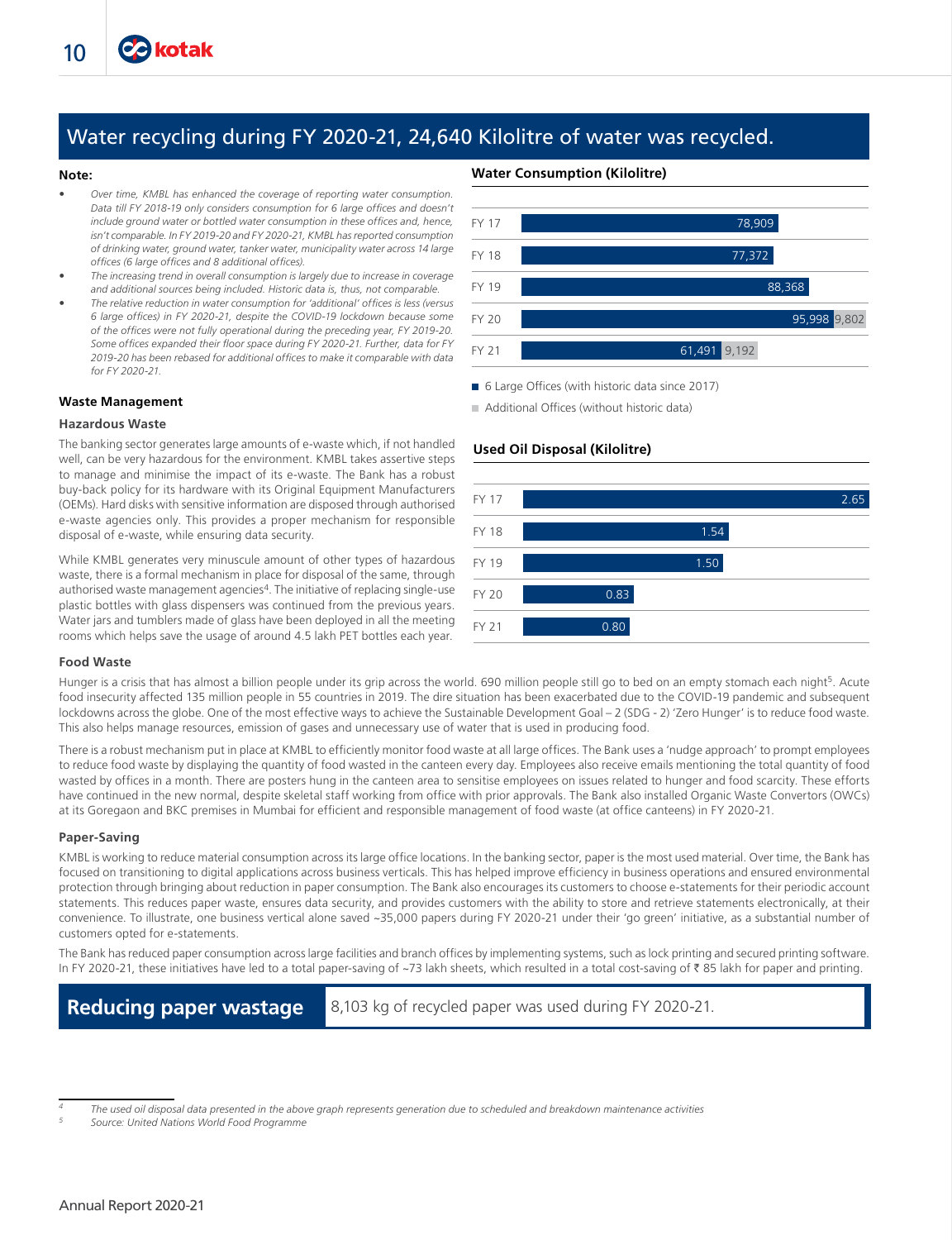Never Normal Financial Highlights

Business Responsibility Report

Consolidated Financial Statements Bank Reports and Statements

## **Principle 7: Public Policy Advocacy**

As a leading financial institution in India, KMBL participates in multiple industry-level discussions. The Bank is a member of prestigious Indian industry bodies. These industry associations enable the Bank and its stakeholders to collaboratively identify, understand and propagate industry-wide issues, as well as implement responsible decisions within the organisation.

- The Advertising Standards Council of India
- Council for Fair Business Practices
- Bombay Chamber of Commerce and Industry
- Confederation of Indian Industry6
- Data Security Council of India
- Indian Institute of Banking and Finance
- Institute of International Finance
- Indian Banks' Association
- Financial Intermediaries Association of India
- Primary Dealers' Association of India
- The Institute of Internal Auditors India

#### **Principle 8: Inclusive Growth**

As a leading financial institution of India, KMBL recognises its role in creating a positive impact in the lives of communities through its business operations and CSR initiatives.

The Board-approved CSR Policy sets out the Bank's vision, mission, governance, and CSR focus areas. The Policy also demonstrates the Bank's contribution towards the economic, environmental and social growth of the nation and reflects its commitment to contributing towards the United Nations (UN) Sustainable Development Goals (SDGs).

The Bank's CSR Committee is responsible for reviewing and making recommendations to the Board on the Bank's various CSR initiatives, including the progress of KMBL's CSR projects. Further, the CSR Committee makes recommendations to the Board to review and approve the CSR Policy, design, path, projects, project expenditure and related matters. Thereafter, CSR Projects are implemented by the Bank, with the Board's approval.

The Bank's CSR Policy is available on the Bank's website: https://www.kotak.com/en/about-us/corporate-responsibility/our-governance.html

While the Bank's CSR Policy covers all permissible initiatives mentioned in the schedule VII of the Companies Act, 2013, it has defined five focus areas for its CSR efforts.

The core CSR focus areas are:

- Education and Livelihood
- Healthcare
- Environment and Sustainable Development
- Relief and Rehabilitation (COVID-19)
- Sports

# **Allocation of the Bank's CSR Project expenditure during FY 2020-21 across focus areas**



The Bank's CSR projects and CSR Project Expenditure for FY 2020-21 are compliant with the CSR mandate, as specified under section 134, section 135 read with schedule VII of the Companies Act along with Companies (Corporate Social Responsibility Policy) Rules, 2014 as amended from time-to-time and the Government of India's notifications issued from time-to-time.

The average net profit under section 198 of the Companies Act, 2013 of the Bank for the last three financial years preceding FY 2020-21 is  $\bar{\tau}$  7,113.74 crore.

The prescribed CSR expenditure for FY 2020-21, required under section 135 of the Companies Act, 2013 and Companies (CSR Policy) Amendment Rules 2021, is ₹ 142.27 crore.

The CSR expenditure incurred for the period from 1<sup>st</sup> April 2020 to 31<sup>st</sup> March, 2021 under section 135 of the Companies Act, 2013 (Amendment 2019 and Amendment 2020) and Companies (CSR Policy) Amendment Rules 2021 amounts to ₹ 142.99 crore. Of this amount, the Bank's spend on CSR Project Expenditure and Administrative Overheads for FY 2020-21 amounts to ₹ 79.40 crore. The balance ₹ 63.59 crore Unspent CSR Project Expenditure has been transferred to KMBL Unspent CSR account FY 2020-21 in April 2021, and the Bank is committed to utilising the same within the stipulated three years from 1<sup>st</sup> April 2021 to 31<sup>st</sup> March, 2024, towards completion of the Board-approved ongoing CSR Projects that were initiated in FY 2020-21 and continue to be under implementation as on 31st March 2021.

*6 CFO Forum and IGBC membership*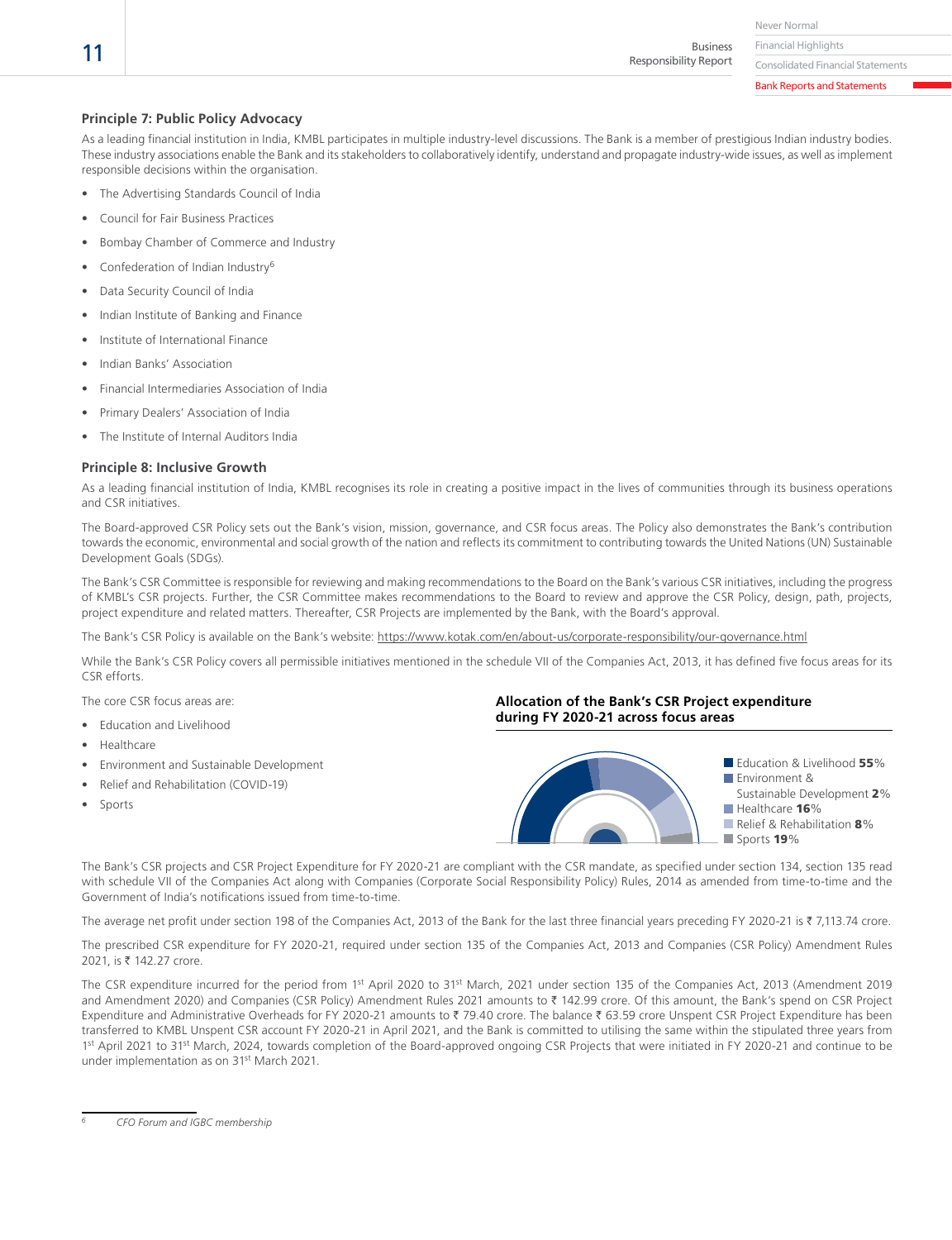The Bank's CSR Administration Overhead for FY 2020-21 is  $\bar{\tau}$  2.48 crore.

KMBL's CSR Expenditure of ₹ 142.99 crore in FY 2020-21 as a percentage of average net profit under section 198 of the Companies Act, 2013 is about 2.01%. Further, the Bank's CSR Expenditure for FY 2020-21 is over ₹ 142.99 crore, which is 67.83% higher than that of about ₹ 85.20 crore in FY 2019-20 which, in turn, was 133% higher than that of about ₹ 36.55 crore in FY 2018-19.

Furthermore, as against the stipulated 2% CSR Expenditure requirement of ₹ 142.27 crore under Companies Act, for FY 2020-21, the Bank's CSR Expenditure for FY 2020-21 was over  $\overline{z}$  142.99 crore.

The implementation of the CSR projects and programmes in FY 2020-21 was done either directly or through implementation partner organisations. These organisations have a proven track record of implementing cost- and process-efficient CSR projects and/or programmes that are scalable, sustainable, outcome driven and committed to making a positive societal impact. Also, the Bank's employees have been actively volunteering and providing on-ground support for several of its CSR initiatives. This includes providing financial and other assistance directly to communities that were severely impacted by COVID-19 and through various organisations working on relief operations.

To combat COVID-19 pandemic, the Bank continues to support various constituencies such as the urban and rural poor, tribal communities, doctors, nurses, policemen and frontline workers on COVID-19 duty via various means such as contributing food packets, ration kit, masks, face shields, sanitisers, Personal Protective Equipment (PPE) kits, ICU beds, ventilators, oxygenators and other necessary medical equipment, including extending financial assistance to marginalised communities who were severely impacted by COVID-19 during last financial year's lockdown and the period following it.

Upon the CSR Committee's review and recommendation, the Board has reviewed and approved all CSR projects, project expenditure payments, administration overhead expenses including the unspent CSR project expenditure funds of FY 2020-21, which have been transferred to Kotak Mahindra Bank Limited Unspent CSR account FY 2020-21 in April 2021. The details are available below:

|                                                                                         |                        |                                                                                 | Amount Unspent (in $\bar{z}$ ) |                                                                                                         |                  |
|-----------------------------------------------------------------------------------------|------------------------|---------------------------------------------------------------------------------|--------------------------------|---------------------------------------------------------------------------------------------------------|------------------|
| <b>Total Amount Spent During the</b><br><b>Financial Year</b><br>$(in \overline{\tau})$ |                        | <b>Total Amount Transferred to Unspent CSR</b><br>Account as per Section 135(6) |                                | Amount Transferred to Any Fund Specified Under Schedule VII<br>as per Second Proviso to Section 135(5). |                  |
|                                                                                         | Amount (in $\bar{z}$ ) | Date of Transfer                                                                | Name of the Fund               | Amount                                                                                                  | Date of Transfer |
| 79.40 crore                                                                             | 63.59 crore            | 23rd April, 2021                                                                |                                | $\overline{\phantom{a}}$                                                                                |                  |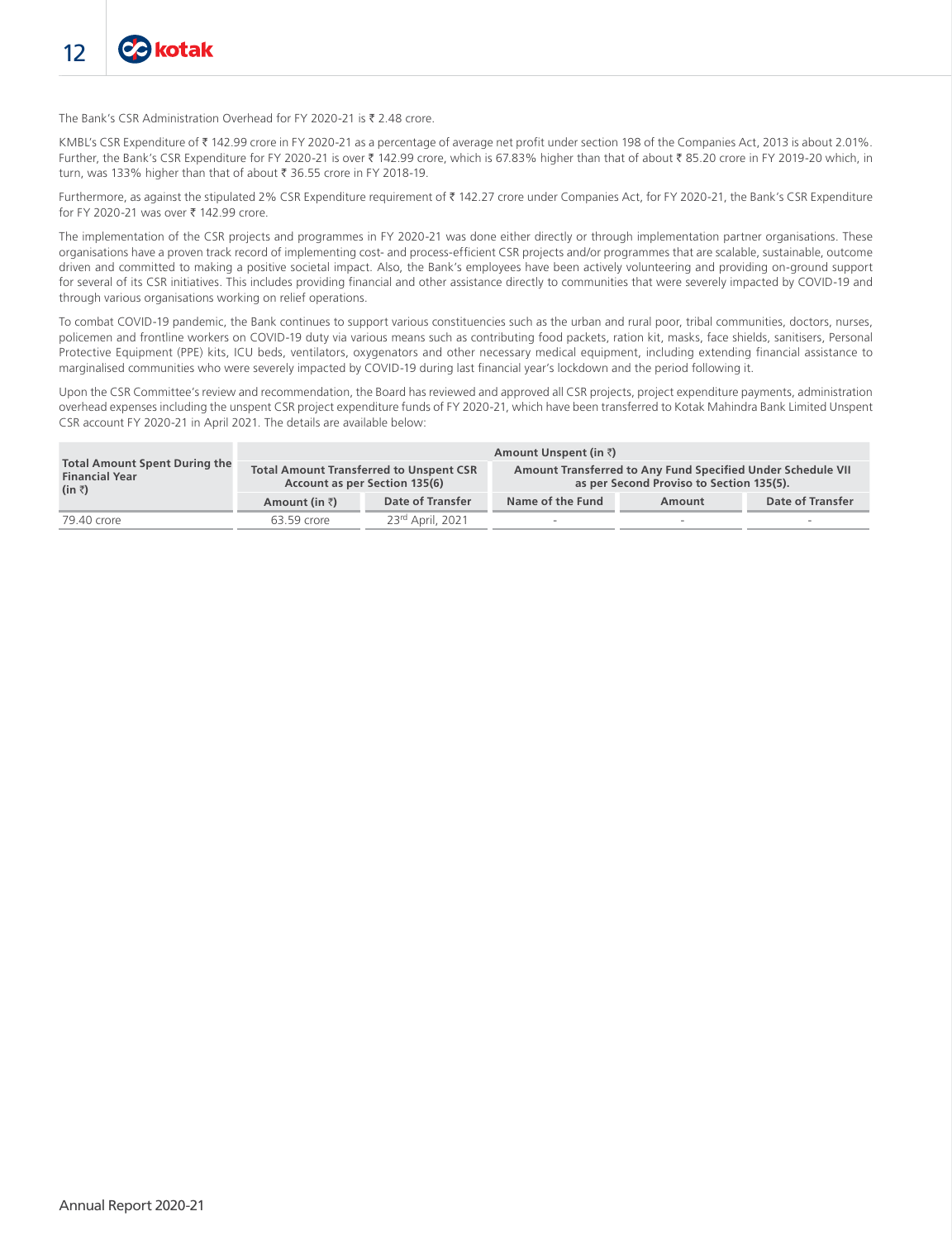|                          |                                                            | <b>Registration Number</b><br>CSR                                                       | CSR00001865                                                             | CSR00000285                                                                   | CSR00001785                                                                | CSR00001093                                                           | CSR00000161                                          | CSR00000673                                                    | CSR00000341                                                    | CSR00004879                                                                | CSR00000123                                                    |                                                          |
|--------------------------|------------------------------------------------------------|-----------------------------------------------------------------------------------------|-------------------------------------------------------------------------|-------------------------------------------------------------------------------|----------------------------------------------------------------------------|-----------------------------------------------------------------------|------------------------------------------------------|----------------------------------------------------------------|----------------------------------------------------------------|----------------------------------------------------------------------------|----------------------------------------------------------------|----------------------------------------------------------|
| (11)                     | Mode of Implementation - Through<br>Implementing<br>Agency | Name                                                                                    | Society of Parents<br>Autistic Disorders<br>of Children with<br>(SOPAN) | Development<br>NM Sadguru<br>Foundation<br>Nater &                            | Kotak Education<br>Foundation                                              | Educational Trust<br>Sarthak                                          | Foundation<br>Wockhardt                              | CanSupport                                                     | Cankids<br>KidsCan                                             | <b>Education Trust</b><br>Aditya Birla                                     | Inspire Institute of<br>Sport                                  | Pullela Gopichand CSR00001555<br>Foundation<br>Badminton |
| (10)                     | Implementa<br>$\overline{\phantom{a}}$<br>Mode<br>tion -   | Direct (Yes/<br>No)                                                                     | $\geq$                                                                  | $\frac{1}{2}$                                                                 | $\frac{1}{2}$                                                              | $\frac{1}{2}$                                                         | $\frac{1}{2}$                                        | $\frac{1}{2}$                                                  | $\frac{1}{2}$                                                  | $\frac{1}{2}$                                                              | $\frac{1}{2}$                                                  | $\frac{1}{2}$                                            |
| $\widehat{\mathfrak{g}}$ | transferred<br>to Unspent<br>Amount                        | the Project as<br>Account for<br>per Section<br>$135(6)$ (in $\bar{z}$<br>crore)<br>CSR | 2.00                                                                    | 3.40                                                                          | 9.00                                                                       | 1.05                                                                  | 0.50                                                 | 0.80                                                           | 5.15                                                           | 0.45                                                                       | 9.00                                                           | 24.00                                                    |
| $\circledR$              | Amount<br>in the<br>Spent                                  | Financial<br>Year (in<br>Current<br>₹ crore)                                            | 1.80                                                                    | 1.80                                                                          | 3.70                                                                       | 0.24                                                                  | 2.21                                                 | 0.42                                                           | 3.85                                                           | 0.30                                                                       | 4.00                                                           | 10.00                                                    |
| $\overline{C}$           | Allocated<br>Amount<br>for the                             | Project<br>crore)<br>$\lim_{\tau \to 0}$                                                | 3.80                                                                    | 5.20                                                                          | 12.70                                                                      | 1.29                                                                  | 2.71                                                 | 1.22                                                           | 9.00                                                           | 0.75                                                                       | 13.00                                                          | 34.00                                                    |
| $\widehat{G}$            | Duration<br>Project                                        |                                                                                         | Years, effective<br><b>Iwo Financial</b><br>from 1st April<br>2020      | November, 2020<br>Years, effective<br>Three Financial<br>from 1 <sup>st</sup> | years, effective<br>from 1st April,<br>Two Financial<br>2020               | from 1st January,<br>years, effective<br><b>Two Financial</b><br>2021 | Eighteen months<br>effective from 1st<br>April, 2020 | years, effective<br>Three Financial<br>from 1st April,<br>2020 | years, effective<br>Three Financial<br>from 1st April,<br>2020 | from 1 <sup>st</sup> January,<br>years, effective<br>Two Financial<br>2021 | from 1st October,<br>years, effective<br>Two Financial<br>2020 | years, effective<br>1st April 2020<br>Two Financial      |
|                          |                                                            | <b>District</b>                                                                         | Panvel                                                                  | Panchmahal<br>Banswara<br>halawar<br>Dahod                                    | Mumbai<br>(MMR)                                                            | Keshavpuram<br>Gurugram,<br>Bhopal,                                   | Hyderabad                                            | Delhi                                                          | PAN-India                                                      | Mumbai                                                                     | Bellary                                                        | Ranga Reddy                                              |
| $\overline{5}$           | Location of the Project                                    | State                                                                                   | Maharashtra                                                             | Rajasthan<br>Gujarat                                                          | Maharashtra                                                                | West Delh<br>Haryana,<br>Pradesh,<br>Madhya                           | Telangana                                            | Delhi                                                          | PAN-India                                                      | Maharashtra                                                                | Karnataka                                                      | Telangana                                                |
| $\bigoplus$              | Local<br>Area<br>(Yes/                                     | No)                                                                                     | Yes                                                                     | Yes                                                                           | Yes                                                                        | Yes                                                                   | Yes                                                  | Yes                                                            | Yes                                                            | Yes                                                                        | Yes                                                            | Yes                                                      |
| $\widehat{a}$            | Activities in<br>the List of<br>Item from                  | Schedule VII<br>to the Act                                                              | Education &<br>Livelihood                                               | Education &<br>Livelihood                                                     | Education &<br>Livelihood                                                  | Education &<br>Livelihood                                             | Healthcare                                           | Healthcare                                                     | Healthcare                                                     | Healthcare                                                                 | Sports                                                         | Sports                                                   |
| $\overline{2}$           | the<br>Name of<br>Project                                  |                                                                                         | Education and<br>(Inclusiveness)<br>Livelihood                          | Livelihood (Rural)<br>Education and                                           | Livelihood [Project<br>Digital Learning<br>Education and<br>Solution (DLS) | Education and<br>(Inclusiveness)<br>ivelihood                         | Healthcare on<br>Healthcare<br>Primary<br>Wheels)    | (Cancer Support)<br>Healthcare                                 | (Cancer Care and<br>Home Away from<br>Healthcare<br>Home)      | (Mental Health)<br>Healthcare                                              | Sports (Olympics)                                              | Sports (Olympics)                                        |
| $\widehat{E}$            | No.<br>$\overline{5}$                                      |                                                                                         |                                                                         | $\sim$                                                                        | $\infty$                                                                   | 4                                                                     | S                                                    | 6                                                              | $\overline{ }$                                                 | $\infty$                                                                   | G                                                              | $\overline{C}$                                           |

13

Details of CSR amount spent against **ongoing projects** for the financial year:

Details of CSR amount spent against ongoing projects for the financial year:

Never Normal

Financial Highlights

Business Responsibility Report

Consolidated Financial Statements Bank Reports and Statements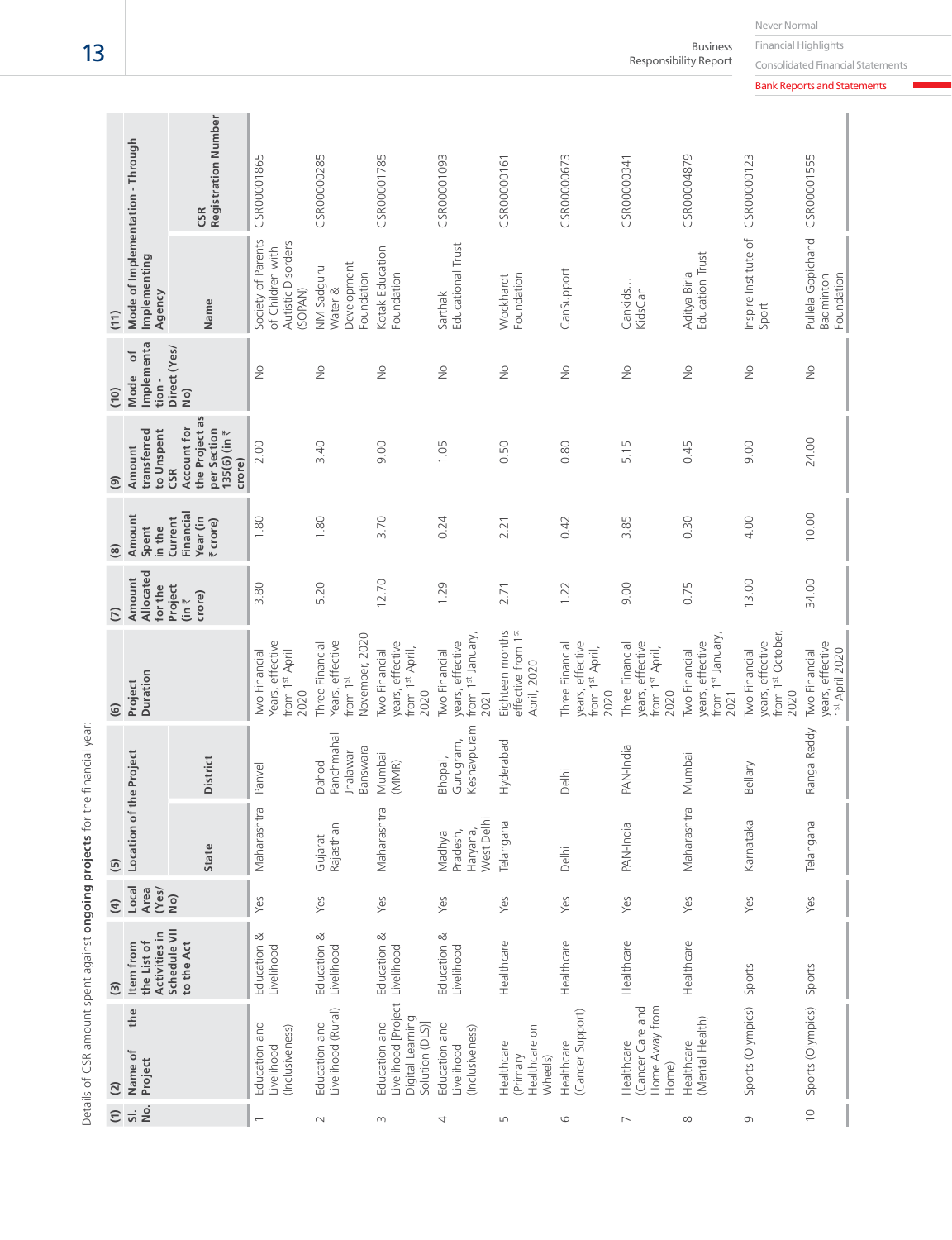|                                      | Mode of Implementation - Through                         | <b>Registration Number</b><br>CSR                                                       | CSR00000249                                                             | CSR00002915                                                         | Not Applicable                                                       | Not Applicable                                                                               | Not Applicable                                                                          | Not Applicable                                                 |       |
|--------------------------------------|----------------------------------------------------------|-----------------------------------------------------------------------------------------|-------------------------------------------------------------------------|---------------------------------------------------------------------|----------------------------------------------------------------------|----------------------------------------------------------------------------------------------|-----------------------------------------------------------------------------------------|----------------------------------------------------------------|-------|
| (11)                                 | Implementing<br>Agency                                   | Name                                                                                    | Parivar Charity<br>Hiralal Parekh<br>Trust                              | Nature Forever<br>Society                                           |                                                                      |                                                                                              | $\mathbf{I}$                                                                            |                                                                |       |
| (10)                                 | Implementa<br>$\overline{\phantom{a}}$<br>Mode<br>tion - | Direct (Yes/<br>No)                                                                     | $\frac{1}{2}$                                                           | $\frac{1}{2}$                                                       | Yes                                                                  | Yes                                                                                          | Yes                                                                                     | Yes                                                            |       |
| $\circledcirc$                       | transferred<br>to Unspent<br>Amount                      | the Project as<br>Account for<br>per Section<br>$135(6)$ (in $\bar{z}$<br>crore)<br>CSR | 1.40                                                                    | 0.40                                                                | 4.95                                                                 | 0.04                                                                                         | 0.54                                                                                    | 0.91                                                           | 63.59 |
| $\circledg$                          | Amount<br>in the<br>Spent                                | Financial<br>Year (in<br>Current<br>₹ crore)                                            | 1.00                                                                    | 0.40                                                                | 3.05                                                                 | 0.36                                                                                         | 0.46                                                                                    | 0.69                                                           | 34.28 |
| $\overline{C}$                       | Allocated<br>Amount<br>for the                           | Project<br>crore)<br>$\lim_{\tau \to 0}$                                                | 2.40                                                                    | 0.80                                                                | 8.00                                                                 | 0.40                                                                                         | 1.00                                                                                    | 1.60                                                           | 97.87 |
| $\widehat{G}$                        | Duration<br>Project                                      |                                                                                         | years, effective<br><b>Iwo Financial</b><br>from 1st April<br>2020      | from 1st March,<br>/ears, effective<br><b>Iwo Financial</b><br>2021 | from 1st October<br>years, effective<br><b>Two Financial</b><br>2020 | years, effective<br>from 1st April,<br><b>Two Financial</b><br>2020                          | from 1st October<br>years, effective<br><b>Two Financial</b><br>2020,                   | from 1st January,<br>years, effective<br>Two Financial<br>2021 |       |
|                                      |                                                          | District                                                                                | Mumbai                                                                  | Mumbai                                                              | PAN-India                                                            | PAN-India                                                                                    | PAN-India                                                                               | PAN-India                                                      |       |
| $\begin{array}{c}\n 5\n \end{array}$ | Location of the Project                                  | State                                                                                   | Maharashtra                                                             | Maharashtra                                                         | PAN-India                                                            | PAN-India                                                                                    | PAN-India                                                                               | PAN-India                                                      |       |
| $\overline{4}$                       | Local<br>Area<br>(Yes/                                   | No)                                                                                     | Yes                                                                     | Yes                                                                 | Yes                                                                  | Yes                                                                                          | Yes                                                                                     | Yes                                                            |       |
| $\widehat{S}$                        | Activities in<br>the List of<br>Item from                | Schedule VII<br>to the Act                                                              | Development<br>Environment<br>Sustainable<br>and                        | Development<br>Environment<br>Sustainable<br>and                    | Rehabilitation<br>Relief and                                         | Rehabilitation<br>Relief and                                                                 | Rehabilitation<br>Relief and                                                            | Rehabilitation<br>Relief and                                   | Total |
| $(2)$                                | the<br>Name of<br>Project                                |                                                                                         | and Sustainable<br>Crematorium)<br>Development<br>Environment<br>(Green | and Sustainable<br>Development<br>Environment<br>(Biodiversity)     | Rehabilitation -<br>COVID-19<br>Relief and                           | Ration Kit, Health<br>Hygiene Facilities)<br>Rehabilitation -<br>COVID-19 (Dry<br>Relief and | Rehabilitation<br>the Protector<br>$-COVID-19$<br>(Protecting<br>Relief and<br>Round-2) | COVID-19 (Direct)<br>Rehabilitation -<br>Relief and            |       |
| $\widehat{z}$                        | δ.<br>$\overline{sl}$ .                                  |                                                                                         |                                                                         | $\overline{2}$                                                      | $\frac{1}{2}$                                                        | $\overline{4}$                                                                               | $\frac{5}{1}$                                                                           | $\frac{6}{2}$                                                  |       |
|                                      |                                                          | Annual Report 2020-21                                                                   |                                                                         |                                                                     |                                                                      |                                                                                              |                                                                                         |                                                                |       |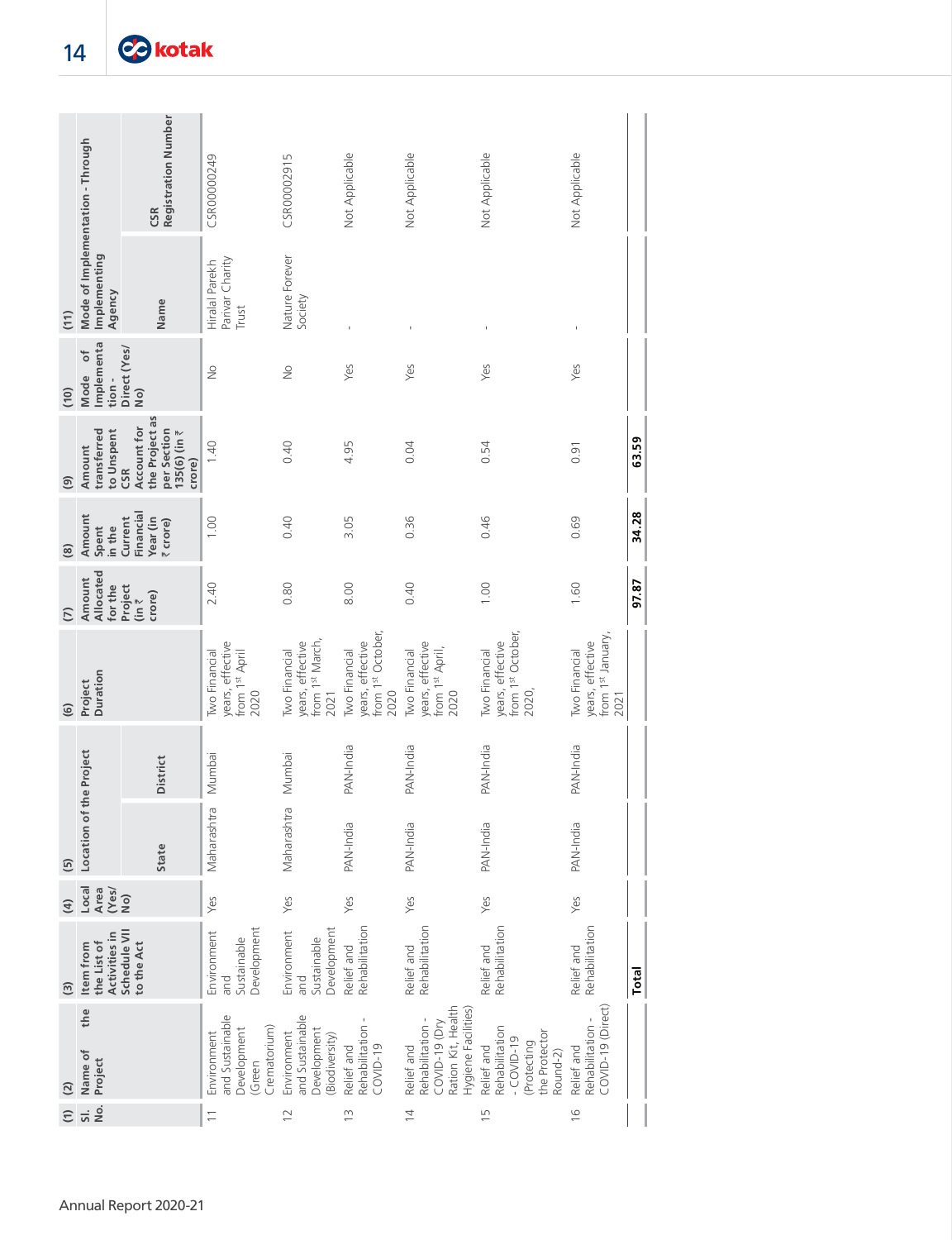| $\widehat{c}$            | $\overline{c}$                                                                                         | ල                                                         | $\widehat{a}$ | <u>ම</u>                      |                           | $\widehat{G}$                       | $\overline{C}$            | @                                                       |                                   |
|--------------------------|--------------------------------------------------------------------------------------------------------|-----------------------------------------------------------|---------------|-------------------------------|---------------------------|-------------------------------------|---------------------------|---------------------------------------------------------|-----------------------------------|
| $\frac{1}{2}$            | the Project<br>Name of                                                                                 | Activities in Schedule VII to<br>List of<br>Item from the | Local<br>Area | Location of the Project       |                           | Spent for<br>Amount                 | Implementation<br>Mode of | Mode of Implementation - Through<br>Implementing Agency |                                   |
|                          |                                                                                                        | the Act                                                   | (Yes/<br>QN   | State                         | District                  | the Project<br>(in $\bar{z}$ crore) | (Yes/No)<br>- Direct      | Name                                                    | <b>Registration Number</b><br>CSR |
|                          | (Vocational Skill Development)<br>Education and Livelihood                                             | Education and Livelihood                                  | Yes           | PAN-India                     | PAN-India                 | 5.15                                | $\frac{1}{2}$             | Foundation<br>Education<br>Pratham                      | CSR00000258                       |
| $\sim$                   | Education and Livelihood<br>(Inclusiveness)                                                            | Education and Livelihood                                  | Yes           | PAN-India                     | PAN-India                 | 0.30                                | $\frac{1}{2}$             | vidhi Centre for<br>Legal Policy                        | CSR00000775                       |
| $\infty$                 | Education and Livelihood<br>(Inclusiveness)                                                            | Education and Livelihood                                  | Yes           | Bihar, Kerala,<br>Jttarakhand | Patna, Kochi,<br>Dehradun | 0.50                                | $\frac{1}{2}$             | Youth 4 Jobs<br>Foundation                              | CSR00002046                       |
| 4                        | Education and Livelihood<br>(Inclusiveness)                                                            | Education and Livelihood                                  | Yes           | Maharashtra                   | Mumbai                    | 0.50                                | $\frac{1}{2}$             | Charitable Trust<br>Deeds Public                        | CSR00000703                       |
| LN                       | (Vocational Skill Development)<br>Education and Livelihood                                             | Education and Livelihood                                  | Yes           | PAN-India                     | PAN-India                 | 1.49                                | $\frac{1}{2}$             | Head Held High<br>Foundation                            | CSR00000919                       |
| 6                        | Education and Livelihood (Learning<br>Centres)                                                         | Education and Livelihood                                  | Yes           | Delhi and Goa                 | Kishangar and<br>Chimbel  | 0.40                                | $\frac{1}{2}$             | Foundation<br>Samarpan                                  | CSR00000382                       |
| $\overline{\phantom{a}}$ | Education and Livelihood (Girl Child)                                                                  | Education and Livelihood                                  | Yes           | PAN-India                     | PAN-India                 | 2.48                                | ş                         | IMPACT                                                  | CSR00002935                       |
| $\infty$                 | Information and Communication<br>Technology (ICT) for school<br>Education and Livelihood<br>Education] | Education and Livelihood                                  | Yes           | Bengaluru                     | Karnataka                 | 0.77                                | $\geq$                    | IT for Change                                           | CSR00009141                       |
| G                        | Education and Livelihood (Support<br>to Balwadi)                                                       | Education and Livelihood                                  | Yes           | Maharashtra                   | Mumbai                    | 0.20                                | $\frac{1}{2}$             | National Society<br>for Clean Cities<br>India           | CSR00007539                       |
| $\supseteq$              | Education and Livelihood<br>(Inclusiveness)                                                            | Education and Livelihood                                  | Yes           | Maharashtra                   | Maharashtra<br>Across     | 0.06                                | $\frac{1}{2}$             | <b>Blind Welfare</b><br>Organisation                    | CSR00006377                       |
| $\overline{\phantom{0}}$ | Education and Livelihood<br>(Inclusiveness)                                                            | Education and Livelihood                                  | Yes           | Rajasthan                     | Jaipur                    | 2.80                                | $\frac{1}{2}$             | Disha Foundation                                        | CSR00005628                       |
| $\approx$                | Education and Livelihood (Youth for<br>Governance - Moral Values)                                      | Education and Livelihood                                  | Yes           | Maharashtra                   | Mumbai                    | 0.05                                | $\frac{1}{2}$             | Governance Trust<br>Public Concern                      | CSR00006197                       |
| $\frac{1}{2}$            | Education and Livelihood (Ekal<br>Vidyalaya)                                                           | Education and Livelihood                                  | Yes           | PAN-India                     | PAN-India                 | 0.09                                | $\geqq$                   | Friends of Tribals<br>Society                           | CSR00001898                       |
| $\overline{4}$           | Education and Livelihood (School<br>Infrastructure)                                                    | Education and Livelihood                                  | Yes           | Maharashtra                   | Beed                      | 0.08                                | Yes                       |                                                         | Not Applicable                    |
| ίIJ                      | Education and Livelihood<br>(Entrepreneurship)                                                         | Education and Livelihood                                  | Yes           | PAN-India                     | PAN-India                 | 1.20                                | $\geq$                    | of Management,<br>Indian Institute<br>Bangalore         | CSR00003458                       |
| $\frac{6}{2}$            | Education and Livelihood (Girl Child) Education and Livelihood                                         |                                                           | Yes           | Maharashtra                   | Kolhapur                  | 0.54                                | $\frac{1}{2}$             | KC Mahindra<br>Trust                                    | CSR00000511                       |
| $\overline{1}$           | Education and Livelihood (Project<br>Hope)                                                             | Education and Livelihood                                  | Yes           | Maharashtra                   | Pune                      | 0.06                                | $\frac{1}{2}$             | URMEE                                                   | CSR00006410                       |
| $\frac{8}{1}$            | Education and Livelihood (Seva<br>Kutir)                                                               | Education and Livelihood                                  | Yes           | Madhya Pradesh                | Dewas, Sehore             | 1.00                                | $\geq$                    | Parivaar Education<br>Society                           | CSR00000052                       |
| $\overline{0}$           | Education and Livelihood (Multiple<br>interventions)                                                   | Education and Livelihood                                  | Yes           | Maharashtra                   | Mumbai                    | 17.30                               | $\frac{1}{2}$             | Kotak Education<br>Foundation                           | CSR00001785                       |
| 20                       | Healthcare (Cancer and Rare<br>disorder treatment)                                                     | Healthcare                                                | Yes           | Maharashtra                   | Mumbai                    | 1.00                                | $\frac{1}{2}$             | <b>KARO Trust</b>                                       | CSR00008234                       |

Details of CSR amount spent against other than ongoing projects for the financial year: Details of CSR amount spent against other than ongoing projects for the financial year:

Financial Highlights

Business Responsibility Report

Consolidated Financial Statements Bank Reports and Statements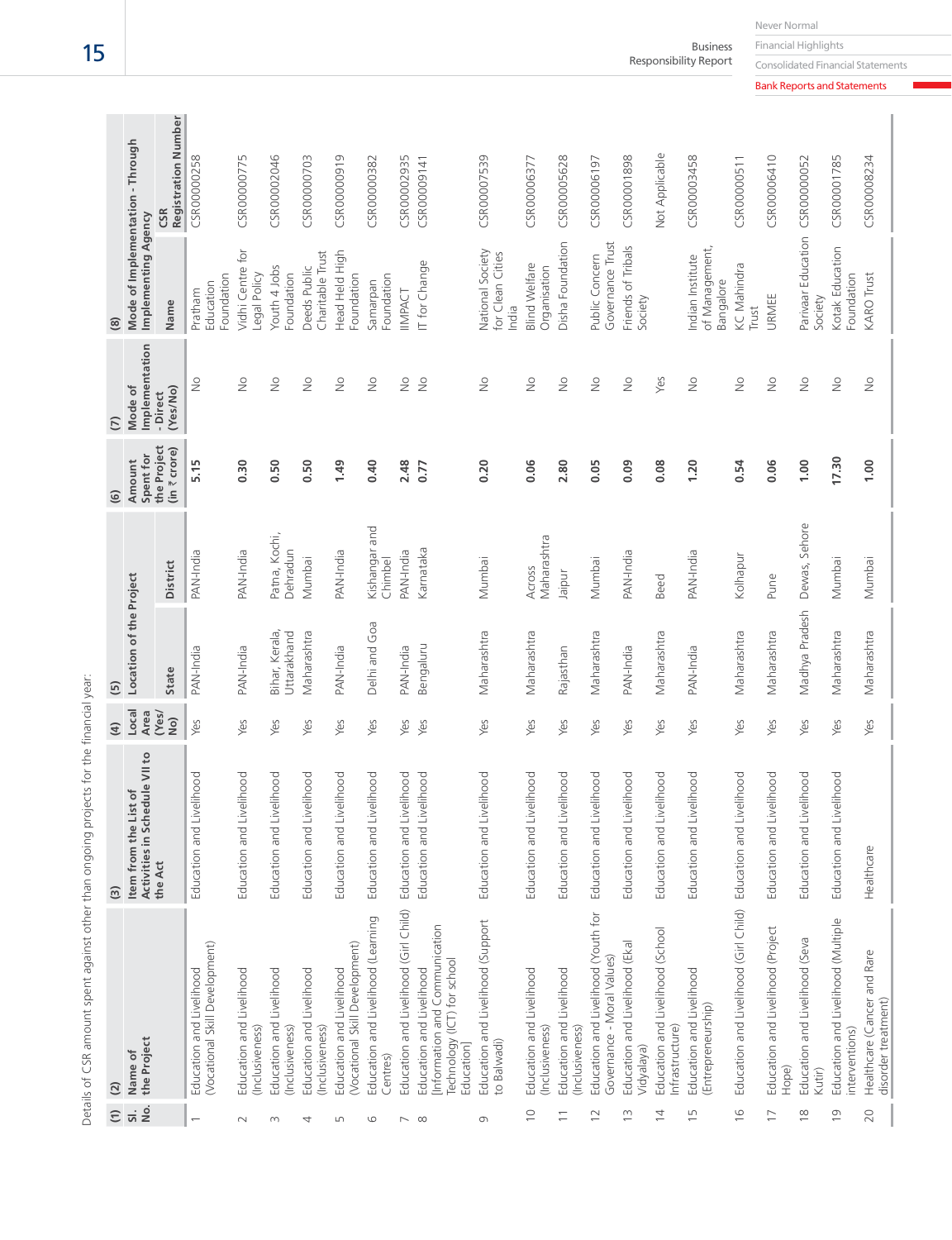|                    |                                                           | <b>Registration Number</b><br>CSR | CSR00006375                   | CSR00009550                           | CSR00003761                                      | CSR00000266                                  | CSR00002223                                   | CSR00000230                | CSR00004961                            | CSR00009550                              | CSR00001393                              | CSR00006101                          | <b>CSROOOOO608</b>                  | CSR00001100                                        | CSR00003751                                                                               | Not Applicable                                                   | Not Applicable                                                   | CSR00004403                                                       | Not Applicable                                                      | Not Applicable                                                   |
|--------------------|-----------------------------------------------------------|-----------------------------------|-------------------------------|---------------------------------------|--------------------------------------------------|----------------------------------------------|-----------------------------------------------|----------------------------|----------------------------------------|------------------------------------------|------------------------------------------|--------------------------------------|-------------------------------------|----------------------------------------------------|-------------------------------------------------------------------------------------------|------------------------------------------------------------------|------------------------------------------------------------------|-------------------------------------------------------------------|---------------------------------------------------------------------|------------------------------------------------------------------|
| $\circledR$        | Mode of Implementation - Through<br>Implementing Agency   | Name                              | <b>OCA</b> Foundation         | Foundation<br>The Ganga               | Medical Trust<br>Dhanwantari                     | Sarvamangal Trust<br>Rajchandra<br>Shrimad   | Borderless World<br>Foundation                | <b>ADHAR</b>               | Multiple Sclerosis<br>Society of India | Foundation<br>Ganga                      | Lata Mangeshkar<br>Foundation<br>Medical | Ramakrishna<br>Sevashrama<br>Mission | Doctors For You                     | Sports and Games<br>Foundation for<br>Promotion of | Gram Gourav<br>Pratishthan                                                                |                                                                  |                                                                  | Queens Necklace<br>Charitable Trust<br>Rotary Club<br>of Bombay   |                                                                     |                                                                  |
| $\overline{C}$     | Implementation<br>Mode of                                 | (Yes/No)<br>- Direct              | $\frac{1}{2}$                 | $\frac{1}{2}$                         | $\frac{1}{2}$                                    | $\frac{1}{2}$                                | $\frac{1}{2}$                                 | $\geq$                     | $\frac{1}{2}$                          | $\geq$                                   | $\geq$                                   | $\geq$                               | $\geq$                              | $\geq$                                             | $\geq$                                                                                    | yes                                                              | yes                                                              | $\geq$                                                            | Yes                                                                 | Yes                                                              |
| $\tilde{\epsilon}$ | Spent for<br>Amount                                       | the Project<br>(in ₹ crore)       | 0.40                          | 0.31                                  | 0.08                                             | 0.22                                         | 1.73                                          | 0.15                       | 0.09                                   | 0.30                                     | 0.64                                     | 0.38                                 | 0.03                                | 0.40                                               | 0.17                                                                                      | 0.50                                                             | 0.001                                                            | 0.05                                                              | 0.01                                                                | 0.01                                                             |
|                    |                                                           | <b>District</b>                   | Mumbai                        | PAN-India                             | Mumbai                                           | Valsad                                       | Kupwara and<br>Baramullah                     | Badlapur and<br>Nashik     | Delhi                                  | PAN-India                                | Pune                                     | Mathura                              | Ahmedabad<br>Hyderabad,<br>Jaipur,  | PAN-India                                          | Satara                                                                                    | PAN-India                                                        | PAN-India                                                        | Mumbai                                                            | Hyderabad                                                           | Bidhannagar                                                      |
| $\overline{5}$     | Location of the Project                                   | State                             | Maharashtra                   | PAN-India                             | Maharashtra                                      | Gujarat                                      | Kashmir                                       | Maharashtra                | Delhi                                  | PAN-India                                | Maharashtra                              | Uttar Pradesh                        | Telangana,<br>Rajasthan,<br>Gujarat | PAN-India                                          | Maharashtra                                                                               | PAN-India                                                        | PAN-India                                                        | Maharashtra                                                       | Telangana                                                           | West Bengal                                                      |
| $\widehat{a}$      | Local<br>Area                                             | (Yes/<br>QN                       | Yes                           | Yes                                   | Yes                                              | Yes                                          | Yes                                           | Yes                        | Yes                                    | Yes                                      | Yes                                      | Yes                                  | Yes                                 | Yes                                                | Yes                                                                                       | Yes                                                              | Yes                                                              | Yes                                                               | Yes                                                                 | Yes                                                              |
| $\widehat{S}$      | Activities in Schedule VII to<br>List of<br>Item from the | the Act                           | Healthcare                    | Healthcare                            | Healthcare                                       | Healthcare                                   | Healthcare                                    | Healthcare                 | Healthcare                             | Healthcare                               | Healthcare                               | Healthcare                           | Healthcare                          | Sports                                             | nd Sustainable<br>Environment a<br>Development                                            | Relief and Rehabilitation -<br>COVID-19                          | Relief and Rehabilitation<br>COVID-19                            | Relief and Rehabilitation<br>$COVID-19$                           | Relief and Rehabilitation -<br>$COVID-19$                           | Relief and Rehabilitation -<br>$COVID-19$                        |
| (2)                | the Project<br>Name of                                    |                                   | Healthcare (Cancer treatment) | Healthcare (Spinal care Peer Trainer) | Healthcare(Paediatric cancer patient<br>support) | Healthcare (Primary Healthcare on<br>wheels) | Healthcare (Critical healthcare on<br>wheels) | Healthcare (Inclusiveness) | Healthcare (Multiple Sclerosis)        | Healthcare (Right Wheelchair<br>Project) | Healthcare (Hypoxic therapy)             | Healthcare (Diagnostics)             | Healthcare (Eyecare)                | Sports (Olympics)                                  | Development (Water infrastructure<br>Environment and Sustainable<br>and river management) | Relief and Rehabilitation (Protecting<br>the Protector - Police) | Relief and Rehabilitation COVID-19<br>(Protecting the protector) | Relief and Rehabilitation COVID-19<br>(Meal Distribution, Mumbai) | Relief and Rehabilitation COVID-19<br>Meal Distribution, Hyderabad) | Relief and Rehabilitation COVID-19<br>(Dry Ration Kit - Kolkata) |
| $\widehat{c}$      | $rac{1}{2}$<br>$\overline{5}$                             |                                   | $\overline{21}$               | 22                                    | 23                                               | 24                                           | 25                                            | 26                         | 27                                     | 28                                       | 29                                       | $\approx$                            | $\overline{5}$                      | 32                                                 | 33                                                                                        | $\approx$                                                        | 35                                                               | 36                                                                | 57                                                                  | $\frac{8}{2}$                                                    |
|                    |                                                           |                                   |                               | Annual Report 2020-21                 |                                                  |                                              |                                               |                            |                                        |                                          |                                          |                                      |                                     |                                                    |                                                                                           |                                                                  |                                                                  |                                                                   |                                                                     |                                                                  |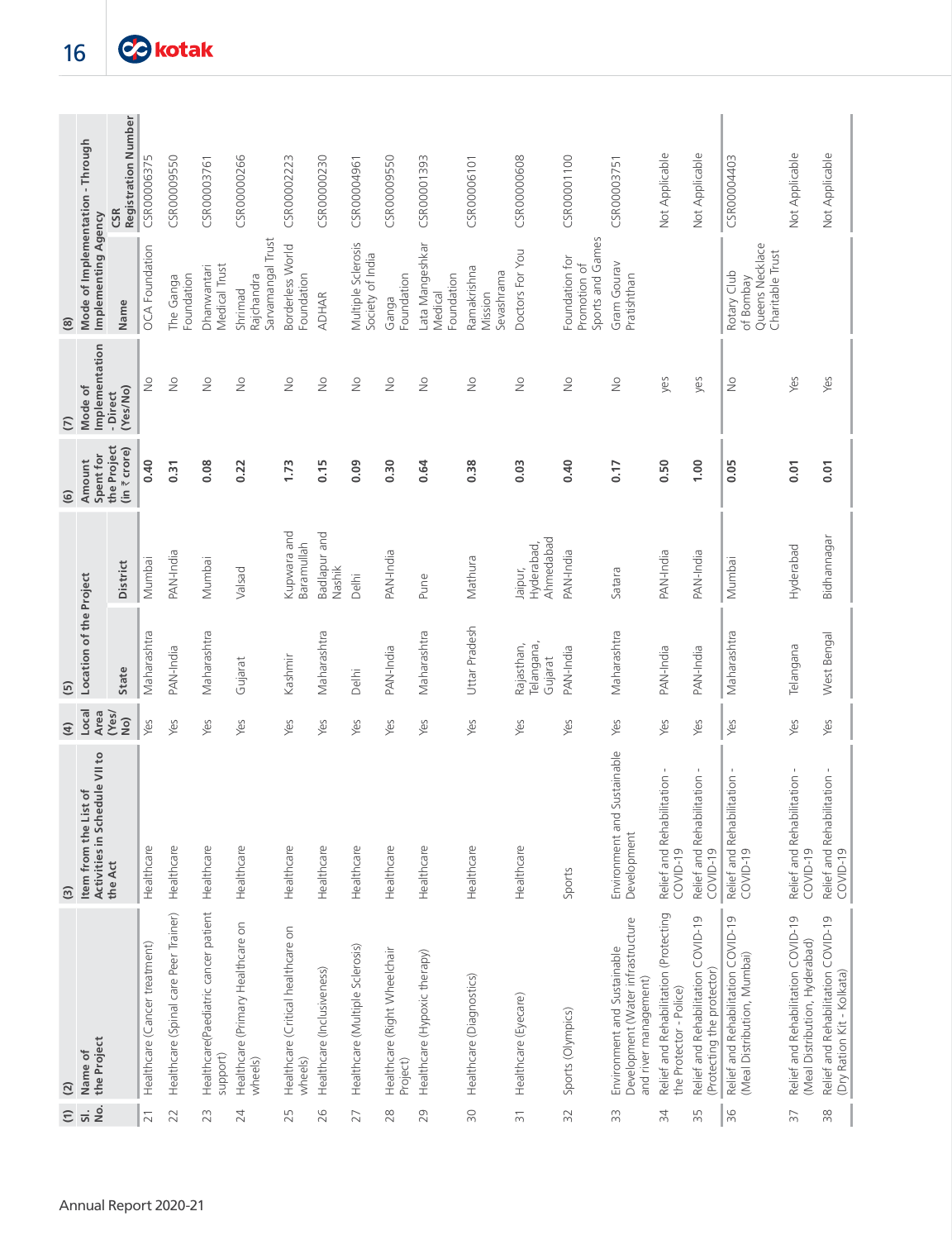|                          | $\widehat{c}$                                                               | ම                                                      | $\widehat{a}$ | $\overline{5}$          |                          | $\widehat{6}$               | $\overline{C}$            | $\circledR$                                                                     |                                                                                                                  |
|--------------------------|-----------------------------------------------------------------------------|--------------------------------------------------------|---------------|-------------------------|--------------------------|-----------------------------|---------------------------|---------------------------------------------------------------------------------|------------------------------------------------------------------------------------------------------------------|
| No.<br>$\overline{sl}$ . | the Project<br>Name of                                                      | Activities in Schedule VII to<br>Item from the List of | Local<br>Area | Location of the Project |                          | Spent for<br>Amount         | Implementation<br>Mode of | Mode of Implementation - Through<br>Implementing Agency                         |                                                                                                                  |
|                          |                                                                             | the Act                                                | (Yes/<br>QN   | <b>State</b>            | District                 | the Project<br>(in ₹ crore) | (Yes/No)<br>- Direct      | Name                                                                            | <b>Registration Number</b><br>CSR                                                                                |
| 39                       | Relief and Rehabilitation COID-19<br>(Dry Ration Kit - Varanasi)            | Relief and Rehabilitation -<br>$COVID-19$              | Yes           | Uttar Pradesh           | Varanasi                 | 0.03                        | Yes                       |                                                                                 | Not Applicable                                                                                                   |
| $\overline{40}$          | (Protecting the Protectors - Gujarat)<br>Relief and Rehabilitation COVID-19 | Relief and Rehabilitation -<br>COVID-19                | Yes           | Gujarat                 | Surat and<br>Vadodara    | 0.01                        | Yes                       |                                                                                 | Not Applicable                                                                                                   |
| $\frac{1}{4}$            | Relief and Rehabilitation COVID-19<br>(Campaign Gratitude)                  | Relief and Rehabilitation -<br>$COVID-19$              | Yes           | Maharashtra             | Mumbai, Thane,<br>Raigad | 0.18                        | $\frac{1}{2}$             | SNEHA, Concern<br>India Foundation<br>and Pride India)<br>Campaign<br>Gratitude | The Pride India -<br>CSR00001069<br><b>ESROOOOO898</b><br>CSR00002137<br>Concern India<br>-oundation -<br>SNEHA- |
|                          |                                                                             | Total                                                  |               |                         |                          | 42.65                       |                           |                                                                                 |                                                                                                                  |
|                          | Amount spent in administrative overheads - ₹ 2.48 crore                     |                                                        |               |                         |                          |                             |                           |                                                                                 |                                                                                                                  |
|                          | Amount spent on impact assessment, if applicable - Nil                      |                                                        |               |                         |                          |                             |                           |                                                                                 |                                                                                                                  |
|                          | Total amount spent in FY 2020-21 - ₹79.40 crore <sup>7</sup>                |                                                        |               |                         |                          |                             |                           |                                                                                 |                                                                                                                  |
|                          | Excess amount for set off, if any - Nil                                     |                                                        |               |                         |                          |                             |                           |                                                                                 |                                                                                                                  |
| ū                        |                                                                             |                                                        |               |                         |                          |                             |                           |                                                                                 | 1. 1                                                                                                             |

| No.                          | Particulars                                                                                                 | (in 7 crore)<br>Amount |
|------------------------------|-------------------------------------------------------------------------------------------------------------|------------------------|
|                              | as per section 135(5)<br>Two percent of average net profit of the company                                   | 142.27                 |
|                              | Total amount spent for the financial year                                                                   | 142.99 <sup>8</sup>    |
|                              | Excess amount spent for the financial year [(ii)-(i)]                                                       | 0.72                   |
| $\hat{z}$                    | Surplus arising out of the CSR projects or programmes or activities of the previous financial years, if any | Not applicable         |
| $\left  \frac{1}{2} \right $ | Amount available for set off in succeeding financial years [(iii)-(iv)]                                     | 0.72                   |
|                              |                                                                                                             |                        |

Details of unspent CSR amount for the preceding three FYs - Not Applicable Details of unspent CSR amount for the preceding three FYs – Not Applicable •

Details of CSR amount spent in the financial year for ongoing projects of the preceding FY - Not Applicable Details of CSR amount spent in the financial year for ongoing projects of the preceding FY – Not Applicable •

Excludes unspent amount transferred to Unspent CSR account<br>Includes unspent amount transferred to Unspent CSR account and administrative overheads *Includes unspent amount transferred to Unspent CSR account and administrative overheads 7 Excludes unspent amount transferred to Unspent CSR account 8*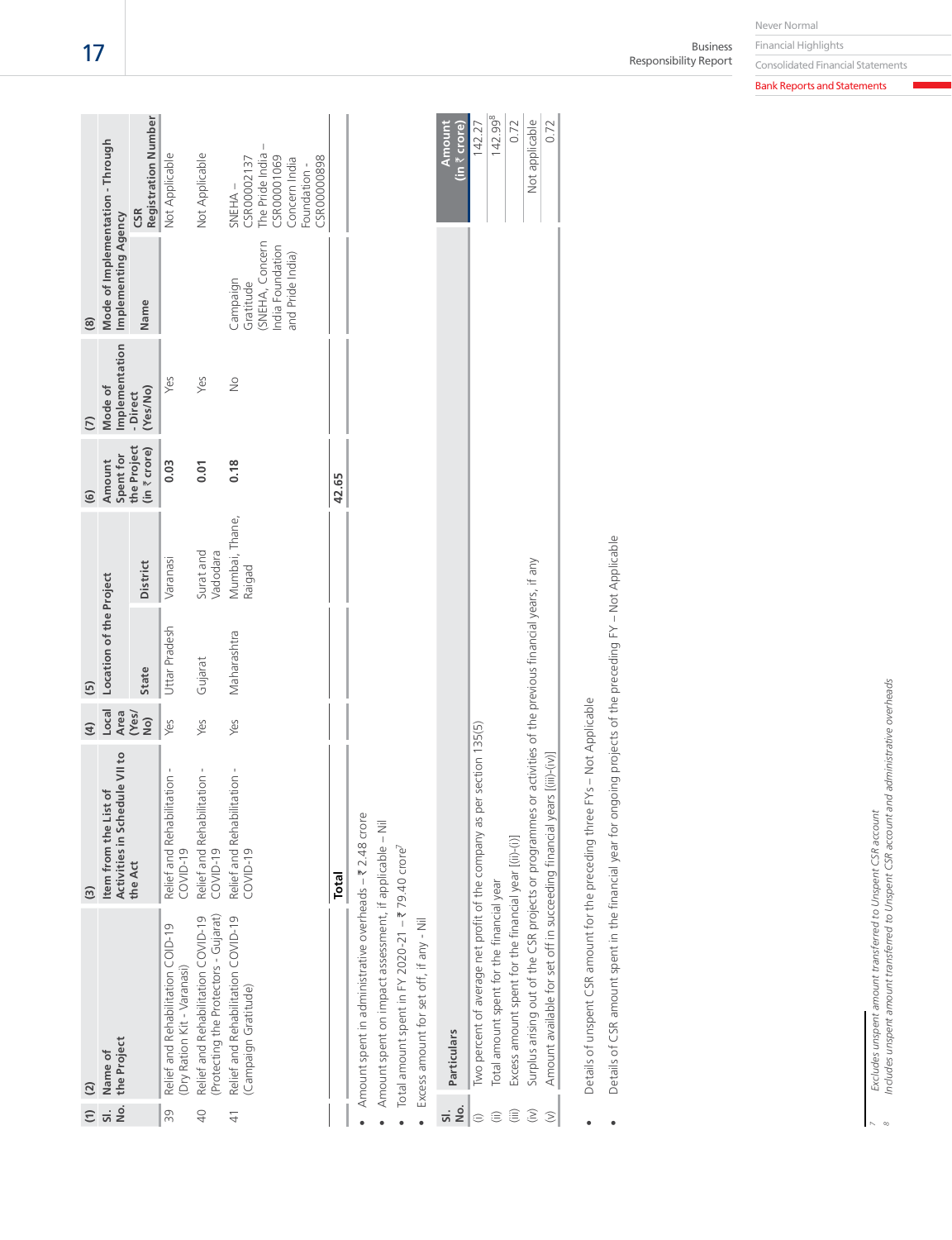# **Details of creation or acquisition of capital asset(s):**

| <b>CSR Focus Area</b>                         | <b>Partner NGO/Direct</b><br>Implementation                          | <b>Amount of CSR</b><br><b>Spend for Creation</b><br>or acquisition of<br>asset (in $\bar{z}$ crore) | Date of<br>creation of<br>assets | Details of<br>assets | Project<br><b>Location and</b><br>complete<br>address | <b>Address of</b><br><b>Implementing Agency</b>                                                                                                                       | Ownership of<br>Asset  |
|-----------------------------------------------|----------------------------------------------------------------------|------------------------------------------------------------------------------------------------------|----------------------------------|----------------------|-------------------------------------------------------|-----------------------------------------------------------------------------------------------------------------------------------------------------------------------|------------------------|
| Sports                                        | Pullela Gopichand<br>Badminton<br>Foundation                         | 10.00                                                                                                | FY 2020-21                       | Capital<br>Asset     | Hyderabad,<br>Telangana                               | Plot No. 15, "Bharani<br>Enclave", Road No. 78,<br>Jubilee Hills, Hyderabad<br>500 033                                                                                | Implementing<br>Agency |
| Education and<br>Livelihood                   | Society of Parents of<br>Children with Autistic<br>Disorders (SOPAN) | 1.80                                                                                                 | FY 2020-21                       | Capital<br>Asset     | Panvel,<br>Maharashtra                                | BMC School Building,<br>Road No. 5, Natwar<br>Nagar, Jogeshwari<br>(East), Mumbai -<br>400060                                                                         | Implementing<br>Agency |
| Education and<br>Livelihood                   | Disha Foundation                                                     | 2.80                                                                                                 | FY 2020-21                       | Capital<br>Asset     | Jaipur,<br>Rajasthan                                  | Disha- Pandit T N<br>Mishra Marg, Nirman<br>Nagar C, Jaipur 302019                                                                                                    | Implementing<br>Agency |
| Environment<br>and Sustainable<br>Development | Hiralal Parekh Parivar<br>Charity Trust                              | 1.00                                                                                                 | FY 2020-21                       | Capital<br>Asset     | Mumbai.<br>Maharashtra                                | c/o Dr. Ramnik Parekh.<br>1004 B, Pheonix Tower,<br>Senapati Bapat Marg,<br>Lower Parel, Mubai -<br>400013                                                            | Implementing<br>Agency |
| Healthcare                                    | Shrimad Rajchandra<br>Sarvamangal Trust                              | 0.22                                                                                                 | FY 2020-21                       | Capital<br>Asset     | Valsad, Gujrat                                        | Patel Chambers,<br>Third Floor, $Plot - 13$ ,<br>Mathew Road, Opera<br>House, Mumbai -<br>400004                                                                      | Implementing<br>Agency |
| Healthcare                                    | Borderless World<br>foundation                                       | 1.73                                                                                                 | FY 2020-21                       | Capital<br>Asset     | Kupwara and<br>Baramullah,<br>Kashmir                 | C1/1, S NO 14/15,<br>Yashavantrao Chavan<br>Nagar Dhankwadi Pune<br>411043                                                                                            | Implementing<br>Agency |
| Healthcare                                    | Lata Mangeshkar<br>Medical Foundation                                | 0.64                                                                                                 | FY 2020-21                       | Capital<br>Asset     | Pune,<br>Maharashtra                                  | Deenanath Mangeshkar<br>Hospital, Erandwane,<br>Pune - 411004                                                                                                         | Implementing<br>Agency |
| Education and<br>Livelihood                   | <b>IIMPACT</b>                                                       | 0.37                                                                                                 | FY 2020-21                       | Capital<br>Asset     | PAN-India                                             | M 2/3, DLF Phase II,<br>Gurgaon 122002                                                                                                                                | Implementing<br>Agency |
| Healthcare                                    | Ramakrishna Misssion<br>Sevashram                                    | 0.38                                                                                                 | FY 2020-21                       | Capital<br>Asset     | Mathura, Uttar<br>Pradesh                             | Swami Vivekanand<br>Marg, Vrindavan PO,<br>Mathura Dist, 281121,<br>Uttar Pradesh                                                                                     | Implementing<br>Agency |
| Education and<br>Livelihood                   | Kotak Education<br>Foundation                                        | 3.70                                                                                                 | FY 2020-21                       | Capital<br>Asset     | Mumbai.<br>Maharashtra                                | 1 <sup>st</sup> floor, North Side,<br>Ujagar Silk Mills<br>Compound, Sunder<br>Baug, Opp. Deonar<br>Bus Depot, Off Sion -<br>Trombay Road, Deonar,<br>Mumbai - 400088 | Implementing<br>Agency |
| Total                                         |                                                                      | 22.64                                                                                                |                                  |                      |                                                       |                                                                                                                                                                       |                        |

Amount of CSR spend for creation or acquisition of capital assets  $-\bar{\tau}$  22.64 crore

- **NGO partners for Education & Livelihood:** Kotak Education Foundation, Society of Parents of Children with Autistic Disorders (SOPAN), NM Sadguru Water and Development Foundation, Sarthak Educational Trust, Pratham Education Foundation, Vidhi Centre for Legal Policy, Youth 4 Jobs Foundation, Deeds Public Charitable Trust, Head Held High Foundation, Samarpan Foundation, IIMPACT, IT For Change, National Society for Clean Cities India, Blind Welfare Organisation, Disha Foundation, Public Concern for Governance Trust, Friends of Tribals Society, Indian Institute of Management - Bengaluru, KC Mahindra Education Trust, URMEE, Parivaar Education Society,
- **NGO partners for Healthcare**: Wockhardt Foundation, CanSupport, Cankids…KidsCan, Aditya Birla Education Trust, KARO Trust, OCA Foundation, Dhanwantari Medical Trust, The Ganga Foundation, Shrimad Rajchandra Sarvamangal Trust, Borderless World Foundation, ADHAR, Multiple Sclerosis Society of India, Lata Mangeshkar Medical Foundation, Ramakrishna Mission Sevashrama, Doctors For You,
- **NGO partners for Relief & Rehabilitation (COVID-19)**: Rotary Club of Bombay Queens Necklace Charitable Trust, Campaign Gratitude (SNEHA, Concern India Foundation and Pride India)
- **NGO partners for Sports**: Pullela Gopichand Badminton Foundation, Inspire Institute of Sport, Foundation for Promotion of Sports and Games,
- **NGO partners for Bank's Programme on Environment & Sustainable Development:** Hiralal Parekh Parivar Charity Trust, Nature Forever Society, Gram Gourav Pratishtha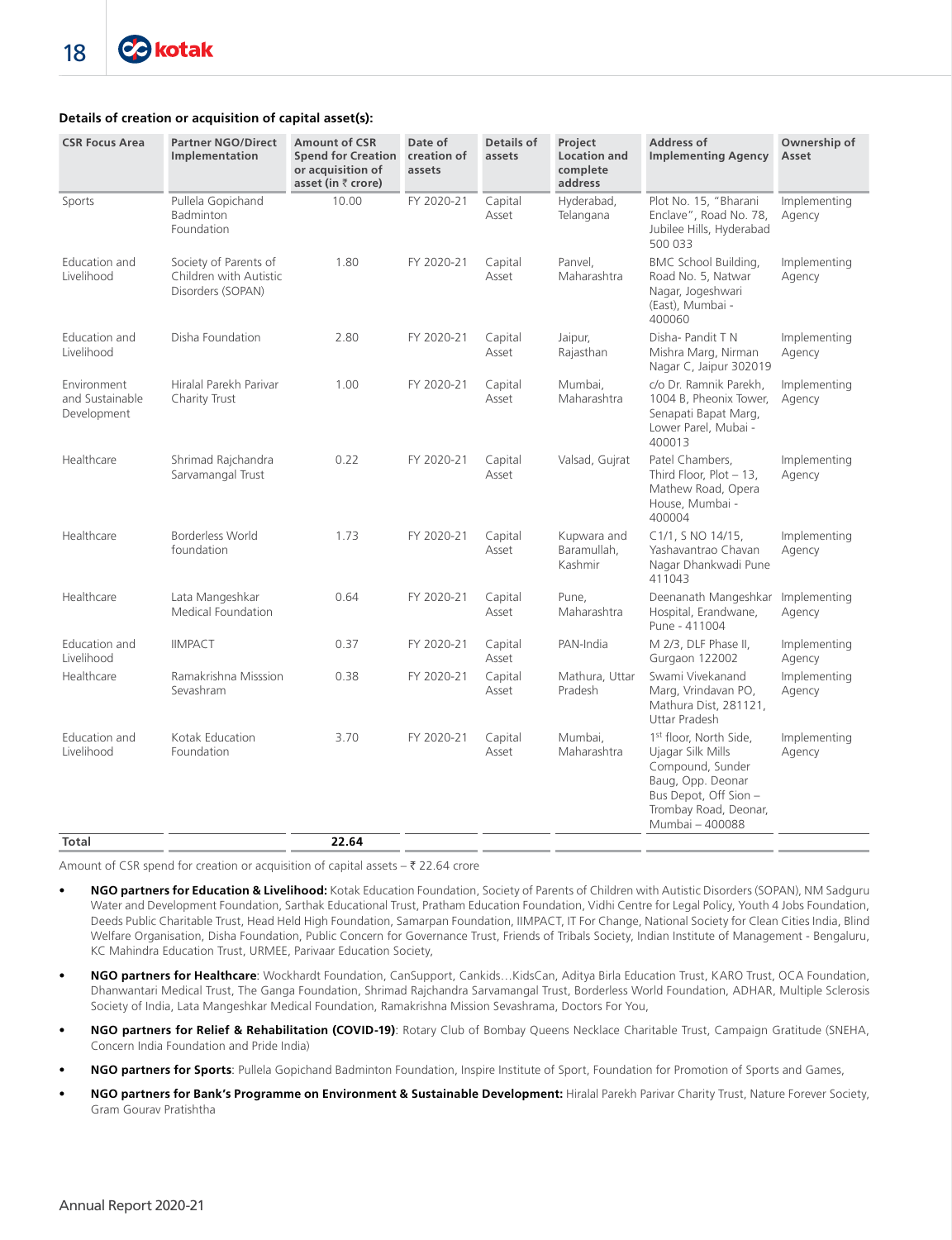Never Normal

Financial Highlights Business Responsibility Report

Consolidated Financial Statements

Bank Reports and Statements

The effects of the COVID-19 pandemic have been catastrophic, especially for underprivileged communities around the world. The pandemic outbreak and the subsequent lockdown brought businesses and economic activities to a standstill for a significant part of the last financial year. India is, in fact, still reeling under the second wave that has strained healthcare infrastructure, further delaying economic recovery. The lockdowns meant schools had to remain shut and transition to online mode of education. The impact was severe for disadvantaged children, who were on the other end of the digital divide, leading to interrupted learning and compromised nutrition (especially for those who depended on mid-day meals). Thousands of families also lost their source of livelihood.

Realising the magnitude of the pandemic's social and economic impact, KMBL revised its CSR focus areas to specifically include efforts related to COVID-19. In FY 2020-21, the Bank undertook several interventions which were implemented directly through the support of its employees and larger stakeholder community. KMBL also supported its CSR implementation partners to adapt the ongoing CSR programmes to the circumstances induced by the pandemic. For instance, KMBL's education partners quickly introduced online class modules and teacher training courses.

#### **Relief and Rehabilitation (COVID-19) Initiatives**

The Bank's efforts include distribution of personal protective equipment for medical personnel and food security initiatives for the most affected sections of society, as well as providing direct financial assistance to vulnerable communities.

# **DETAILS OF KMBL'S COVID-19 RELIEF AND REHABILITATION MEASURES**



**Distributed PPE Kits, 3 Ply Masks, Face Shield, Sanitisers, Gloves etc in various hospitals across Mumbai, Nasik, Pune, Chennai, Solapur**



**Distributed Sneeze Shields, Face Shields, PPE Kits and N95 Masks, across Mumbai, Delhi, Gurugram, Noida, Rajasthan, Bangalore, Chennai, Indore, Ahmedabad, Prayagraj, Hyderabad, Punjab to Police Personnel with the help of Kotak teams**



**Distributed PPE Kits, Masks, Sanitisers to healthcare professionals across Mumbai and Delhi as Employee Engagement through partner NGO**



**Distributed 2,850 dry ration kits across six APMC markets namely Delhi, Navi Mumbai, Indore, Hyderabad, Bangalore and Jodhpur with the help of Agri Business Group.**

**Distributed 243 dry ration kits to underprivileged people in Bidhannagar, Kolkata with the help of Consumer Bank team.**



**Distributed 2,600 dry ration kits to tribal people in Sonbhadra district, Uttar Pradesh with the help of CBRL team.**

**Distributed 500 dry ration kits to weaver community in Varanasi, Uttar Pradesh with the help of Commercial Bank Retail Asset team.**



**Distributed 19,200 cooked meals to migrant workers, underprivileged people and children with partner NGO and Consumer Bank team in Mumbai and Hyderabad respectively**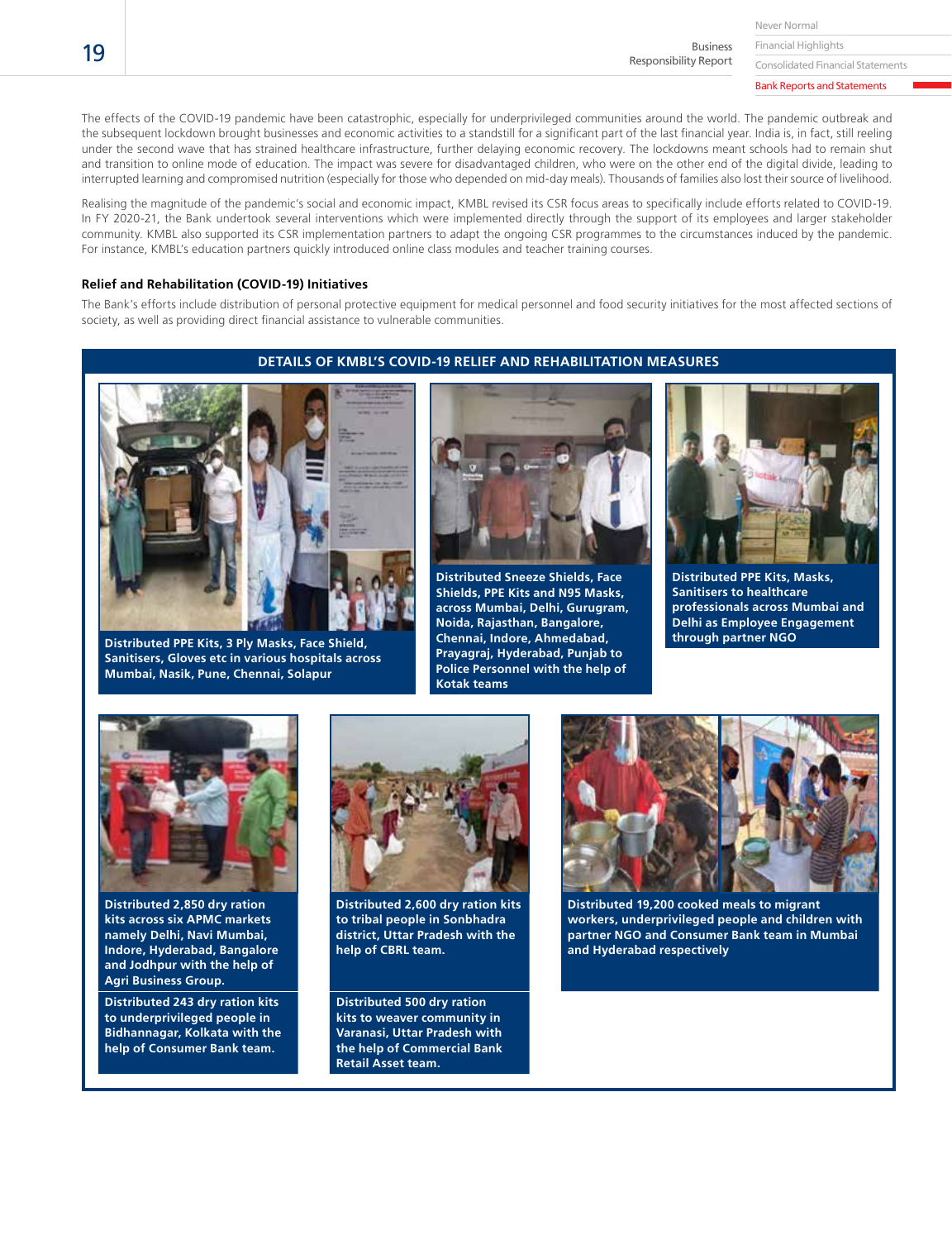#### **Education & Livelihood**

Kotak Education Foundation (KEF) is KMBL's primary partner not-for-profit to implement its CSR interventions in the areas of education & livelihood. KEF supports children and youth from underprivileged families through different education & livelihood-based interventions to help them rise above the poverty line, KEF works with some of India's most economically disadvantaged communities in and around Mumbai.

COVID-19 and the lockdowns changed the way education was imparted, particularly for the economically challenged communities, who are KEF's targeted beneficiaries. Various reports estimated that around 320 million learners<sup>9</sup> stopped moving to schools and colleges, as educational activities came to a halt in India. KEF also had to quickly pivot to digital outreach and adhere to government-prescribed safety measures, while reaching out to its beneficiaries during this crisis.

#### **New KEF Initiatives**

- **EdTech:** Immediately after the onset of the lockdown KEF began to build its digital learning capacity in a very short time, beginning with the digitisation of its content and online sessions for beneficiaries shortly after.
- **New Education Policy (NEP):** KEF trained around 3,000 school teachers and head teachers from across 500 schools within and outside Mumbai to gear up for the NEP 2020 implementation.
- **Pilot projects:** KEF launched two pilot projects Digital Learning Solutions (DLS) and Whole School Turnaround Programme (WSTAP). Both projects are showing promising results in all aspects of impact and attendance, and are bringing about meaningful change for beneficiaries.
- **Driving innovation:** The Kotak Education Foundation collaborated with five partner schools to set up Enterprise Resource Planning (ERP) systems a school management software system – and implemented it as a pilot initiative.

Despite the challenges, KEF's interventions benefitted 115 schools.10 Of the 11 programmes (including nine interventions and two pilot projects), five (Parvarish, Guru, Unnati, Excel and Umang) showed positive growth in the number of beneficiaries, with Guru more than doubling its impact with teachers. All the 11 interventions achieved more than 80% of their planned impact. Beyond teaching initiatives, KEF distributed food rations to families in need, equipped schools with COVID-19 kits, and provided financial assistance to teachers whose salaries had remained unpaid during the pandemic.

#### **LEAD**

LEAD builds up individual, team and instructional leadership practices of school leaders to enhance students' future-readiness. The intervention supports them to develop distributed leadership and a democratic culture in the school to amplify student learning outcomes that are relevant to the current landscape.

The pandemic hit school leaders at many levels. LEAD encouraged them to take charge of the situation by conducting scenario-planning and well-being workshops before moving to student learning outcomes. LEAD is also in advanced stages of collaboration with the Tata Institute of Social Studies to offer a diploma in school leadership development.

The interventions of LEAD facilitators to guide and support school leaders helped minimise the impact of the pandemic on schools, enabling them to continue educating young children. The radically new National Education Policy (NEP) was announced in July 2020, but many schools were unsure about how to respond. To help schools begin the journey towards NEP compliance, LEAD organised 15 webinars for teachers beginning in October 2020.

#### **Key outcomes of LEAD in FY 2020-21**

Despite the pandemic, school outreach increased, compared to FY 2019-20. 3,078 'I Can Do It' sessions were held, attended by 379 school leaders across 78 schools. The programme comprised seven virtual instructor-led training (VILT) workshops and a virtual exposure visit.

2,464 school leaders across 500 schools (100 KEF partner schools and 400 non-partner and ex-partner schools) were trained through 15 NEP webinars.

KEF conducted an emerging impact study driven by an external agency – Phicus Consulting Ltd., Bengaluru. The study reviewed LEAD for four months, and found that it had achieved its objective to shape behaviours, attitudes and mindsets of school leaders.

|                                                                                                                                                                                                                                                                   |                                                                                                                                                                    | <b>LEAD IMPACT</b>                                                                                                              |                                                                                                                                       |  |  |
|-------------------------------------------------------------------------------------------------------------------------------------------------------------------------------------------------------------------------------------------------------------------|--------------------------------------------------------------------------------------------------------------------------------------------------------------------|---------------------------------------------------------------------------------------------------------------------------------|---------------------------------------------------------------------------------------------------------------------------------------|--|--|
| Scenario-planning                                                                                                                                                                                                                                                 | <b>Collaborations with NGOs</b>                                                                                                                                    | <b>Cascading learning</b>                                                                                                       | <b>Physical Intellectual</b><br><b>Emotional Social Well-Being</b>                                                                    |  |  |
| created<br>$80 - 90%$<br>schools<br>contingency plans to maintain<br>student outcomes for different<br>scenarios. 72% schools observed<br>an increase in engagement of<br>students (to as high as 90%) caused<br>by the integration of technology in<br>teaching. | 50% schools collaborated with<br>NGOs like Salaam Bombay, Rotary<br>Club and Muskaan to improve<br>attendance as well as provide<br>financial aid and necessities. | 50-55% headmasters cascaded<br>EdTech and ICDI learnings to 500<br>teachers through 120 training<br>sessions across 40 schools. | 273 school leaders, encouraged<br>by LEAD, prioritised the mental<br>well-being of students as well as<br>themselves during COVID-19. |  |  |

*<sup>9</sup> Source: Radhika Khanna, Dr Jacqueline Kareem, Creating inclusive spaces in virtual classroom sessions during the COVID pandemic: An exploratory study of primary class teachers in India, International Journal of Educational Research Open,*

*Volumes 2–2, 2021,100038, ISSN 2666-3740, https://doi.org/10.1016/j.ijedro.2021.100038.*

*<sup>10</sup> These included 40,000 students, 2,285 Youth Aspirants, 874 Scholars, 489 School Leadership Cohort, 6,827 Parents and 6,433 Teachers.*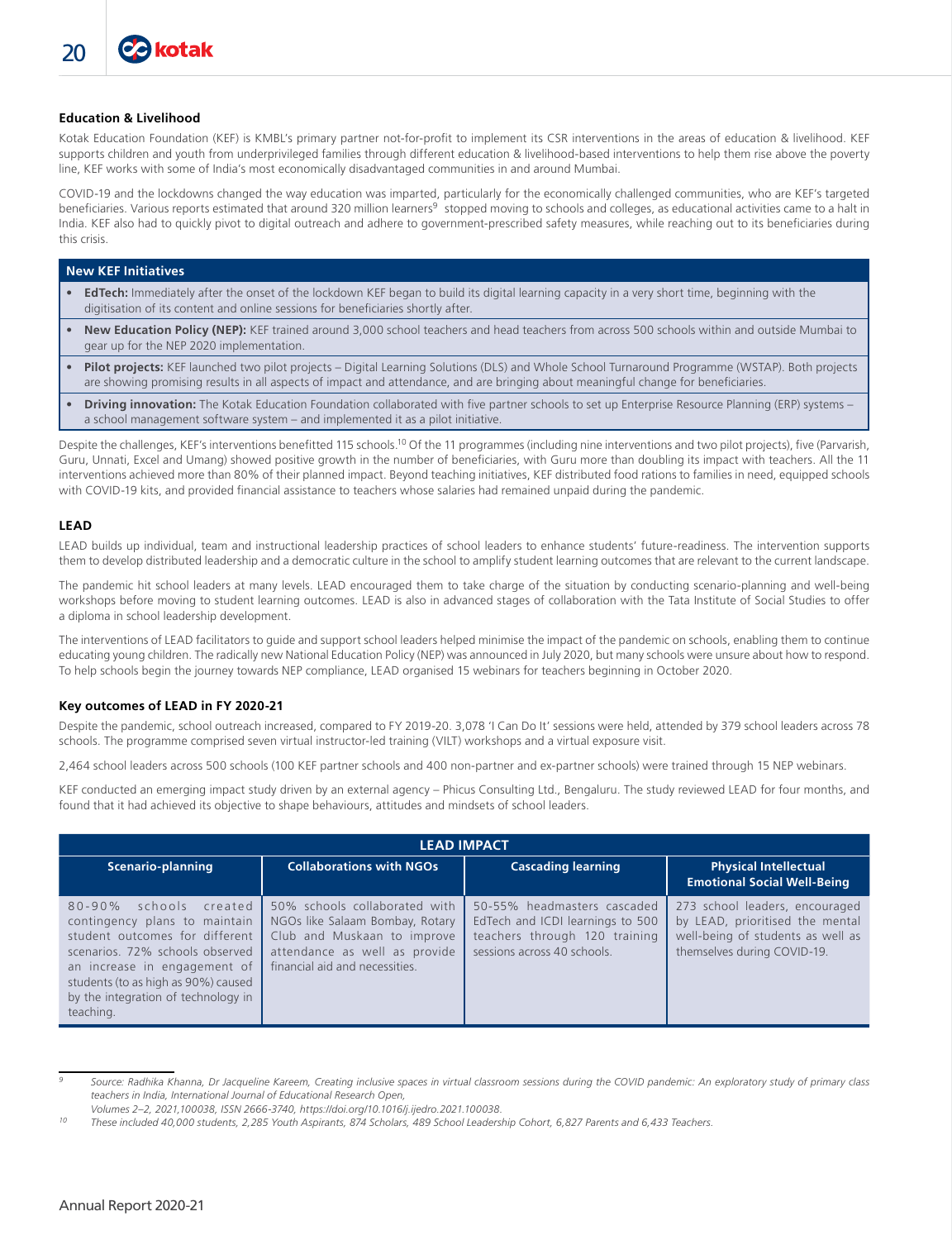Financial Highlights Business

Responsibility Report

#### **Whole School Turnaround Project (WSTAP)**

The WSTAP aims to transform schools that serve students from low-income families into high-performing schools. The approach of WSTAP is to have schools lead the design and execution of the turnaround process so that they can sustain it after KEF steps back.

#### **Key outcomes of WSTAP in FY 2020-21**

The average annual growth of the three WSTAP schools in close line assessments (done using a KEF-modified version of the government's Shaala Siddhi metric) was 24%, as against a target of 2.4%.

The WSTAP initiatives benefitted 1,538 (across different stakeholders) during FY 2020-21. Beneficiaries of the teacher professional development programme under WSTAP showed a 40% increase in the subject and pedagogical knowledge and a 25% average improvement in teaching practices of teachers. KEF facilitators started virtual parent engagement sessions to improve students' attendance. As a result, attendance in the January-March quarter increased by 30% over the October-December quarter.

#### **Guru**

As part of the Guru intervention, KEF facilitates the development of teachers to enhance their teaching capabilities, which eventually impacts students' learning outcomes. The intervention focuses on content, pedagogy, integration of information technology and continuous learning attitude to strengthen teaching practices in school.

12,379 activity sessions were conducted (through 189 webinars, 142 internal group workshops, 11,951 classroom support sessions and 97 professional learning community sessions) during FY 2020-21. 6,443 teachers were trained on the use of EdTech tools (673 KEF partner school teachers and 5,770 non-partner school teachers from the Municipal Corporation of Greater Mumbai) through Google Meets, Facebook Live and YouTube Live.

50 students and eight teachers across 12 KEF partner schools participated in the two-day virtual conference - 'It's Our Future Earth 2020' organised by the Young Persons' Plan for the Planet, an initiative of Questacon – funded by the Australian National University. The conference was attended by students from India, Australia, Singapore and Mauritius.

#### **Key outcomes of Guru in FY 2020-21**

70% teachers implemented EdTech tools in their classrooms. 42% (282 out of 672) partner school teachers who attended Guru sessions showed at least a one-level learning movement, which is a 6% growth over last year.

#### **SUCCESS STORY – LEARNING IS AGELESS**

Asha Negi, a second grade teacher in Dhanraji Pal Vidyalaya, has been teaching for decades. Asha was unfamiliar with technology and needed assistance switching from classroom instruction to online teaching platforms. Through coaching, role-modelling and tech webinars conducted by the Guru team, she became confident enough to start conducting online classes on Google Meet.

KEF could not be prouder of Asha, and believes that she will continue to prove that learning is continuous journey.



#### **Umang**

Under Umang, KEF empowers partner school students to develop proficiency in spoken English while providing exposure to digital literacy, critical thinking and problem-solving. Umang runs two initiatives, Language Enrichment Programme (LEP) and Accelerated Learning Programme (ALP).

The pandemic made the task of delivering the programmes very difficult. Access to devices and internet connectivity were both significant obstacles for students. Inventive solutions, like the creation of videos and podcasts, helped reach students who could not attend classes.

48 students actively participated in the Generation Global programme held by the Tony Blair Institute for Global Change, United Kingdom; 240 students enrolled in the Global Scholars Program by Bloomberg Philanthropies, NY. 156 students participated in the Buddy Programme with partner schools, while 1,416 students attended webinars on coding, reading, career guidance and scientific activities, among much more.

#### **Key outcomes of Umang in FY 2020-21**

6,963 students benefited across 52 schools in Mumbai. Umang achieved 183% of its targets and reached 20% more students than last year. The intervention saw substantially more participation under the LEP.

# **SUCCESS STORY – CONFIDENCE THROUGH PRACTICE**

Kimaya Joshi is a 'Bloom' student of Umang, who has progressed from 'remedial' to 'good' on Umang's assessment parameters in her two years of association.

She was one of the four winners among fifth standard participants in an online interschool English competition organised by English E. Teach, an online English learning platform. The competition was conducted with over 15,000 students across 23 districts from Maharashtra and Gujarat. Kimaya has also won awards at multiple internal competitions organised between Umang schools.



KMBL believes that Kimaya will continue to be a stellar student with Umang. **Kimaya Joshi Kimaya Joshi Kimaya Joshi** 

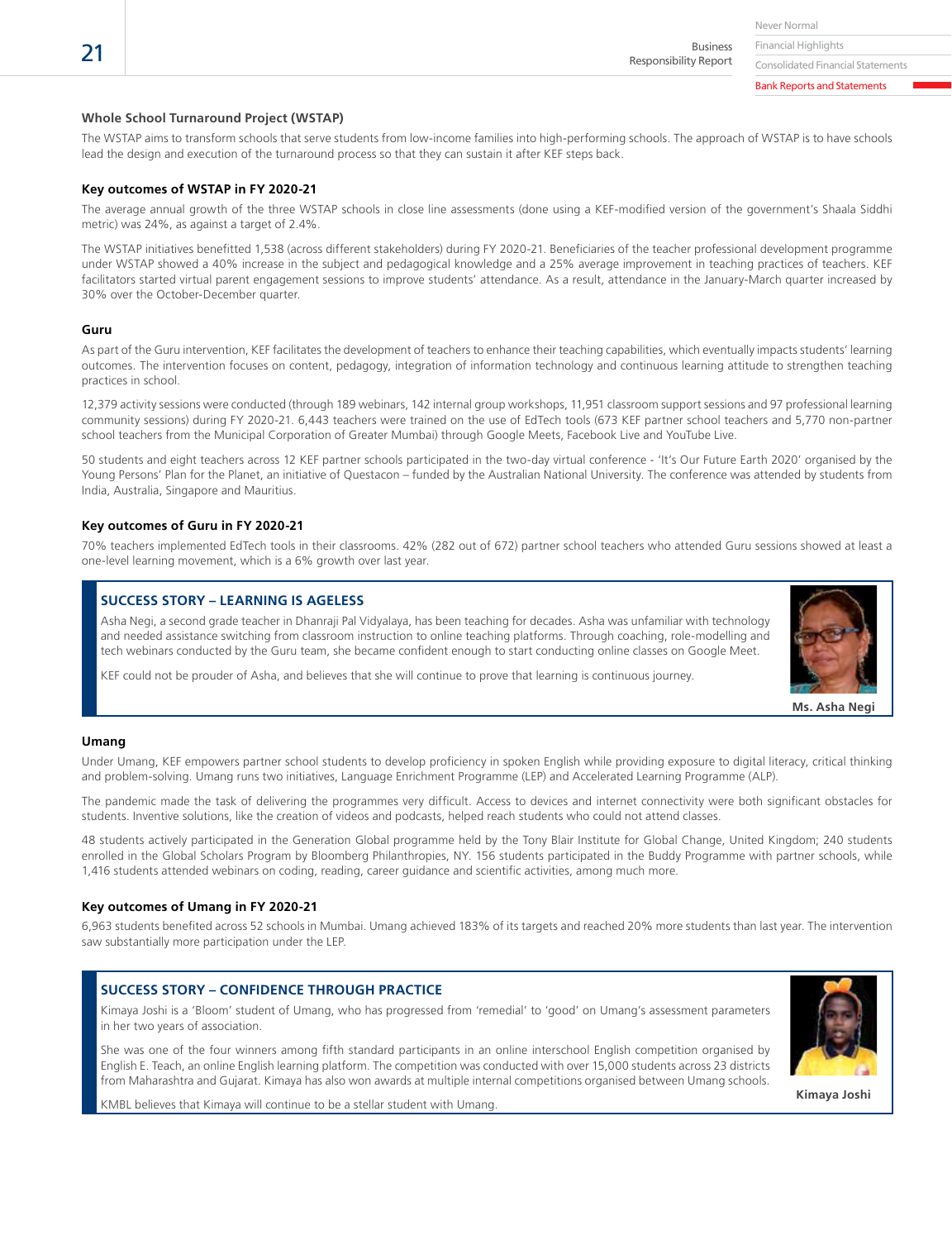### **UNNATI**

UNNATI is a livelihood enhancement intervention that caters to youth belonging to the 18-25 age group, who had dropped out of school or college due to financial, personal or academic reasons. UNNATI imparts vocational training and life skills to youth from Below Poverty Line (BPL) families, making them employable and providing placement support in the hospitality, retail, beauty care and banking industries.

Despite the pandemic-induced restrictions on mobilisation, the team exceeded planned outcomes for FY 2020-21 (111% of planned reach). 2,170 aspirants were trained, and two new domains were launched*: Multi-Skilled Technicians and General Duty Assistance*. Meanwhile, 100 new corporates were added and three MOUs were signed with skill centres.

### **Key outcomes of UNNATI in FY 2020-21**

803 placements were secured in a year of economic slowdown. 71% of the aspirants were placed in reputed companies such as HDFC Securities, Burger King and Marriot Hotel. The average monthly salary of beneficiaries was ₹ 13,405, marking a 19% increase from ₹ 11,303 last year.

## **SUCCESS STORY – THE POWER OF CONFIDENCE**

Shahida Shaikh was a beneficiary of the banking, financial services and insurance course training under UNNATI. She was able to secure a job at SBI Capital Securities.

Shahida signed up for UNNATI with a friend. The spoken English training sessions particularly improved her confidence, due to which she was able to ace her interview. She was an ideal student, who was able to reap the full benefits of her training sessions.



#### **School Coordination Department (SCD)**

The SCD forges collaborations with new school management, government bodies and the education department to expand the beneficiary and service base of KEF. Post-collaboration, it coordinates the smooth functioning of KEF's projects at various levels.

The SCD implemented many need-based initiatives to ease the situation for school stakeholders and KEF projects. It also brought together schools on a unified platform to share and learn the best practices being used to cope with the pandemic.

The SCD reached 210 school management authorities and met 100% of its targets for supporting KMBL-supported school management authorities. The programme helped facilitate food ration distribution to 3,312 families across nine schools and reached 126 partner school teachers across 24 schools.

#### **Key outcomes of SCD in FY 2020-21**

The SCD convinced education authorities to relax a government resolution on 9<sup>th</sup> April 2020 that barred NGOs from conducting workshops or trainings for teachers. This relentless advocacy is what made most of KEF's teacher training activities possible.

#### **KEF – Project Digital Learning Solutions (DLS)**

KMBL partnered with KEF in FY 2020-21 to launch Project DLS. Project DLS aims to equip partner schools, head teachers, teachers and students to be 'futureready' by providing thought-leadership, capacity-building and digital infrastructure support. An internal KEF survey in August 2020 showed that as many as 58% of students were outside the ambit of the education system after the onset of the pandemic, either because they did not have a device or because their teachers did not have a good enough device to conduct online classes. Through the DLS initiative, head teachers, teachers and students were provided tablets pre-loaded with grade 10 content.

KMBL is supporting Project DLS for a period of two years, i.e., FY 2020-21 and FY 2021-22.

#### **Key outcomes of DLS in FY 2020-21**

2,060 beneficiaries were impacted across 19 schools. DLS is only four months old but has already started showing improvements for both teachers and students. 100% of teachers showed significant improvement, with 18% of teachers moving up two levels in a short time span. Student gains were also high, with a 31% increase in student scores in the second midline assessment within a span of 14 days between midline one and midline two.

# **SUCCESS STORY – CONFIDENCE THROUGH PRACTICE**

Tanvi Pradeep Vairal is a student at Vikhroli Vidyalaya, who could not afford a device or data connection to attend her online classes. Her headmaster and teachers reached out to the DLS team. Tanvi was given a device preloaded with all her necessary study materials and e-learning apps, which enabled her to resume her studies. Within just two-and-a-half months, she was able to record a massive jump in her scores. When she received the tab, her scores in English, Science and Mathematics were 27%, 3% and 33%, respectively. By the time she was assessed again, these scores had improved to 63%, 67% and 70%, respectively. Facilitating access to a tab brought Tanvi back from dropping out of school.

#### **Other Education and Livelihood Initiatives**

#### **Pratham Education Foundation (Pratham)**

The Pratham Education Foundation is a non-profit organisation established by a group of reputed educationist and social activists in 2002. Pratham has set up vocational training centres to train youth from economically disadvantaged backgrounds in the 18-30 age group, and provide them with employable skillsets, coupled with access to employment and entrepreneurship opportunities.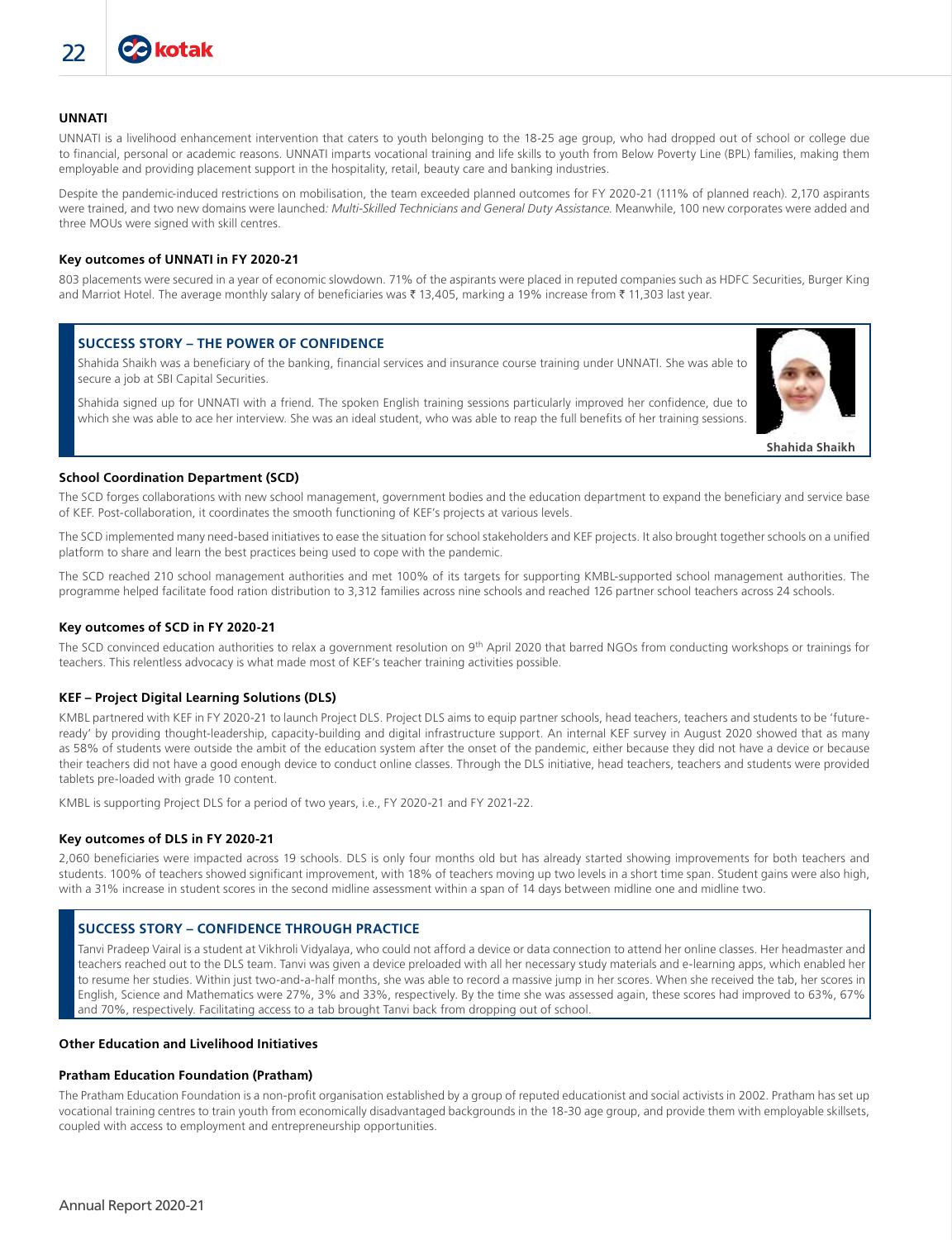Business Responsibility Report

Consolidated Financial Statements

Bank Reports and Statements

The Bank has partnered with Pratham through the Kotak-Pratham Women Employment and Hospitality Programme, to train youth from disadvantaged backgrounds in the fields of beauty, healthcare and hospitality across nine states.

During FY 2020-21, Pratham designed a hybrid skilling model by adopting a mix of digital and physical methods. The model bifurcated the training programme into virtual and practical learning, wherein theory lessons were taught virtually and the practical training was conducted at the industry sites. A total of 5,224 youth were enrolled under the Pratham-Kotak Women Employment and Hospitality Programme. Of these, 3,369 completed practical training and 1,585 youth were placed.

# **SUCCESS STORY – SUCCESS THROUGH PERSEVERANCE**

Neetu Sahu studied till the XII standard, but could not pursue higher studies due to financial constraints. She dreamt of becoming a nurse. Even after getting married, she continued to harbour the dream. However, unforeseen circumstances compelled Neetu look for a job.

Due to KMBL and Pratham's course in healthcare, Neetu was able to fulfil her wish of working in the healthcare industry and currently works at a hospital in Raipur



#### **Head Held High Foundation**

The Head Held High (HHH) Foundation was established in 2007 by Madan Padaki, Sunil Savara and Rajesh Bhat. HHH works for eradication of poverty by empowering people and communities in India. HHH has trained youth from the remote villages of Karnataka, Maharashtra, Madhya Pradesh, Uttar Pradesh, Bihar, Odisha, West Bengal, Jharkhand, Chhattisgarh, Rajasthan and Uttarakhand.

During FY 2020-21, the Bank helped implement the Kotak-HHH Make India Capable Project to transform and empower youth through a six-month training, enabling them to become employable or ready for higher education.

#### **SOPAN**

SOPAN was started in 2002 as an initiative of a group of parents whose children with autism needed education and training. SOPAN works towards empowering individuals with autism or other developmental disabilities, and supporting their families. SOPAN undertakes concerted efforts to create facilities for the diagnosis and assessment, intervention and education, training and employment of children and young adults with Autism Spectrum Disorder (ASD). The Bank partnered with SOPAN in FY 2018-19 to construct SHANAY, an Autism Resource Centre (ARC) and develop an inclusive education programme for children with disabilities.

In FY 2020-21, the Bank initiated a CSR project (to be implemented through FY 2021-22) to provide complete financial support to SOPAN for completing SHANAY. The building has been constructed, and the interior work is expected to be completed in FY 2021-22.

#### **Disha Foundation**

The Disha Foundation, established in 1995, is a premier, non-profit organisation working in the field of intellectual disability for the last two decades. It has the distinction of being the first organisation in Rajasthan to provide comprehensive rehabilitation services under one roof.

In FY 2020-21, KMBL provided financial support for the construction of an additional floor in the existing two-storey building 'Disha - A resource centre for multiple disabilities' located in Jaipur, Rajasthan.

#### **Vidhi Centre for Legal Policy (Vidhi)**

Vidhi, a non-profit established in 2013, is an independent think-tank undertaking research to make better laws and improve governance for the public good, particularly for marginalised and underprivileged communities.

KMBL has partnered with Vidhi to review the provisions of the Right to Education Act, and identify areas that need amendments to pave the way for inclusive education, specifically with respect to differently abled children. Vidhi is also responsible for recommending change and corrective actions as well as disseminating them within the relevant communities.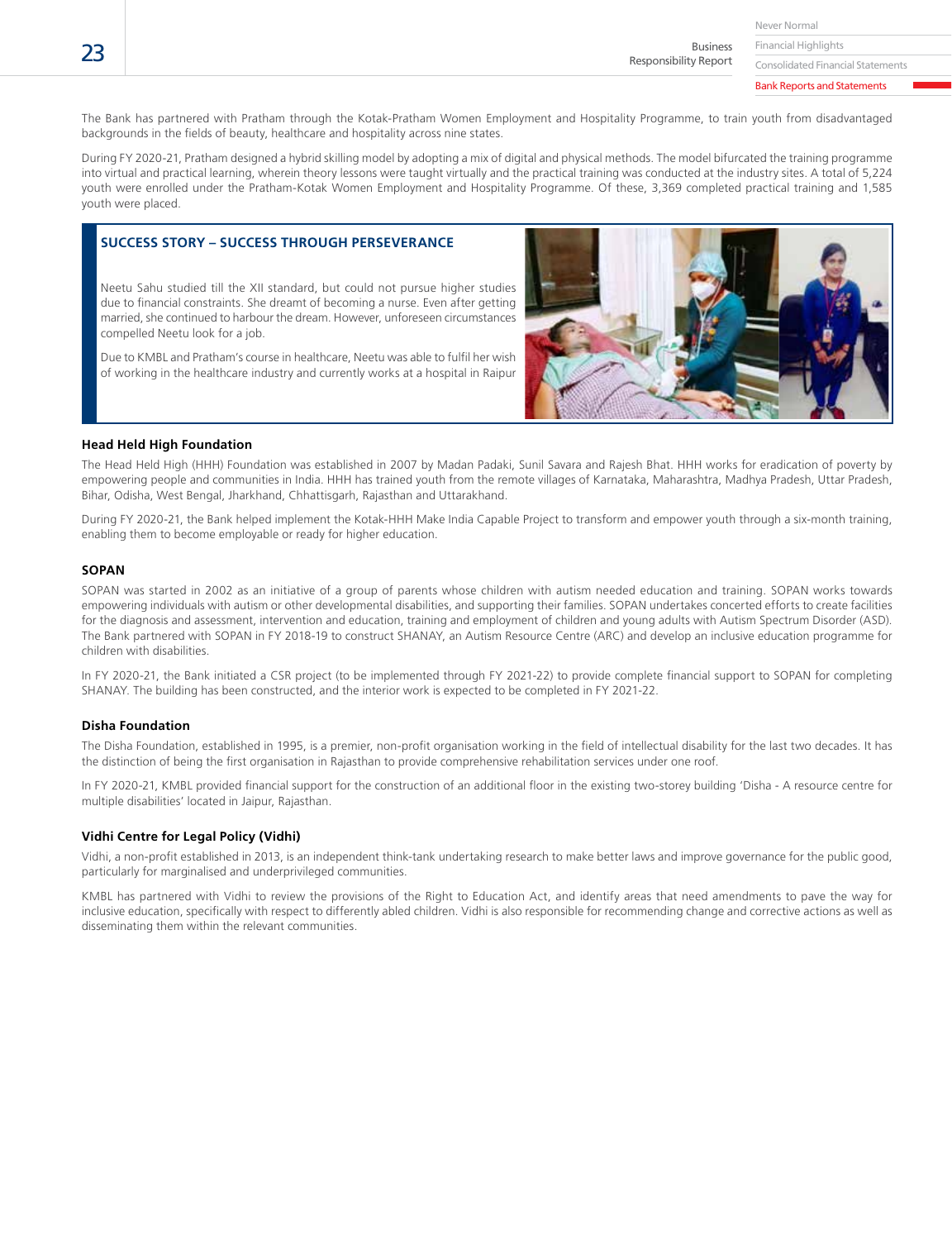# **Youth 4 Jobs**

Youth 4 Jobs was established in 2012 by Ms. Meera Shenoy. Youth 4 Jobs focuses on skilling and providing placement assistance to youth with disability. It also provides comprehensive end-to-end solutions to companies in inclusive hiring. Since 2012, the organisation's work has scaled from one state to 13, and from one training centre to 24. KMBL supports the skill development training and employability of persons with disability.

#### **Sarthak Educational Trust**

The Sarthak Educational Trust, founded by Dr. Jitender Aggarwal in 2008, is an NGO working towards the employment of people with disability. Through KMBL's support, Sarthak provided vocational skill training and placement support to people with disabilities in FY 2020-21. Additionally, the NGO was able to provide medical rehabilitation to children in the 0-8 age group through its Early Intervention Programme in Bhopal, Gurugram and Delhi.

#### **DEEDS**

DEEDS, which was established as a non-profit charitable trust in 2003, works with hearing-impaired people. It enables beneficiaries to become self-reliant, by imparting them with education and vocational skills, assisting them in securing higher education and employment, and even help them become entrepreneurs.

Through a special Kotak-DEEDS College Preparatory Project, KMBL provided financial support for preparing hearing-impaired students for the HSC Board Exam and B.Com exams in Mumbai, Maharashtra in FY 2020-21.

#### **Blind Welfare Organisation (BWO)**

The Blind Welfare Organisation (India), or BWO, was established in 2006 by Mr. Arun Bharaskar. BWO is a Nashik-based registered charitable trust that works for the welfare of visually impaired people. BWO empowers them to lead safe and secure lives within their communities, and endeavours to create equal opportunities.

During FY 2020-21, KMBL helped provide textbooks of computer and information technology and *Bhartiya Shastriya Sangeet* to the visually impaired students studying in  $5<sup>th</sup>$  to 12<sup>th</sup> grades of various government-aided special schools across Maharashtra.

#### **Samarpan Foundation**

Samarpan Foundation was established in 2006 to bring together people who are focussed on providing a healthier and happier future to vulnerable children and their families. The organisation works in the areas of education, health, hunger, poverty, malnutrition, reducing inequalities and slum development. It runs free schools and tuition centres in Delhi, Bengaluru and Goa.

KMBL partnered with Samarpan to provide educational support to children from poor families living in the slums of Kishangarh, Delhi and Chimbel, Goa, during FY 2020-21.

#### **IIMPACT**

IIMPACT was established in 2003 by a group of senior industry professionals, mainly alumni of IIM Ahmedabad. Its mission is to educate girl children aged 6-14 in remote, rural areas, mainly in the northern, central and eastern parts of the country.

Through this project, KMBL provides support to ensure the continuity of their education and mainstreaming, thereby enhancing future-readiness. In FY 2020- 21, KMBL supported 218 learning centres across seven districts and provided funding for the digitisation of some of these centres.

#### **IT for Change (ITFC)**

ITFC, established in 2000, aims for a society in which digital technologies contribute to human rights, social justice and equity. The organisation's work in the areas of education, gender, governance, community informatics and internet or digital policies pushes the boundaries of existing vocabulary and practices, exploring new development and social change frameworks. ITFC has a special consultative status with the UN's Economic and Social Council.

In FY 2020-21, KMBL funded ITFC to transform school education through ICT integration, mainly in Telangana, Andhra Pradesh, Karnataka, and Rajasthan.

#### **NSCCI**

The NSCCI is a non-profit organisation established in 1972 for the purpose of promoting education, providing medical aid, and raising awareness on environmental issues, social hygiene and conditions of cleanliness and beauty in cities and towns in India. It aims to inculcate and develop social consciousness and a sense of civic responsibility among citizens.

During FY 2020-21, KMBL helped support the education of children from underprivileged families through the NSCCI's flagship programme, Balwadi – Pre-School Education.

#### **Public Concern for Governance Trust (PCGT)**

The Public Concern for Governance Trust (PCGT) is a not-for-profit registered trust founded in Mumbai in April 2002 by three eminent citizens: Late Shri B.G. Deshmukh, Shri J. F. Ribeiro and Dr. R. K. Anand.

In FY 2020-21, KMBL partnered with the PCGT to encourage youth participation in governance and improve their engagement with issues relevant to the upliftment of the society. This CSR project will continuously work with the youth through various activities in and around Mumbai.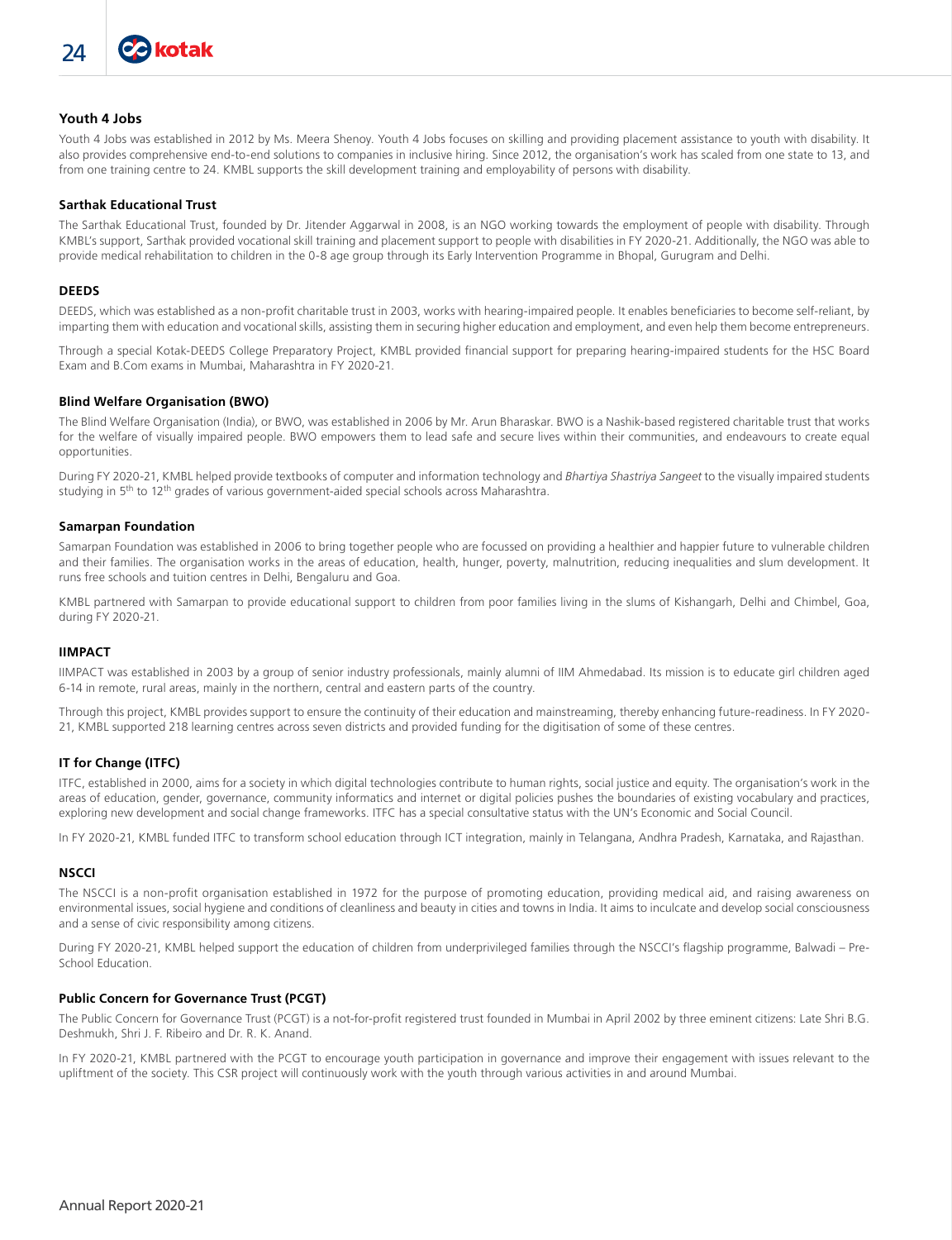Financial Highlights Business Responsibility Report

Consolidated Financial Statements

Bank Reports and Statements

# **Friends of Tribals Society (FTS)**

The Friends of Tribals Society (FTS) is a leading non-profit working to drive the all-round development of tribal population residing in remote and inaccessible parts of the country. It was established in Kolkata in 1989, with the objective of serving the tribal and rural communities in India. FTS started with education in Jharkhand, and gradually expanded across the country. Currently, the non-profit has 36 chapters, which are managed by eminent industrialists and professionals.

The FTS provides five-fold education – functional literacy, healthcare, development education, village development and empowerment along with *sanskar* education. Its flagship programme, One Teacher School-OTS or Ekal Vidyalaya is an informal primary education institution meant for children between 6 and 14 years.

In FY 2020-21, KMBL supported FTS-managed One Teacher Schools in the villages of Nashik, Maharashtra and Murshidabad, West Bengal.

#### **CSR Project – Direct**

To improve student learning outcomes and decrease dropout rates, KMBL provided financial aid to procure nine centre island tables and other lab materials including stationery for physics, chemistry and biology laboratories for students of the Delhi World Public School on the Pali Beed Highway in Maharashtra.

#### **N M Sadguru Water and Development Foundation**

The N M Sadguru Water and Development Foundation is a not-for-profit organisation established in 1974 that works towards improving the living standards of rural and tribal communities through various development programmes.

The Bank is supporting NM Sadguru's livelihood enhancement project in the Dahod, Panchmahal, Jhalawar and Banswara districts, which will be implemented through FY 2022-23. The project is expected to enhance the quality of life of rural and tribal farmers through agriculture-based livelihood interventions.

#### **Indian Institute of Management Bangalore**

The Indian Institute of Management Bangalore (IIMB) is a leading public school of management in Asia and an Institute of National Importance. In FY 2020- 21, KMBL is supporting NSRCEL's Women Start-up Programme, which helps participants develop entrepreneurial and managerial skills for either starting or growing their venture.

#### **Parivaar**

Parivaar, a registered society, was founded by Vinayak Lohani, an alumnus of IIT Kharagpur and IIM Calcutta in 2003. The organisation works towards the overall development of vulnerable and destitute children in West Bengal and Madhya Pradesh. From 2017, the organisation started setting up day boarding centres called Parivaar Seva Kutir.

In FY 2020-21, KMBL provided support to eight Parivaar Seva Kutirs in Madhya Pradesh. These Seva Kutirs will provide education and nutrition to children.

#### **URMEE**

The Urban Rural Management Empowerment and Establishment (URMEE) was set up in 2005 by Ms. Reshma Shende. The organisation started raising awareness in the fields of health, law and nutrition in Pune's urban spaces. It now provides life skill education to adolescent girls. URMEE also designs and delivers integrated programmes aimed at holistic community development in and around Pune.

In FY 2020-21, KMBL supported URMEE to implement Project Hope for dance, music, arts and crafts in two schools at Tal Mulshi in Pune. The project aims to develop co-scholastic skills in children from the 5<sup>th</sup> standard onwards.

#### **K. C. Mahindra Education Trust**

The K. C. Mahindra Education Trust was founded in 1953 with the objective of promotion of literacy and higher learning in the country. The trust started Project Nanhi Kali in1996 to empower girl children from poor families. Project Nanhi Kali is jointly managed by the K.C. Mahindra Education Trust and the Naandi Foundation.

Project Nanhi Kali is designed to empower underprivileged girls in India by providing them access to quality education. KMBL has provided educational support to about 1,000 girl children from class 1 to class 5 in Kolhapur, Maharashtra.

#### **Healthcare**

#### **CanKids...KidsCan**

CanKids…KidsCan (CanKids) was founded by Ms. Poonam Bagai in 2004. The NGO provides holistic care, treatment and support to children suffering from cancer, and their families. The organisation runs 'Home Away from Home' centres that offer accommodation facilities to children and accompanying parents for about two months when they come to cities for treatment.

In FY 2020-21, the Bank Bank's CSR Project with partner organisation CanKids aimed at providing medical assistance to patients as well as providing lodging facilities to the affected families during the treatment period. The project will be implemented through FY 2023-24. 'Home Away from Home' centres in Delhi and Chandigarh were supported by the Bank in FY 2020-21, benefitting about 1,506 (including patients' family members). With the help of funds provided by the Bank, the organisation extended medical assistance, medical supplies, diagnostics, prostheses, assistance for transplants, in addition to conducting nutrition assessments, nutrition sessions, hygiene awareness sessions, counselling, and therapy sessions. Under medical assistance, 598 children received support across the country.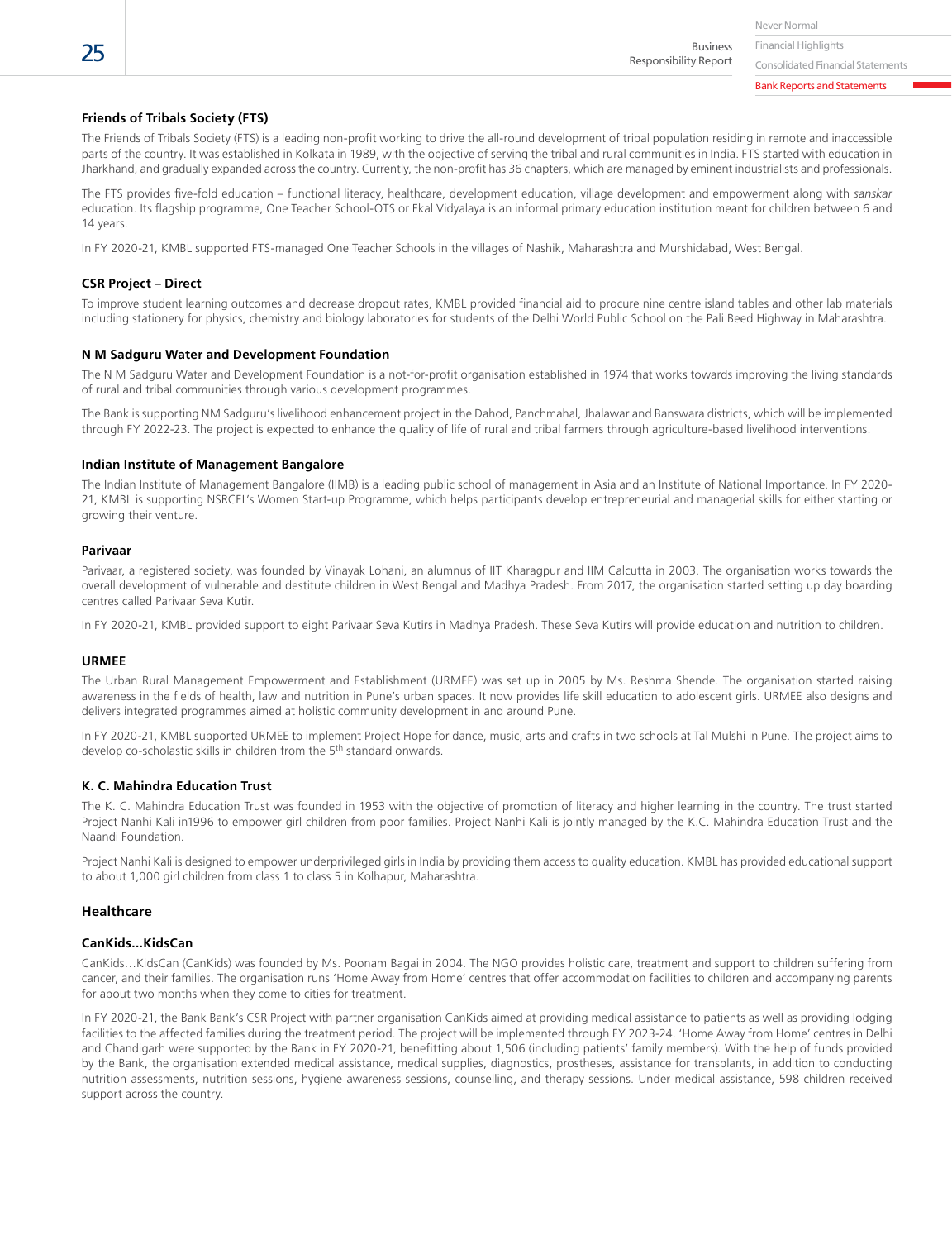#### **Wockhardt Foundation**

The Wockhardt Foundation is a not-for-profit organisation that was established in 2008 to engage in social service and human welfare activities for the underprivileged. Mobile 1000, its flagship programme, is a path-breaking initiative that provides last mile affordable and quality health services to the poorest households in the remotest parts of India. People residing in those remote areas lack basic healthcare infrastructure and must travel great distance to access healthcare facilities. Mobile 1000 is recognised as the largest initiative of its kind, delivering mobile health services to rural and underserved areas.

The Bank partnered with the Wockhardt Foundation to support the operation of six Mobile Medicare Units (MMUs) for 18 months (1<sup>st</sup> April 2020 to 30<sup>th</sup> September 2021). The MMUs are operational six days per week, and in a particular area on a particular day as per the pre-set journey cycle plan. KMBL supported operations of these MMUs in and around Hyderabad and Telangana. It also funds medical check-ups, distribution of medicines for patients, basic diagnostic tests, health education and awareness, and provides referral to other healthcare facilities.

# In FY 2020-21, the Wockhardt Foundation touched 86,576 lives in and around Hyderabad through these 6 mobile medical units.

#### **KARO Trust**

KARO is a public charitable trust founded by Ms. Uma Malhotra in March 2015 to provide holistic healthcare through financial and emotional support to patients from low-income groups suffering from cancer and other life-threatening diseases. Its aim is to provide the poorest of the poor with a dignified chance at fighting any disease. KARO take a multi-dimensional approach towards caring for patients and their families during times of pre-treatment, during hospital treatment and post-treatment care.

KMBL has partnered with KARO to help provide treatment support to the patients suffering from Ewing's sarcoma, aplastic anaemia and bone marrow transplant, and ensures that they should not stop their treatment due to a lack of funds. The Bank provides financial support to patients for their treatment, rehabilitation, and other health services.

#### **CanSupport**

CanSupport is a Delhi-based not-for-profit organisation that was founded by Ms. Harmala Gupta in 1996 to provide free palliative care to people with advanced cancer. The society also provides emotional support at the doorstep of those who have already exhausted all cancer treatment options. It also runs outpatient clinic day-care centres and training programmes.

In FY 2020-21, the Bank partnered CanSupport to implement a palliative care project, which runs through FY 2022-23. With CSR funding from the Bank, CanSupport provided free palliative care to people with advanced cancer in West Delhi.

#### **OCA Foundation**

The OCA Foundation was established in 2015 by Oncology Care Associates, a limited liability partnership firm of ten oncologists practicing in Mumbai. The foundation was established with the objective of supporting underprivileged cancer patients socially and financially to get the best possible cancer treatment.

KMBL has partnered with the OCA Foundation to provide financial support to cancer patients, especially children, who are unable to meet the expenses of cancer treatment while undergoing treatment in different hospitals in Mumbai and other cities of India.

#### **The Ganga Foundation**

The Ganga Foundation is a not-for-profit organisation established in 2009 by S Vaidyanathan and Nath Balakrishnan. It provides quality rehabilitation and mobility solutions to people with spinal cord injuries across India so that they can lead active lives.

In FY 2020-21, KMBL supported the Kotak - The Ganga Foundation – Spinal India Peer Trainers Quality Rehabilitation Programme and Right Wheelchair Programme.

#### **Dhanwantari Medical Trust**

In 2005, Dr. Amol V Naikwadi, Dr D.G. Bagal and Dr Snehlata Bagal established the Dhanwantari Medical Trust with an aim to support children suffering from cancer and provide them a chance to live a healthy and happy life. Over the years, the Trust has expanded its activities to cover the education of children undergoing cancer treatment.

With KMBL's support, the Dhanwantari Medical Trust supplies grain every month for underprivileged children undergoing cancer treatment at various hospitals in Mumbai.

#### **Shrimad Rajchandra Sarvamangal Trust**

The Shrimad Rajchandra Sarvamangal Trust established in 2003, carries out various charitable projects under its banner, known as Shrimad Rajchandra Love and Care (SRLC). It is an initiative of the Shrimad Rajchandra Mission Dharampur to offer social service and bring joy to the lives of the underserved sections of society.

During FY 2020-21, KMBL provided funding to purchase a new and customised medical van for targeted outreach to tackle Severe Acute Malnutrition (SAM) among children under the age of 5 years in Dharampur and Kaprada Taluka, Valsad District, Gujarat.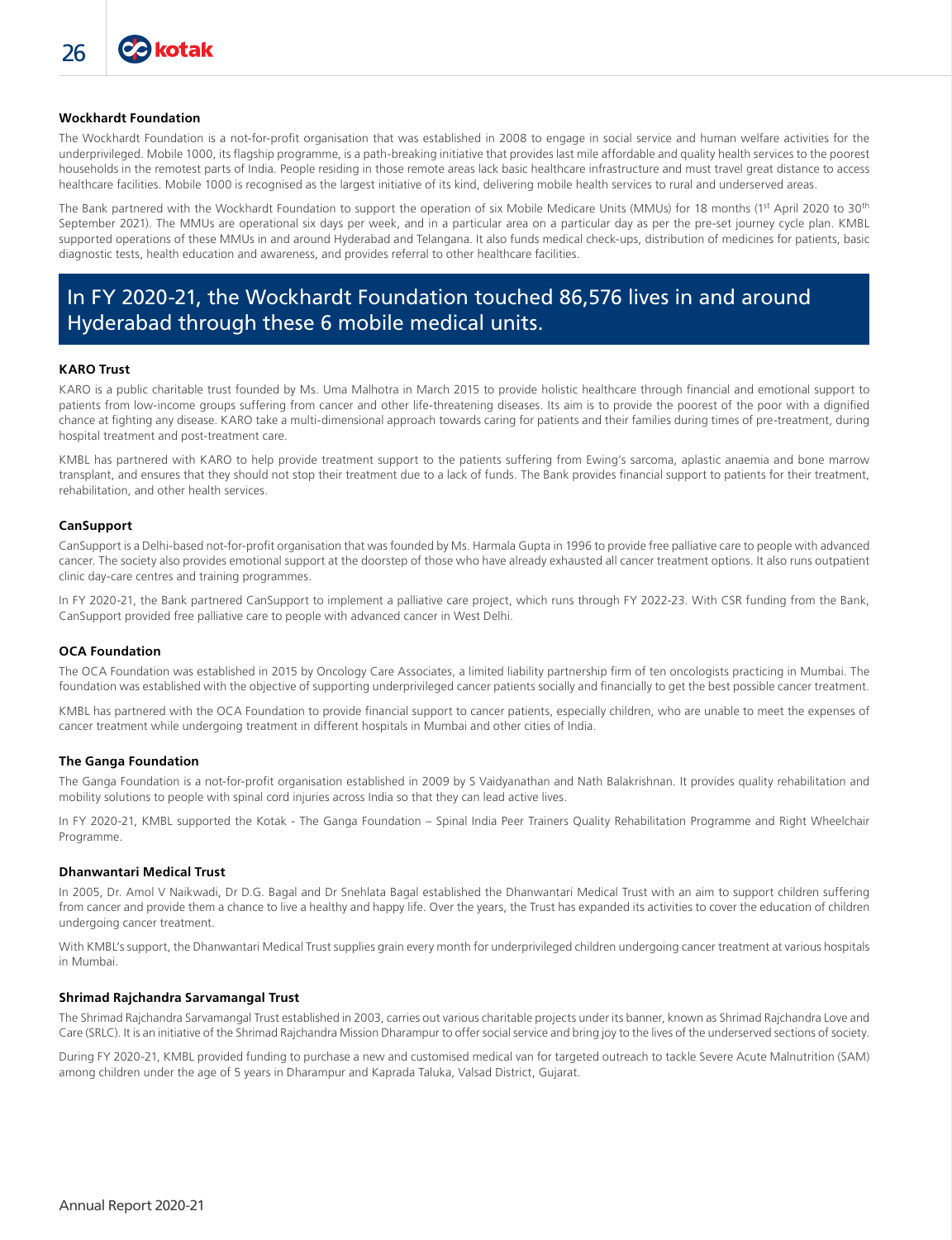Financial Highlights Business

Responsibility Report

Consolidated Financial Statements Bank Reports and Statements

#### **Borderless World Foundation (BWF)**

BWF was founded in 2002 by Mr. Adhik Kadam and Ms. Bharati Mamani. BWF works closely with the community, government and military in Jammu and Kashmir, and provides extensive services in the fields of education, healthcare and vocational skill education, among others.

KMBL provided funding for procuring five ambulances equipped for emergency medical and trauma care service. The ambulances will serve the community in border areas, specifically around Kupwara and Baramulla region (Jammu-Kashmir-Ladakh).

#### **Lata Mangeshkar Medical Foundation**

Lata Mangeshkar Medical Foundation was established in 1989, with the objective of running a multi-specialty hospital and conducting research in medicine. It aims at providing medical services to society at affordable cost.

In FY 2020-21, KMBL provided financial support to set up the hypoxic training centre 'From Sea to Sky' at the DMHRC, Pune in Maharashtra.

#### **Aditya Birla Education Trust**

The Aditya Birla Education Trust (ABET), founded and chaired by Mrs. Neerja Birla, has three units – Aditya Birla World Academy (ABWA), The Aditya Birla Integrated School (TABIS) and Mpower – Mind Matters (Mpower).

Mpower provides holistic care, interventions and treatments that are world-class and multi-disciplinary, so that individuals with mental health issues could lead a fulfilling life with utmost respect and dignity.

The Bank partnered with Mpower in FY 2020-21 to launch a project (effective for 15 months) for the sustainability of mental health of children in and around Mumbai. The project will focus on creating awareness on mental health, counselling support and extending mental health services through counselling cells in educational institutions.

#### **Association of Parents of Mentally Retarded Children (ADHAR)**

ADHAR is a not-for-profit trust, established in 1990 by group of parents of mentally challenged adult, with the objective of providing physical, psychological and financial relief to parents of mentally challenged adults in the 18-65 year age group by taking lifetime care, rehabilitation and support through residential facilities at Badlapur and Nashik in Maharashtra.

In FY 2020-21, KMBL provided financial support for a medical unit at both the residential facilities in Maharashtra.

#### **Multiple Sclerosis Society of India (MSSI)**

The MSSI is a registered voluntary, non-profit organisation established in 1985 that works for the welfare of people affected by Multiple Sclerosis (MS), and is affiliated with the MSIF UK (Multiple Sclerosis International Federation).

During FY 2020-21, KMBL provided financial support for the rehabilitation of multiple sclerosis**-**affected, disabled, bed-ridden patients in the Delhi- NCR region.

#### **Ramakrishna Mission Sevashrama**

The Ramakrishna Mission Sevashrama is a branch centre of the Ramakrishna Mission. It was established for social welfare activities. It envisages to bring the best quality healthcare to common people, either free of cost or at a concessional rate.

During FY 2020-21, KMBL provided financial support for purchasing an ultrasound machine for the Ramakrishna Mission Sevashrama Hospital in Mathura, Uttar Pradesh.

#### **Environment and Sustainable Development**

#### **Hirarlal Parekh Parivar Charity Trust (HPPCT)**

Founded in 1983, the HPPCT is a Mumbai-based trust that conceptualised and started a community service *Antim Sanskar Seva* (seva) in September 2008 in Mumbai to assist bereaved families conduct a dignified funeral, last rites in the city. The Bank is supporting the redevelopment of a green crematorium at Worli, Mumbai, through the installation of solar panels and gas cremation furnace with exhaust system and scrubber. The CSR project will be implemented across through FY 2021-22.

#### **Nature Forever Society**

The Nature Forever Society (NFS) was founded by Mohammed Dilawar (Sparrow Man) in 2009. The NFS works for the conservation of house sparrows and other common flora and fauna in urban habitats. Mohammed Dilawar initiated the World Sparrow Day in 2009 (20<sup>th</sup> March), which is now celebrated in more than 30 countries.

In FY 2020-21, KMBL partnered with the NFS to develop a native nectar and biodiversity garden at the Sanjay Gandhi National Park, Borivali, Mumbai. The project will be implemented through FY 2021-22.

#### **Gram Gourav Pratisthan**

The Gram Gourav Pratisthan was established in 1974 by Late Shri. Vilasrao Salunkhe. Gram Gourav Pratisthan works at the grassroots level, with the goal of sustainable rural development through equitable distribution of water, organic farming, health and education.

KMBL's aid during FY 2020-21 was directed towards repairing and desilting the percolation tank, which will help stop soil erosion, recharge groundwater levels and provide safe drinking water to villagers in Asangaon in the Satara district.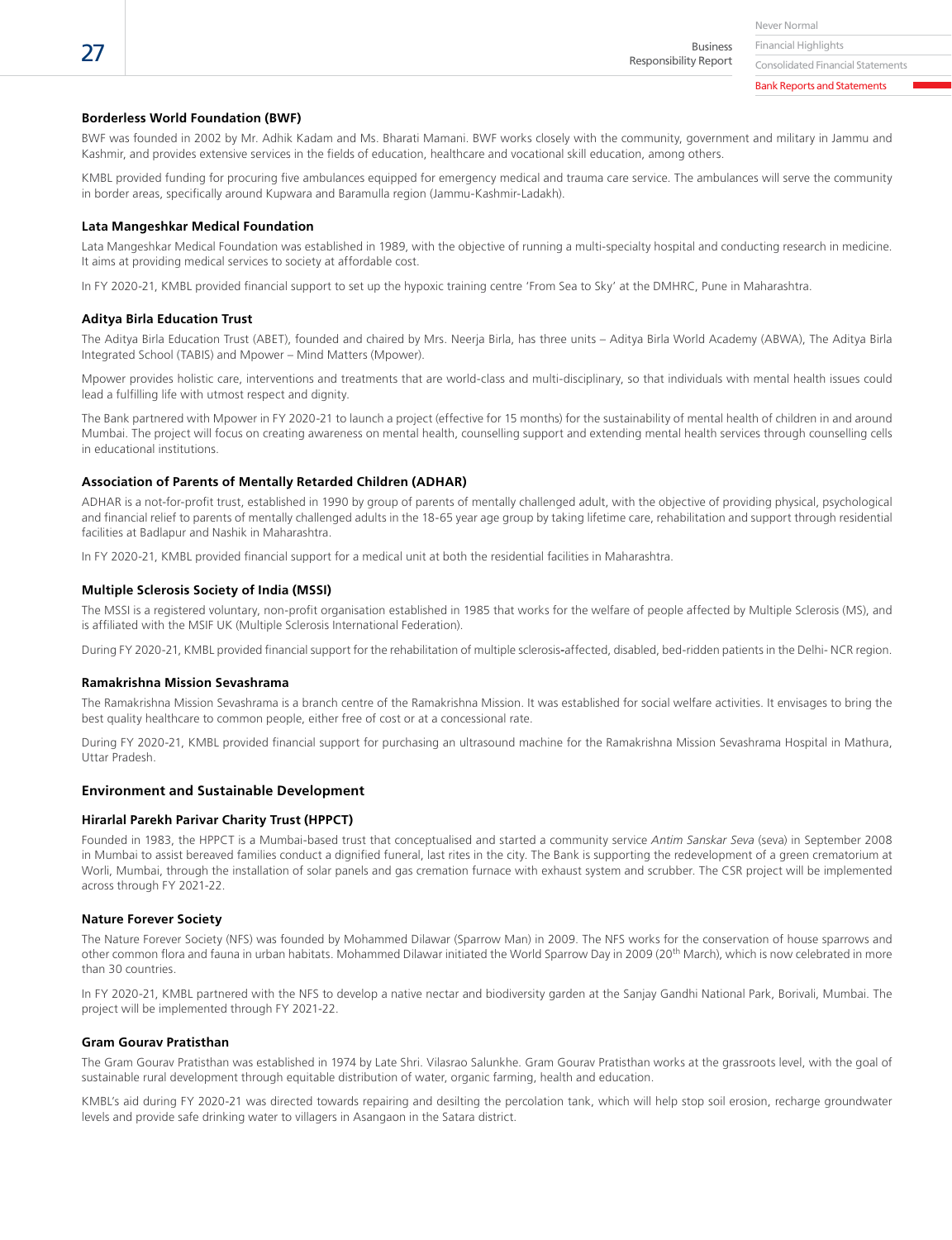# **Sports**

#### **Pullela Gopichand Badminton Foundation**

The Pullela Gopichand Badminton Foundation (PGBF) is a public charitable trust set up in 2003 with the objective of providing quality infrastructure, developing coaches and training facilities for badminton in India.

# **Creating world-class infrastructure for badminton**



In July 2018, KMBL partnered with the PGBF to build a world-class badminton training facility in Hyderabad. The facility will have six air-conditioned badminton courts, a residential block for athletes, a swimming pool, a jogging track and a sports science centre. In FY 2020-21, KMBL supported the PGBF for the complete development of the badminton training facility. The structural slab of the parking block comprising two levels (B1 and B2), which includes the ramp till the ground floor level, was completed. The civil finishing work at both the levels is in progress. Further, work on the badminton block, badminton courts, residential block, mezzanine floor, external landscape, jogging track and a new swimming pool has been initiated.

# **Inspire Institute of Sport (IIS)**



IIS, established in 2016, is working towards social development, including education, health, skill development and sports promotion. It focuses on achieving social inclusion and development to create a happy and inclusive India.

KMBL has partnered with the IIS for its Wrestling and Boxing Programme. The project, to be implemented over 18 months (1st October 2020 to 31<sup>st</sup> March 2022), aims to provide a world-class training environment for aspiring wrestlers and boxers, train aspiring athletes to participate in the Tokyo Olympics and other sporting events, and also address gaps in the sporting ecosystem in India. In addition to providing coaching to aspiring wrestlers and boxers, the programme offers tailor-made education and life skills training to empower these youths and create model citizens. The intervention will be hosted at IIS, Bellary.

#### **Foundation for Promotion of Sports and Games**

The foundation is a not-for-profit organisation established in 2001 for the purpose of identifying and supporting Indian athletes who have the potential to win Olympic Gold Medals. In FY 2020-21, KMBL supported the foundation's Olympic Gold Quest (OGQ) Programme.

#### **Employee Initiatives**

#### **Payroll Giving Programme**

The Bank has always supported the culture of sharing within its workforce, and drives it through the Payroll Giving Programme. By donating a portion of their salaries, employees have facilitated enhanced community growth through several NGOs – The Akanksha Foundation, Cancer Patients Aid Association (CPAA), National Association for the Blind (NAB), Dignity Foundation and Make-A-Wish Foundation of India. During FY 2020-21, the Bank was able to mobilise over ₹ 63 lakh from 2,067 employees.

#### **You CAN SERVE**

The Bank's You CAN SERVE programme is conducted in association with the Dhanwantari Medical Trust (DMT), to help and support children affected by cancer and their families. Under You CAN SERVE, old newspapers, magazines and cartons are collected from Kotak offices in Mumbai, and handed over to the DMT. The funds generated from the sale of those wastepaper are utilised by the DMT to support child cancer patients and their families through Monthly Grains Support (MGS).

Due to the COVID-19 outbreak and subsequent lockdown, the collection drive could not be conducted during the first two quarters of FY 2020-21. DMT was able to raise  $\bar{\tau}$  23,143 by selling 2,075 cartons in the second half.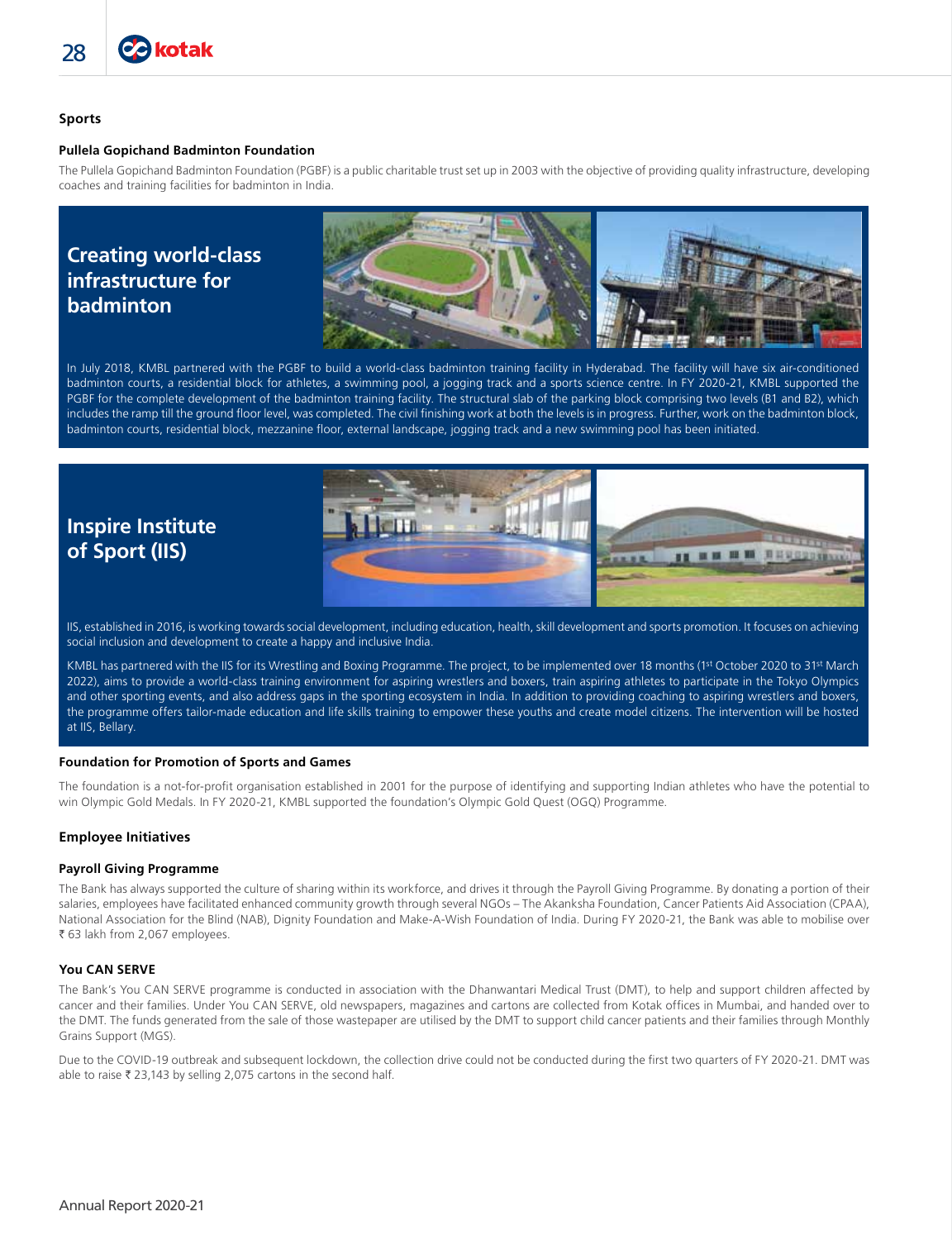Never Normal

Financial Highlights Business Responsibility Report

Consolidated Financial Statements Bank Reports and Statements

**Marathons and Pinkathons**

The Bank every year sponsors few of its employees to participate in the marathons and Pinkathons. The purpose of participation is to raise money for a cause. The amount raised is used by the NGOs for supporting the cause. In FY 2020-21, due to the pandemic no marathons were held thus there was no amount raised. Historically the Bank has helps raise large amounts to help the NGOs.

#### **Giving Collection Drive with GOONJ**

The Bank organised 'Giving Collection Drive' on the Christmas and New Year's eve. The drive started on 23<sup>rd</sup> December 2020 and ended on 15<sup>th</sup> January 2021. It was organised in 18 large offices and 58 branches of Kotak across six cities – Mumbai, Bengaluru, Hyderabad, Kolkata, New Delhi and Chennai. Donations from employees in the form of usable clothes, utensils, books and toys were collected, and 41 cartons were sent to the Goonj centres.



#### **Campaign Gratitude**

In August 2020, KMBL along with Campaign Gratitude, launched the Kotak Karma Campaign Gratitude – a COVID-19 relief initiative to raise funds for vulnerable communities severely impacted by the pandemic.

Kotak Karma Campaign Gratitude was designed to involve the children and young people of India to raise funds from their immediate family, friends and neighbours to support underprivileged sections of society. The objective was to make them learn life lessons about the value of money and develop a sense of empathy, gratitude and social consciousness, as they go on to become responsible, committed and active members of society.

The Kotak Karma Campaign Gratitude fund raising drive supported three partner organisations – SNEHA (child and maternal health), Concern India Foundation (food and hygiene) and Pride India (healthcare and rural livelihood). Under the Kotak Karma Campaign Gratitude COVID-19 Relief CSR project design, for every rupee raised by the children and young Indians, KMBL matched the contribution. The contribution raised by Kotak Mahindra Group employees through dedicated online fund raise has been utilised by these three organisations to support people affected by COVID-19.

Under Kotak Karma Campaign Gratitude Project funding,

- SNEHA provided protective gear, hygiene kits to healthcare workers, deep freezers for storing COVID-19 vaccines in hospitals and municipal corporations, ration support to underprivileged families and training to Accredited Social Health Activist (ASHA) workers and Mahila Arogya Samiti (MAS) members in Mumbai and Thane district, Maharashtra. KMBL carried out similar activities with the with the Concern India Foundation in and around the Mumbai region.
- Concern India Foundation provided protective gears, and hygienic kits to healthcare workers, police personnel, procurement and supply of healthcare equipment for treatment of COVID-19 patients in Hospital and ration support to community at large in and around Mumbai region.
- Pride India supported sustainable livelihoods by providing tailoring machines to women, fertilisers to farmers, and fishing nets to families who lost their jobs due to the pandemic. It also provided food kits and hygiene kits to families from economically weaker sections in Raigad district, Maharashtra.

#### **Break-up of funds raised for each NGO**

| SI.<br>Name of NGO<br>No. |                          | Amount Raised by Individuals<br>Under Campaign Gratitude<br>$($ ₹ lakh) | <b>CSR Project</b><br>Expenditure<br>$(5$ lakh) | Total funding support to the<br>partner organisations<br>$(5$ lakh) |  |
|---------------------------|--------------------------|-------------------------------------------------------------------------|-------------------------------------------------|---------------------------------------------------------------------|--|
|                           | <b>SNEHA</b>             | 12.6                                                                    | 12.6                                            | 25.2                                                                |  |
|                           | Concern India Foundation | 2.2                                                                     |                                                 | 4.5                                                                 |  |
|                           | Pride India              | 3.0                                                                     |                                                 | 6.                                                                  |  |
|                           | Total                    | 17.8                                                                    | 18.0                                            | 35.8                                                                |  |

*\*amount rounded up on the higher side*

#### **Protecting the Protectors**

Employees across Kotak companies conducted many fundraising exercises through the year to support frontline workers and communities severally impacted by lockdown. One such initiative to support frontline workers exclusively was 'Protecting the Protectors', where the employees raised money to assist COVID-19 relief operations of the Doctors For You.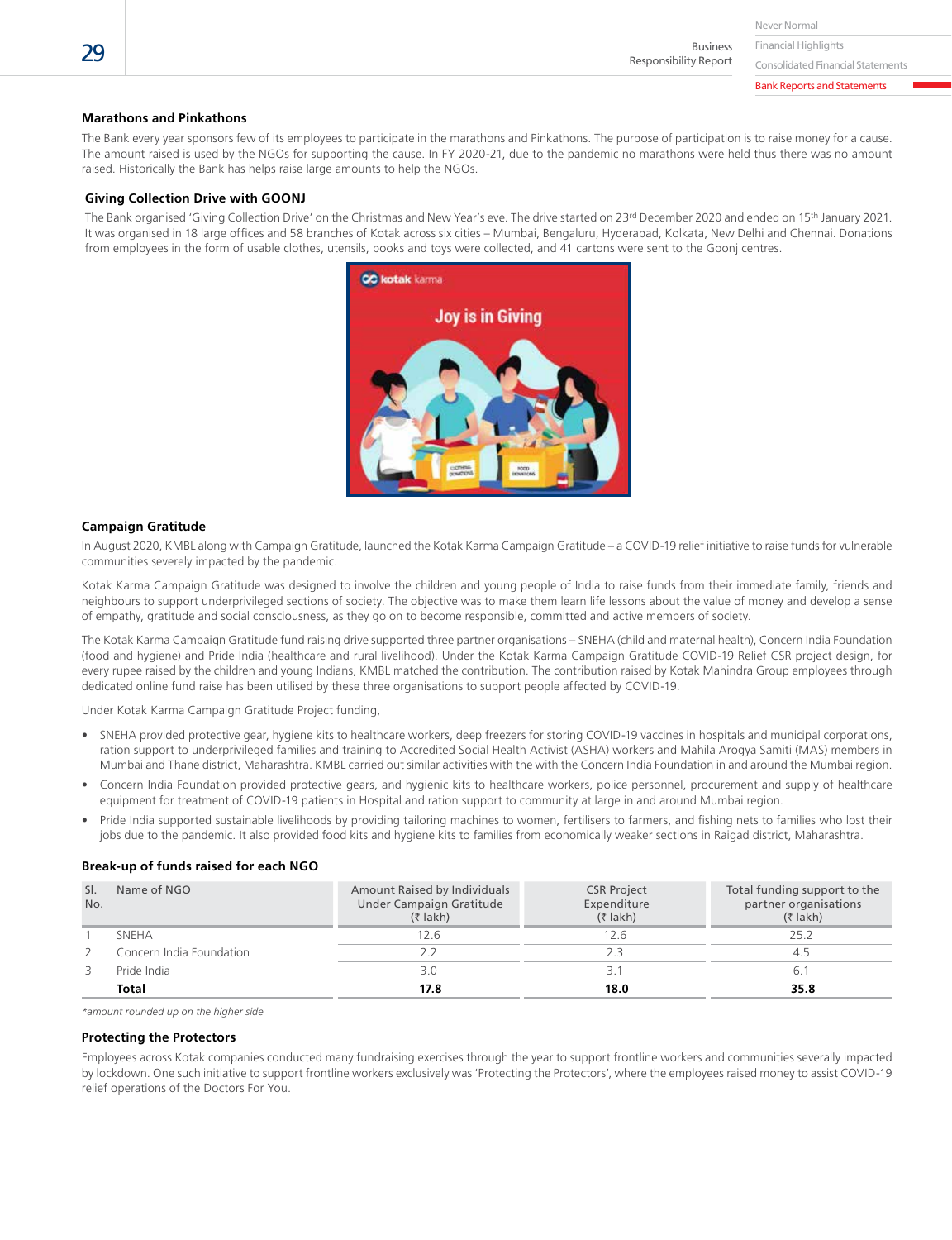# **Principle 9: Customer Value**

KMBL understands that well-nurtured customer relationships are the key to stability and scalability of a business. The Bank engages with its clients to understand their requirements and pain-points, and the required actions to meet their banking needs. KMBL established a dedicated 'Customer Experience' vertical in FY 2016-17. This vertical is responsible to conduct customer surveys, improve customer relationships and identify areas of improvement across all customer segments. These surveys provide customer insights, and drive continuous improvement in products and services offered by the Bank.

Episodic or transactional NPS is measured and monitored regularly by KMBL. Some of the key initiatives resulting from its findings are highlighted below.

#### **1. Elevating customer experience with digital transformation**

 Digitisation has transformed the banking industry in the past few years. It has been a gamechanger providing last-mile seamless banking services to customers. KMBL's investments in digitisation over the past few years have helped the Bank respond to the COVID-19 crisis without any hiccups. It enabled the organisation to stay resilient when social distancing, and digital and contactless solutions are the norm. During FY 2020-21, communication on digital banking services was encouraged and promoted by the Bank at every customer touchpoint. Customers who were likely to use physical banking services (ATM withdrawals, branch services like cheque deposits or transfers) were targeted with specific communication to offer digital alternatives that are quick, safe and convenient.

 The Bank's mobile banking app was recognised as one of the top five apps worldwide in the User Experience category of the Mobile Excellence Awards in 2013. KMBL has consistently worked towards expanding the scope of services on the app to build a one-stop super mobile banking app. During FY 2020-21, in an industry-first move, KMBL launched 'Kotak Remit', its outward forex remittance solution on the app. For the first time, individuals were able to conveniently transfer money across the world straight from their mobile phones. The Bank also announced a unique partnership with Amazon that enables KMBL customers to shop from the 'Kay Mall'11 on the app, using any payment mode of their choice. Shopping through Kay Mall also makes customers eligible for additional offers and rewards.

In addition, some new initiatives undertaken to elevate customer experience with digital products during FY 2020-21 including:

- Facility to pre-book branch visits to provide seamless, socially distant customer experience at branches during the pandemic
- Launched an end-to-end digital customer bankaccount opening with zero-contact video KYC based solution
- 811 Dream Different Secured Credit Card
- SGB (Sovereign Gold Bonds) application via mobile and net banking for trusts and HUFs
- 'ATM on Wheels' in six metro cities
- Introduction of Digi Home Loans and Digi Personal loans
- WhatsApp Banking: Use of WhatsApp to enhance customer experience by sending customised messages to complement the verbal conversation
- Card-less cash withdrawal
- Robotic Process Automation (RPA) technology for automating business processes
- An in-app commerce marketplace to enable bill payments, telco/DTH recharges, travel, shopping, grocery shopping and other lifestyle payments
- Logging of complaints launched a DIY help centre that enables customers to raise complaints on mobile banking via secure mail. The Help Centre has solutions for top 108 service interactions with 2,500+ FAQs. This provides customers the ability to raise a complaint across their preferred digital channel
- Track updates on preferred channel cheque clearances through branches, contact centres and digital channels; customers can now also track status of Service Requests (SRs) and complaints on digital channels; grievances can be escalated using a link provided in all SR/Complaint SR closure emails

#### **2. Ensuring Data Security and Customer Privacy**

 Banks need to be cautious when dealing with customers' financial information and personal data. Thus, KMBL prioritises cyber security and data privacy when designing any financial product or service. The Bank also stays cautious and has systems in place for timely detection and mitigation of threats. These include the deployment of advanced threat detection measures, ATM terminal security, vulnerability assessment and remediation programmes, and data leakage tracking systems. Additionally, the Bank has established a next-generation Security Operations Centre (SOC) for monitoring and managing cyber threats.

 There was apprehension of increase in cybercrimes in light of the pandemic. KMBL engaged with its stakeholders through multiple communication formats and organised awareness campaigns to ensure customers were alert, aware and did not compromise their credentials.

 The Bank is also acutely aware of the human element of cyber security and data privacy. Programmes have, therefore, been designed to educate and advise customers on these practices, to prevent any breaches at their end. The Bank has not received any complaints or faced any concerns related to cyber security and customer privacy during FY 2020-21.

*<sup>11 &#</sup>x27;KayMall' on Kotak's mobile banking app offers customers a secure and convenient in-app shopping environment across a range of categories such as travel (flight, train and bus bookings), hotel bookings, shopping on ecommerce websites and magazine subscriptions*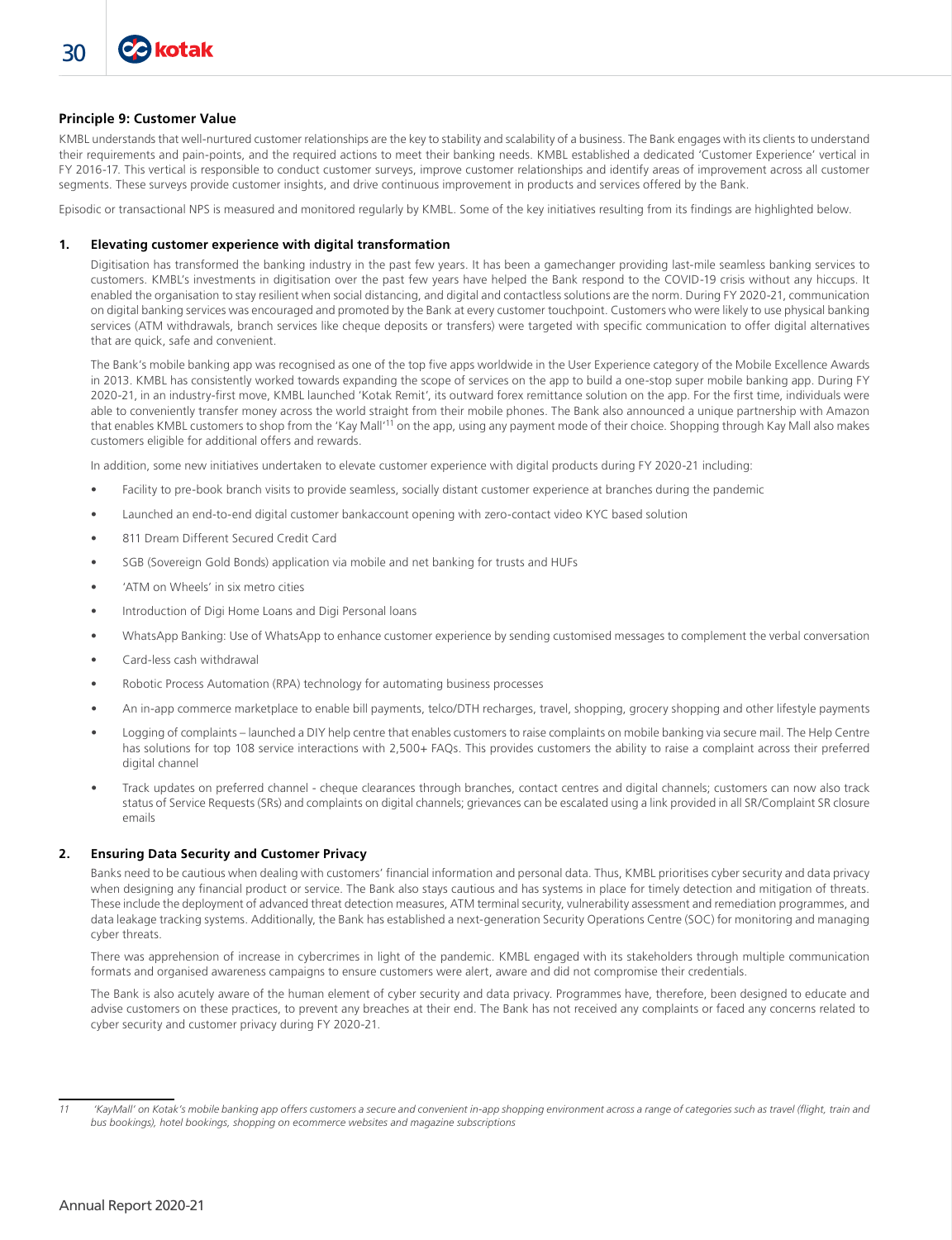Business Responsibility Report

Consolidated Financial Statements

Bank Reports and Statements

Highlights of KMBL's cyber security and customer privacy initiatives:

- Defining management-level responsibilities for overseeing and executing the cybersecurity strategy and policy
- Ensuring compliance with new UIDAI, General Data Protection Regulations (GDPR) and other domestic and international standards and regulations for data privacy, personal data protection and cyber security
- Undertaking training and awareness initiatives:
	- Security awareness mailers sent to staff and customers on an ongoing basis
	- E-learning module developed for staff
	- Phishing drills conducted to assess user awareness
	- Security awareness sessions conducted for Board members and senior management
	- Cyber drills and desktop exercises conducted to test incident response procedures
- Creating a dedicated mailbox for raising concerns:
	- Customers: Email ID published on the KMBL website and is actively monitored
	- Employees: Email ID communicated to staff through awareness mailers
- Vulnerability assessment:
	- Thematic assessments of the payment systems (Swift and ATM Switch) to proactively identify vulnerabilities
	- Cyber drills to assess the effectiveness of preventive, detective and response controls
	- Several other initiatives to enhance security monitoring and incident response processes

# **3. Overcoming barriers to digital acceleration**

 KMBL values its customers, and their concerns and apprehensions. This includes customer aversion to using digital products. The Bank has identified the most crucial hurdles in digital acceleration and is working towards action-oriented solutions to overcome them. KMBL's concerted efforts to make customers comfortable with technology and digital products are visible in a multitude of the Bank's new solutions. It has introduced end-to-end secure digital solutions, and offers a choice of multiple digital channels (internet banking, phone application, WhatsApp, etc.) to its customers. The Bank constantly engages with various consumer segments to understand and address their apprehensions towards going digital.

# **4. Grievance redressal mechanism**

 The Bank has a robust multi-channel grievance redressal mechanism across its branches, website and other media platforms. In addition to reaching out to a support centre that operates around the clock, the Bank also welcomes customers to share their concerns through emails, letters, faxes or branch visits. Over 90% of the consumer banking staff has been trained and tested on complaint management during the reporting period. Timely resolution of complaints continues to be of utmost importance to the Bank, which is evident in a turnaround time adherence of 94% in FY 2020-21, up from 93% in FY 2019-20.

|     | <b>SECTION A: General Information about the Company</b>                                          |                                                                                                                |
|-----|--------------------------------------------------------------------------------------------------|----------------------------------------------------------------------------------------------------------------|
| 1.  | Corporate Identity Number (CIN) of the Company                                                   | L65110MH1985PLC038137                                                                                          |
| 2.  | Name of the Company                                                                              | Kotak Mahindra Bank Limited                                                                                    |
| 3.  | Registered address                                                                               | 27BKC, C-27, G-Block, Bandra Kurla                                                                             |
|     |                                                                                                  | Complex, Bandra East, Mumbai 400051                                                                            |
| 4.  | Website                                                                                          | www.kotak.com                                                                                                  |
| 5.  | Email id                                                                                         | csr@kotak.com                                                                                                  |
| 6.  | Financial Year reported                                                                          | FY 2020-21                                                                                                     |
| 7.  | Sector(s) that the Company is engaged in<br>(industrial activity code-wise)                      | Code: 64191 – Kotak Mahindra Bank Limited is a banking company<br>governed by the Banking Regulation Act, 1949 |
| 7.  | List three key products/services that the Company manufactures/provides<br>(as in balance sheet) | Deposits, Advances and Investment Products Distribution.                                                       |
| 8.  | Number of international locations<br>(i)                                                         | None                                                                                                           |
| 9.  | Number of National locations<br>(ii)                                                             | As on 31 <sup>st</sup> March, 2021, the Bank has a<br>network of 1604 full-fledged branches and 2598 ATMs.     |
| 10. | Markets served by the Company - Local/State/National/International                               | India                                                                                                          |
|     |                                                                                                  |                                                                                                                |
|     | <b>Section B: Financial Details of the Company</b>                                               |                                                                                                                |
| 1.  | Paid up capital $(₹)$                                                                            | ₹ 1490.92 crore                                                                                                |
| 2.  | Total turnover $(\bar{\bar{\tau}})$                                                              | ₹ 32,299.47 crore (Bank standalone)                                                                            |
| 3.  | Total profit after taxes $(\bar{\tau})$                                                          | ₹ 6964.84 crore (Bank standalone)                                                                              |
| 4.  | Total Spending on Corporate Social Responsibility (CSR) as percentage of<br>profit after tax (%) | 2.05 %                                                                                                         |
| 5.  | List of CSR activities                                                                           | Refer 'Inclusive growth' section of 'Business Responsibility Report'                                           |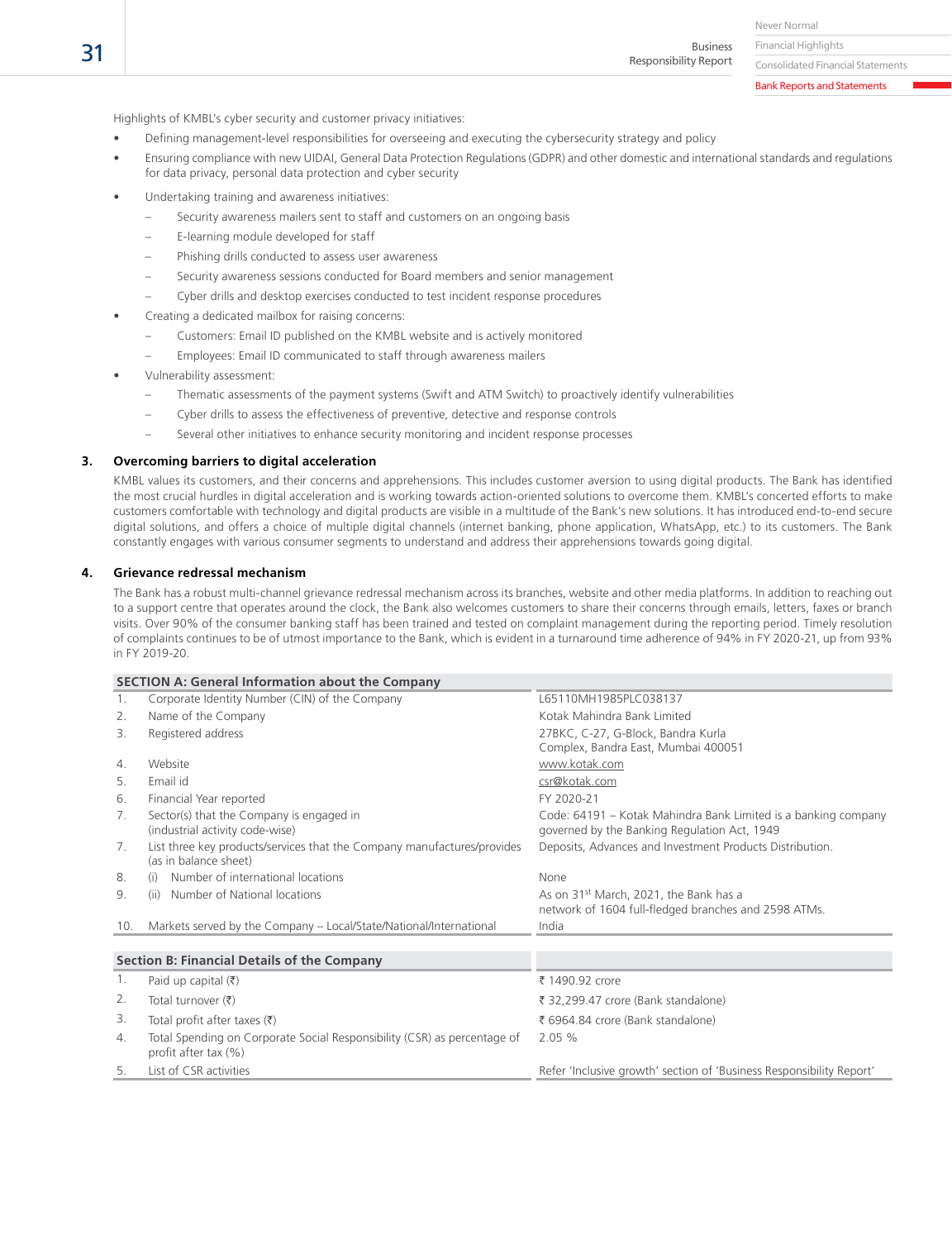# **Section C: Other Details**

- 1. Company subsidiaries / joint-ventures Refer to Related Party Disclosures of the Annual Report
- 2. Subsidiaries participating in Company's BR initiatives Nil
- 3. Other entities (e.g. suppliers, distributors etc.) participating in Company's BR initiatives

# **Section D: Business Responsibility (BR) Information**

| 1.a | Director responsible for implementation of BR policies (DIN)         | 00004771                                  |
|-----|----------------------------------------------------------------------|-------------------------------------------|
|     | Director responsible for implementation of BR policies (Name)        | Mr. Dipak Gupta                           |
|     | Director responsible for implementation of BR policies (Designation) | Joint Managing Director                   |
| 1.b | BR Head (DIN, if applicable)                                         | Not Applicable                            |
|     | BR Head (Name)                                                       | Mr. Rohit Rao                             |
|     | BR Head (Designation)                                                | Jt. President and Group Chief CSR Officer |
|     | BR Head (Telephone number)                                           | +91-22-6166 6001                          |
|     | BR Head (email id)                                                   | rohit.rao@kotak.com                       |

Nil

#### **Principle-wise (as per NVGs) BR Policy/policies (Reply in Y/N)**

|     |                                                                                                                                    | P <sub>1</sub> | P <sub>2</sub> | P <sub>3</sub> | <b>P4</b> | P <sub>5</sub> | <b>P6</b>                                                                                                                                                                                     | P7     | P <sub>8</sub> | P <sub>9</sub> |
|-----|------------------------------------------------------------------------------------------------------------------------------------|----------------|----------------|----------------|-----------|----------------|-----------------------------------------------------------------------------------------------------------------------------------------------------------------------------------------------|--------|----------------|----------------|
|     | Policy/policies for                                                                                                                | Υ              | Υ              | Y              | Υ         | Υ              | Υ                                                                                                                                                                                             | Υ      | $\vee$         | Y              |
| 2.  | Policy being formulated in consultation with the relevant<br>stakeholders                                                          | Y              | Υ              | Υ              | Υ         | Y              | Υ                                                                                                                                                                                             | $\vee$ | $\checkmark$   | $\vee$         |
| 3.  | Policy conforming to national /international<br>standards                                                                          | Υ              | Υ              | Υ              | Υ         | Y              | Υ                                                                                                                                                                                             | Υ      | ٧              |                |
| 4.  | Policy approved by the Board and signed by MD/CEO/appropriate<br>Director                                                          | Υ              | Υ              | Υ              | Υ         | Υ              | Υ                                                                                                                                                                                             | $\vee$ |                |                |
| 5.  | Committee of the Board/ Director/Official to oversee the<br>implementation of the policy                                           | Υ              | Υ              | Υ              | Y         | Υ              | Υ                                                                                                                                                                                             | Υ      |                |                |
| 6.  | Link for the policy to be viewed<br>online                                                                                         |                |                |                |           |                | All policies are available on the Bank's intranet                                                                                                                                             |        |                |                |
| 7.  | Policy formally communicated to all relevant internal and external<br>stakeholders                                                 |                |                |                |           |                | Yes. Policies have been communicated to all key internal stakeholders of<br>the Bank. The communication on policies covering all internal and external<br>stakeholders is an on-going process |        |                |                |
| 8.  | In-house structure to implement the policy/ policies                                                                               |                |                |                |           |                |                                                                                                                                                                                               |        |                |                |
| 9.  | Grievance redressal mechanism related to the policy/policies to<br>address stakeholders' grievances related to the policy/policies | Υ              | Υ              | Υ              | Y         | Y              | Υ                                                                                                                                                                                             | Υ      | Y              |                |
| 10. | Independent audit/evaluation of the working of this policy by an<br>internal or external agency                                    |                |                |                |           |                | Evaluation done through internal audit mechanisms                                                                                                                                             |        |                |                |

# **2a. If the answer to S. No. 1 against any principle is 'No', please explain why – Not Applicable**

|     | <b>Section D: BR Governance</b>                                                               |                                                                                                                                                       |
|-----|-----------------------------------------------------------------------------------------------|-------------------------------------------------------------------------------------------------------------------------------------------------------|
| 1.a | Frequency of Board of Directors, Committee of the Board or CEO<br>review of BR<br>Performance | The CSR committee held 01 meeting on 12 <sup>th</sup> February, 2021 via video<br>conference                                                          |
| 1.b | BR report or sustainability (frequency and hyperlink)                                         | BR Report<br>Frequency: Annual<br>https://www.kotak.com/content/kotakcl/en/investor-relations/<br>Hyperlink:<br>financial-results/annual-reports.html |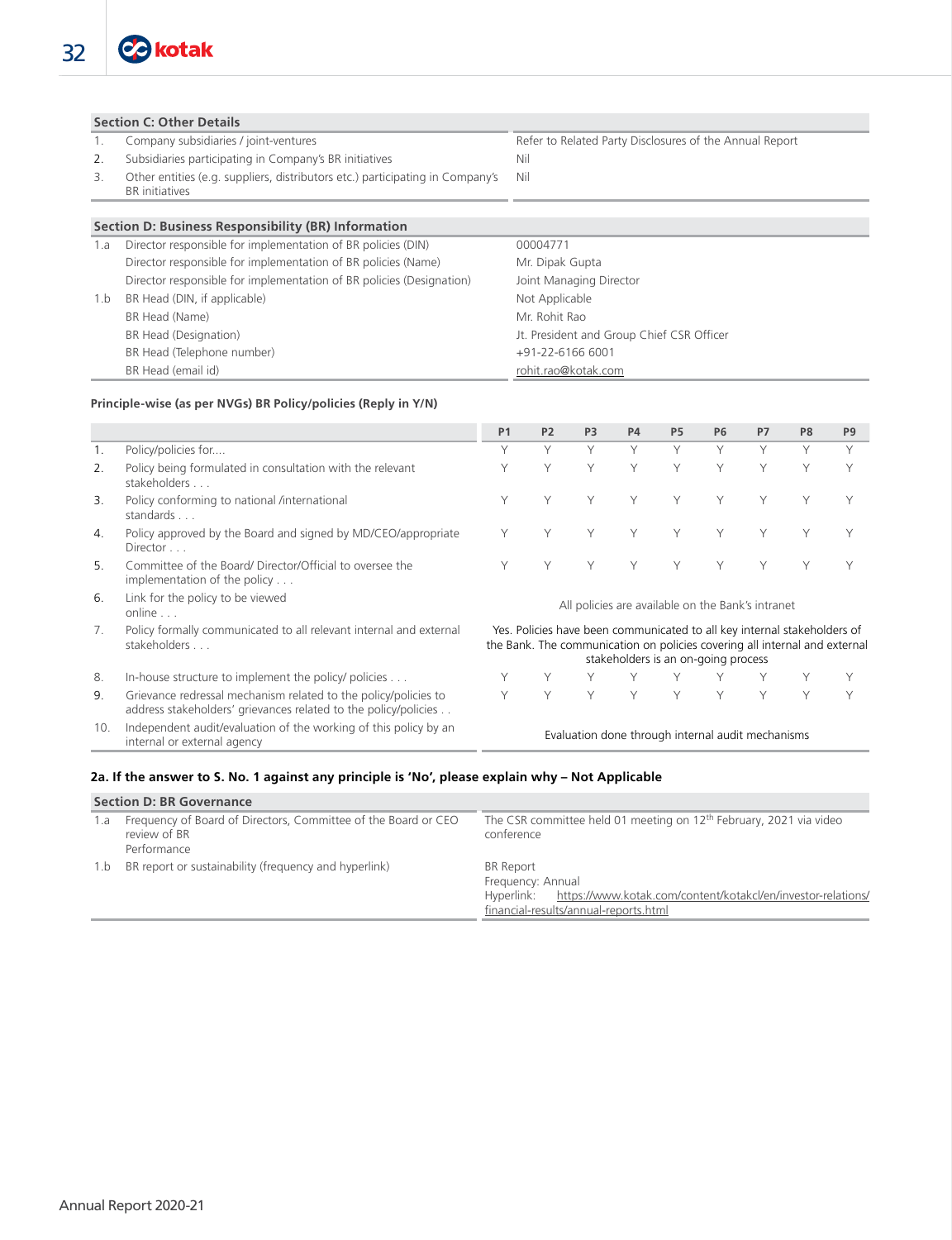Never Normal

Financial Highlights Business Responsibility Report

Consolidated Financial Statements

Bank Reports and Statements

#### **Section E: Principle-wise Performance**

|                                               | Principle 1                                                                                                                                |                                                                                                           |  |
|-----------------------------------------------|--------------------------------------------------------------------------------------------------------------------------------------------|-----------------------------------------------------------------------------------------------------------|--|
|                                               | Policy relating to ethics, bribery and corruption covering the<br>Company<br>and Group/Joint Ventures/ Suppliers/ Contractors/NGOs /Others | Yes it is covered at both levels.<br>Refer 'Policy framework' section of 'Business Responsibility Report' |  |
|                                               | Stakeholder complaints received in FY 2020-21                                                                                              | 35                                                                                                        |  |
| Percentage of stakeholder complaints resolved |                                                                                                                                            | $91.4\%$ <sup>#</sup>                                                                                     |  |
|                                               | # The Pending investor grievances have been resolved as on 30 <sup>th</sup> April, 2021.                                                   |                                                                                                           |  |

Principle 2 Products and services designed with social or environmental concerns, risks and/or opportunities incorporate Refer 'Responsible products and services' section of the 'Business Responsibility Report' 2 i. Reduction with respect to resource use (energy, water, raw material etc.) per unit of product during sourcing/production/ distribution achieved since the previous year throughout the value chain (optional) Given the nature of business energy consumption is for operations, for reduction in operation refer 'Environment' section of the Business Responsibility Report ii. Reduction during usage by customers (energy, water) has been achieved since the previous year (optional) Consumption by customer is negligible at the Bank premises 3 Procedures for sustainable sourcing (including transportation) Given the nature of business material resources are not required, but whatever we procure for operations sustainability is kept in mind, like energy efficient ACs, lights and other electric equipment, recyclable products employee access card controlled printers and also in certain premises we use renewable energy 4 Procurement of goods and services from local and small producers, including local communities The Bank is not a manufacturing unit, therefore it does not procure any goods for processing. The goods procured are for internal consumption and are preferably procured through local suppliers. The manpower services for offices and branches are generally hired from local agencies, Bank website, job-portals, internal movements, walk-ins, or through references 5 Mechanism to recycle products and waste  $\blacksquare$  Refer 'Environment' section of the 'Business Responsibility Report' Principle 3 1 Total number of employees (as at 31.03.2021) 51,734 (Permanent and Contractual) 2 Total number of employees hired on temporary/contractual/casual basis (as at 31.03.2021) 10,130 3 Total number of permanent women employees (as at 31.03.2021) 10,450 4 Total number of permanent employees with disabilities (as at 31.03.2021) Kotak is a fair employer and does not discriminate amongst its employees. Therefore, this information is not tracked by the Bank. 5 Employee association recognised by management A section of officers comprising of about 509 IBA cadre are members of the Kotak Mahindra Bank Officers' Association. In the case of non-officers category, about 1,383 employees are members of the All India Kotak Mahindra Bank Employees' Union, which is recognised by the management. For more details, please refer to employee well-being section of the 'Business Responsibility Report.' 6 Percentage of permanent employees part of employee association 3.7% 7.1 Child labour/forced labour/involuntary labour complaints filed NIL 7.2 Sexual harassments complaints filed No of cases reported – 25 No of cases disposed – 17 (Out of the 8 complaints pending as on 31<sup>st</sup> March, 2021, 2 complaints have been disposed off as on the date of this Report) 7.3 Discriminatory employment complaints filed NIL 8.1 Percentage of employees covered with safety and skill upgradation training (permanent employees) 75.56%12 8.2 Percentage of employees covered with safety and skill upgradation training (permanent women employees) 73.28% 8.3 Percentage of employees covered with safety and skill upgradation training (Casual/Temporary/Contractual) 5.71% 8.4 Percentage of employees covered with safety and skill upgradation Not Applicable

training (Employees with disabilities)

*<sup>12</sup> The hours recorded was lower during the preceding period i.e. FY 2019-20 on account of a different approach adopted in categorising skill development trainings.*